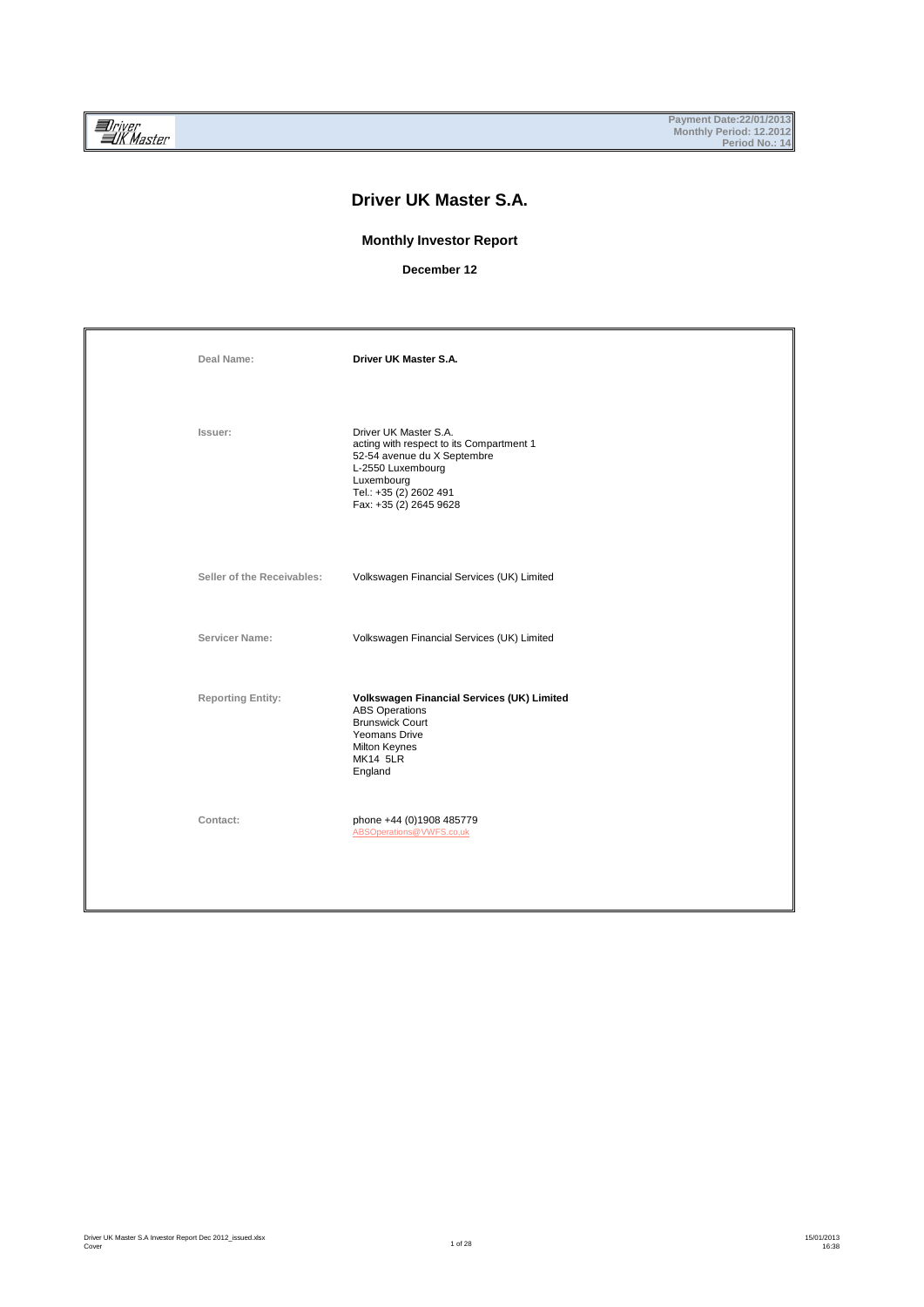

| Page           | <b>Table of Contents</b>             |
|----------------|--------------------------------------|
| 1              | Cover                                |
| $\overline{2}$ | Content                              |
| 3              | <b>Deal Overview</b>                 |
| 4              | Events & Triggers                    |
| 5              | Ratings                              |
| 6              | Counterparties                       |
| $\overline{7}$ | Notes I                              |
| 8              | Notes II                             |
| 9              | <b>Order of Priority</b>             |
| 10             | Collections                          |
| 11             | <b>Amortisation Profile</b>          |
| 12             | <b>Run Out Schedule</b>              |
| 13             | <b>Pool Concentration</b>            |
| 14             | <b>Outstanding Contracts</b>         |
| 15             | <b>Information Contract Pool 0</b>   |
| 16             | <b>Information Contract Pool 1</b>   |
| 17             | <b>Information Contrac Pool 2</b>    |
| 18             | <b>Information Contract Pool 3</b>   |
| 19             | <b>Information Contract Pool 4</b>   |
| 20             | <b>Information Contract Pool 5</b>   |
| 21             | <b>Contract in Arrears</b>           |
| 22             | <b>Hostile Terminated Recoveries</b> |
| 23             | <b>PCP Terminated Recoveries</b>     |
| 24             | Write-offs                           |
| 25             | Retention                            |
| 26             | Fitch                                |
| 27             | Invoice Log                          |
| 28             | <b>Bank Account Reconciliation</b>   |
|                |                                      |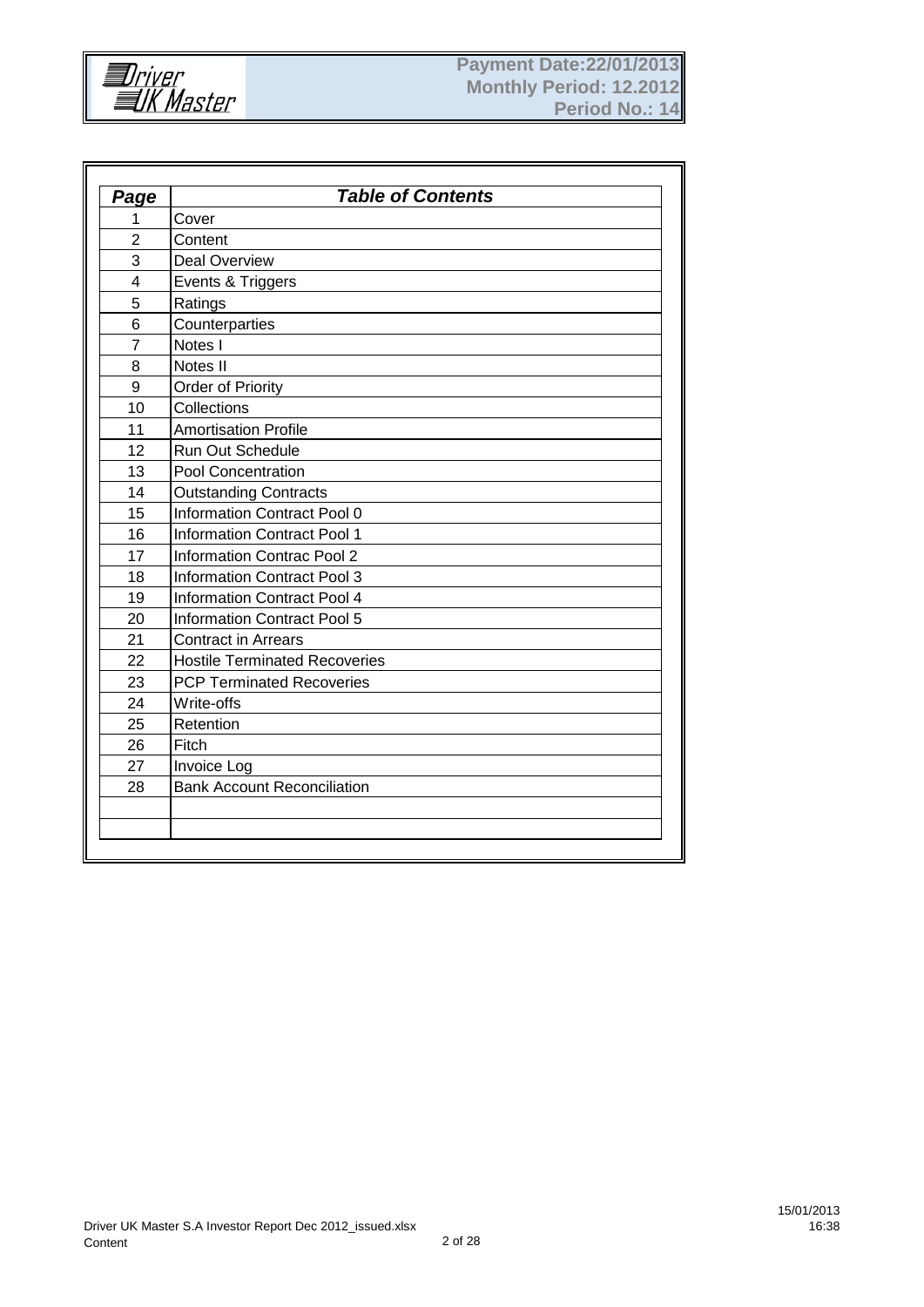**In**iver<br>IIK Master

| <b>Deal Overview</b>                                                                       |                          |                                               |                  |            |
|--------------------------------------------------------------------------------------------|--------------------------|-----------------------------------------------|------------------|------------|
| <b>Cut-Off Date prior to Closing Date</b>                                                  | 31/10/2012               |                                               |                  |            |
| <b>Issue Date:</b>                                                                         | 22/12/2012               | <b>Legal Maturity Date:</b>                   |                  | 20/10/2021 |
| <b>Monthly Period:</b>                                                                     | 01/12/2012 to 31/12/2012 |                                               |                  |            |
| <b>Monthly Investor Report Performance Date</b>                                            | 15/01/2013               |                                               |                  |            |
| <b>Reporting Frequency:</b>                                                                | Monthly                  |                                               |                  |            |
| Period No.:                                                                                | 14                       |                                               |                  |            |
| <b>Payment Date:</b>                                                                       | 22/01/2013               |                                               |                  |            |
| <b>Next Payment Date:</b>                                                                  | 20/02/2013               |                                               |                  |            |
| <b>Available Distribution Amount for the Monthly Period:</b>                               | 01/12/2012 to 31/12/2012 |                                               |                  |            |
| <b>Interest Accrual Period:</b>                                                            | 20/12/2012               | 22/01/2013                                    | Days accrued: 33 |            |
| Series Revolving Period Expiration Date (all Series of Notes)                              | 20/10/2013               |                                               |                  |            |
| <b>Pool Information at Pool Cut</b>                                                        |                          |                                               |                  |            |
|                                                                                            | <b>No of Contracts</b>   | <b>Included Receivables</b><br><b>Balance</b> |                  |            |
| Pool Information at Closing Date                                                           | 243,581                  | £2,350,468,577.37                             |                  |            |
| Repurchase Amount in the Monthly Period<br>Cumulative Repurchase Amount since Closing Date | 0<br>0                   | £0.00<br>£0.00                                |                  |            |
|                                                                                            |                          |                                               |                  |            |

Cumulative Repurchase Amount since Closing Date<br>If a repurchase of receivables occurred, it would only result from non-eligibility as of the respective Cut Off Date (which has been discovered at a later stage).

| <b>Financing Contract</b> | of Contracts (%) | Percentage of No   Included Receivables<br><b>Balance</b> | Percentage of Included<br>Receivables Balance (%) |
|---------------------------|------------------|-----------------------------------------------------------|---------------------------------------------------|
| Hire Purchase             | 42.70%           | £592,735,450.91                                           | 25.22%                                            |
| PCP Agreement             | 57.17%           | £1,755,825,586.24                                         | 74.70%                                            |
| Lease Purchase            | 0.13%            | £1,907,540.22                                             | 0.08%                                             |
| <b>Total</b>              | 100.00%          | 2,350,468,577.37                                          | 100.00%                                           |
|                           |                  |                                                           |                                                   |
| Type of Vehicle           | of Contracts (%) | Percentage of No   Included Receivables<br><b>Balance</b> | Percentage of Included<br>Receivables Balance (%) |
| New                       | 57.74%           | £1,573,147,413.25                                         | 66.93%                                            |
| Used                      | 42.26%           | £777,321,164.12                                           | 33.07%                                            |
| <b>Total</b>              | 100.00%          | 2,350,468,577.37                                          | 100.00%                                           |
|                           |                  |                                                           |                                                   |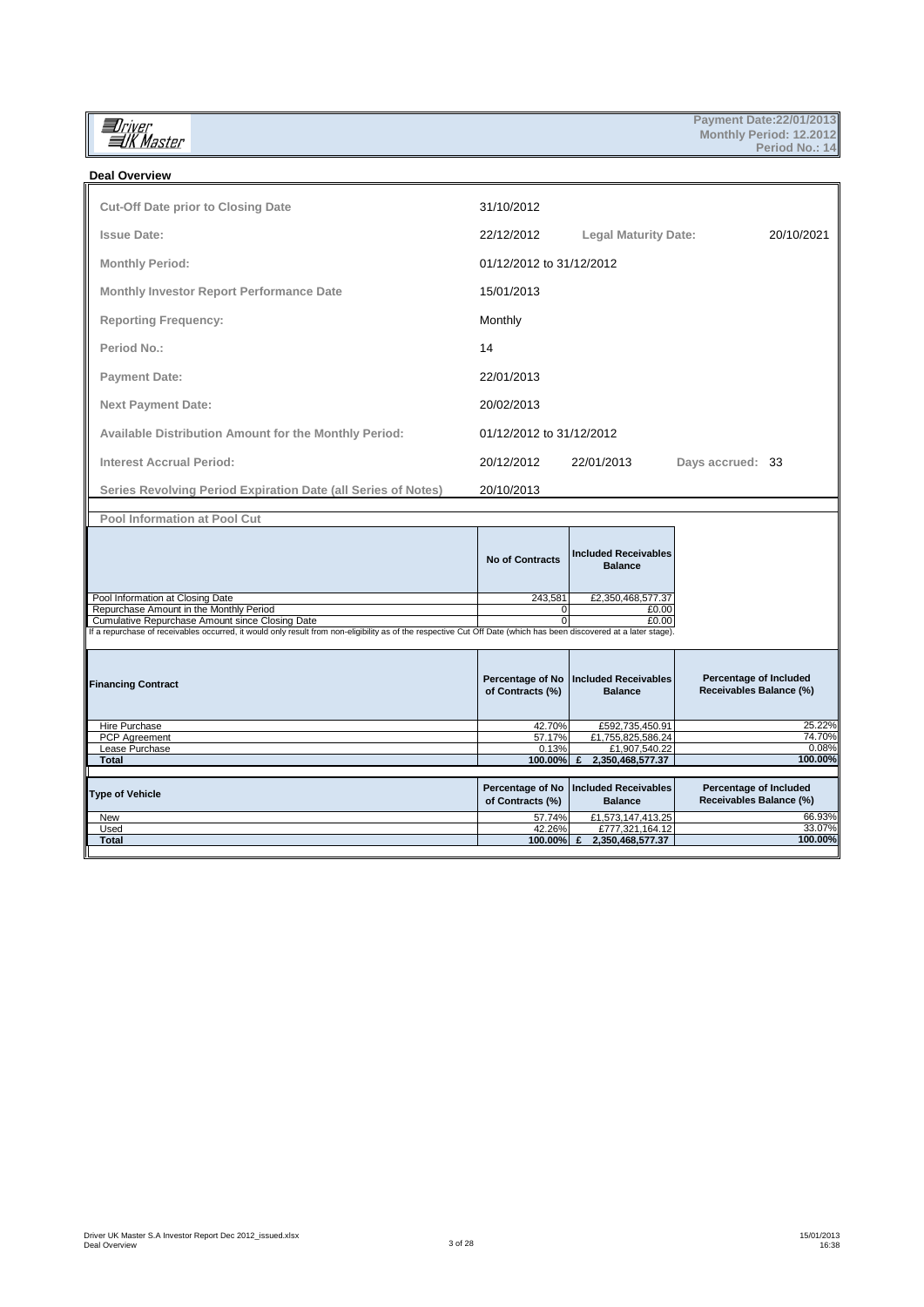## **Events & Triggers**

| <b>Administrative Call Option (clause 12 of RPA)</b><br><b>Overcollateralisation Amount</b><br>As per clause 12 of RPA<br>Total |                                           |                                                                                                                                               | £23,504,273.50<br>£25,000,000.00<br>£48,504,273.50 |                                                      | <b>Administrative Call Option Notice</b>                |                                                          |                                                 | N <sub>O</sub>        |                    |                     |
|---------------------------------------------------------------------------------------------------------------------------------|-------------------------------------------|-----------------------------------------------------------------------------------------------------------------------------------------------|----------------------------------------------------|------------------------------------------------------|---------------------------------------------------------|----------------------------------------------------------|-------------------------------------------------|-----------------------|--------------------|---------------------|
| <b>Accumulation Balance</b>                                                                                                     |                                           |                                                                                                                                               |                                                    |                                                      |                                                         |                                                          |                                                 |                       |                    |                     |
| Amounts not Invested for<br>the purchase of Additional<br>Receivables                                                           |                                           | <b>Monthly Period</b><br>Monthly Period<br>Previous Monthly Period 1<br>Previous Monthly Period 2                                             | <b>Accumulation Balance</b>                        | $\blacksquare$<br>٠                                  | in %                                                    |                                                          |                                                 |                       |                    |                     |
| <b>Credit Enhancement Increase Conditions</b>                                                                                   |                                           |                                                                                                                                               |                                                    |                                                      |                                                         |                                                          |                                                 |                       |                    |                     |
| <b>Weighted Average Seasoning</b>                                                                                               |                                           |                                                                                                                                               | 15.40                                              |                                                      |                                                         |                                                          |                                                 |                       |                    |                     |
| Dynamic Net Loss Ratio                                                                                                          | 0.0420 reported last monthin<br>error     | <b>Weighted Average Seasoning</b><br><b>Monthly Period</b><br><b>Monthly Period</b><br>Previous Monthly Period 1<br>Previous Monthly Period 2 | in %<br>0.0248%<br>0.0337%                         | < 12 Months<br>> 0.25%<br>$\sim$<br>$\sim$<br>$\sim$ | 12 - 24 Months<br>>0.45%<br>No<br>No<br>No              | 25 - 36 Months<br>$>2.0\%$<br>$\sim$<br>$\sim$<br>$\sim$ | > 36 Months<br>N/A<br>N/A<br>N/A<br>N/A         |                       |                    |                     |
| <b>Cumulative Net Loss Ratio</b>                                                                                                | 0.0420 reported last monthin<br>error     | <b>Weighted Average Seasoning</b><br><b>Monthly Period</b><br>Monthly Period<br>Previous Monthly Period 1<br>Previous Monthly Period 2        | in %<br>0.0559%<br>0.0337%                         | < 12 Months<br>> 0.6%<br>$\sim$<br>$\sim$<br>$\sim$  | 12 - 24 Months<br>>1.2%<br>No<br>No<br>No               | 25 - 36 Months<br>>2.3%<br>$\sim$<br>$\sim$<br>$\sim$    | > 36 Months<br>> 3.5%<br>$\sim$<br>$\mathbf{r}$ |                       |                    |                     |
| Maximum Receivables Balance                                                                                                     |                                           |                                                                                                                                               | £2,350,468,577.37                                  |                                                      |                                                         |                                                          |                                                 |                       |                    |                     |
| Late Delinquency Ratio                                                                                                          |                                           |                                                                                                                                               | 0.0341%                                            | $> 0.7\%$                                            |                                                         |                                                          |                                                 |                       |                    |                     |
| Insolvency Event                                                                                                                |                                           |                                                                                                                                               | N <sub>O</sub>                                     |                                                      |                                                         |                                                          |                                                 |                       |                    |                     |
| <b>Enforcement Event</b>                                                                                                        |                                           |                                                                                                                                               | No                                                 |                                                      | <b>Enforcement Notice</b>                               |                                                          | N <sub>O</sub>                                  |                       |                    |                     |
| <b>Cash Collateral Account</b>                                                                                                  |                                           | Account Balance                                                                                                                               |                                                    |                                                      | 19,800,000.00 Specified Cash Collateral Account Balance |                                                          | 19,800,000.00                                   |                       | No                 |                     |
| <b>Transaction Parties replacement</b>                                                                                          |                                           |                                                                                                                                               |                                                    |                                                      |                                                         |                                                          |                                                 |                       |                    |                     |
|                                                                                                                                 | <b>Capacity of Transaction</b><br>Parties | Date of Servicer Replacement Event                                                                                                            |                                                    |                                                      | <b>Servicer Replacement Event</b>                       |                                                          |                                                 | <b>Replaced Party</b> | <b>Replaced by</b> |                     |
|                                                                                                                                 |                                           |                                                                                                                                               |                                                    |                                                      |                                                         |                                                          |                                                 |                       |                    |                     |
| Driver UK Master S.A Investor Report Dec 2012_issued.xlsx<br>Events & Triggers                                                  |                                           |                                                                                                                                               |                                                    | 4 of 28                                              |                                                         |                                                          |                                                 |                       |                    | 15/01/2013<br>16:38 |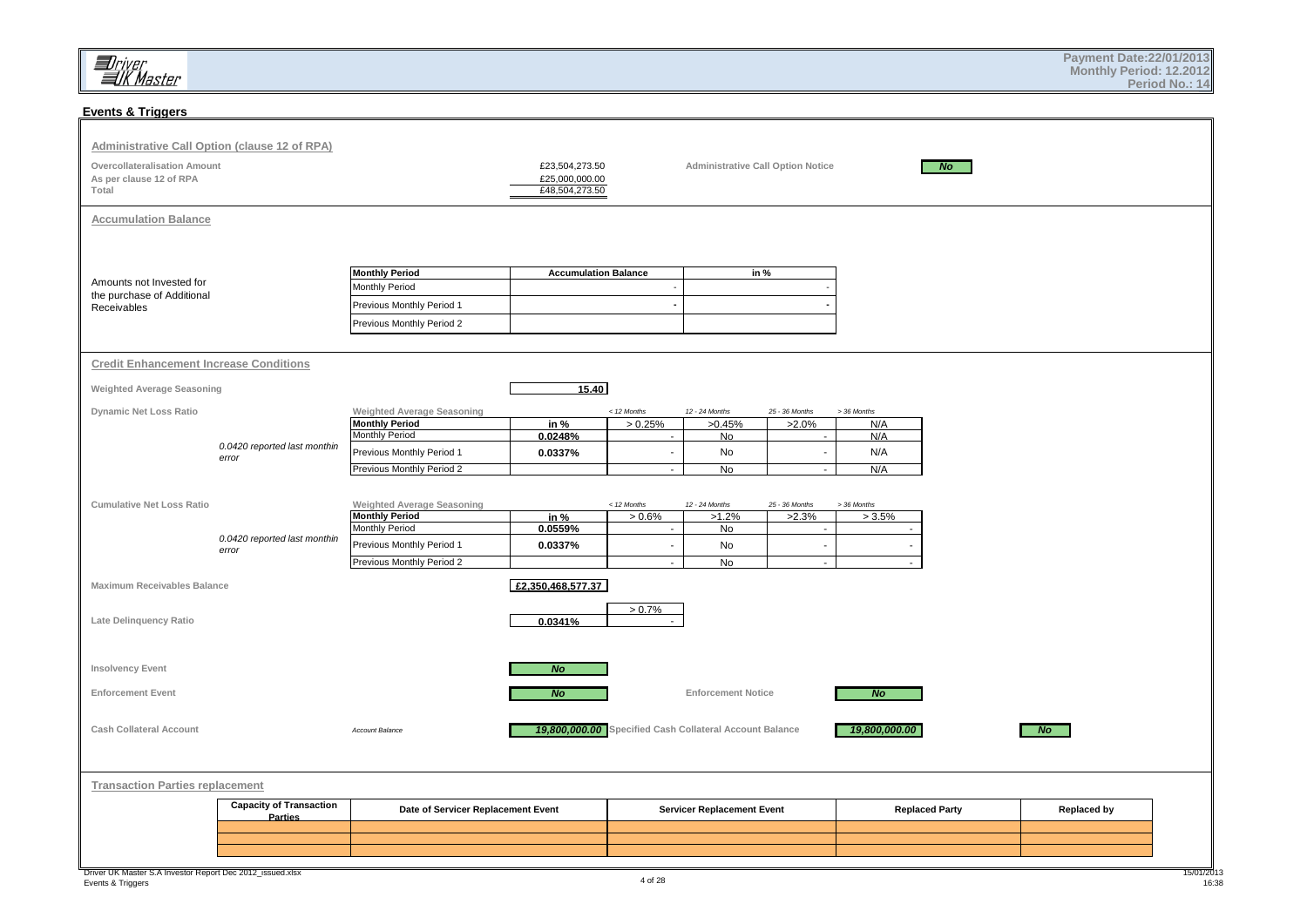## **ED**river<br>EUK Master

| Ratings                                                                                                   |                                       |                                                                                                                         |         |                           |                                                                                                                                                                                                                                      |                                                       |           |                   |                                                       |                                      |
|-----------------------------------------------------------------------------------------------------------|---------------------------------------|-------------------------------------------------------------------------------------------------------------------------|---------|---------------------------|--------------------------------------------------------------------------------------------------------------------------------------------------------------------------------------------------------------------------------------|-------------------------------------------------------|-----------|-------------------|-------------------------------------------------------|--------------------------------------|
|                                                                                                           |                                       |                                                                                                                         |         |                           |                                                                                                                                                                                                                                      |                                                       |           |                   |                                                       |                                      |
| Rating Information on relevant Transaction Parties                                                        |                                       |                                                                                                                         |         |                           |                                                                                                                                                                                                                                      |                                                       |           |                   |                                                       |                                      |
|                                                                                                           |                                       | <b>DRK2</b>                                                                                                             |         |                           | <b>Fitch</b>                                                                                                                                                                                                                         |                                                       |           | S&I               |                                                       |                                      |
| <b>Account Bank:</b>                                                                                      | Long Term                             | Short Term                                                                                                              | Outlook | Long Term                 | Short Term                                                                                                                                                                                                                           | Outlook                                               | Long Term | Short Term        | Outlook                                               |                                      |
| <b>BNP Paribas Securities Services</b><br><b>Current Rating*</b>                                          |                                       |                                                                                                                         |         |                           |                                                                                                                                                                                                                                      |                                                       |           |                   |                                                       |                                      |
| Minimum required Rating                                                                                   |                                       |                                                                                                                         |         |                           |                                                                                                                                                                                                                                      |                                                       |           |                   |                                                       |                                      |
| (if no short term Rating ave<br>e, the higher long term rating is applicable)                             |                                       |                                                                                                                         |         |                           |                                                                                                                                                                                                                                      |                                                       |           |                   |                                                       |                                      |
|                                                                                                           |                                       |                                                                                                                         |         |                           |                                                                                                                                                                                                                                      |                                                       |           |                   |                                                       |                                      |
|                                                                                                           |                                       | If the Account Bank ceases to have the Account Bank Required Rating it shall, at its own cost                           |         |                           |                                                                                                                                                                                                                                      |                                                       |           |                   |                                                       | <b>Required Rating:</b>              |
|                                                                                                           |                                       | (i) transfer the accounts to an Eligible Collateral Bank, or<br>(ii) provide a guarantee from an Eligible Guarantor, or |         |                           |                                                                                                                                                                                                                                      |                                                       |           |                   |                                                       | fulfilled                            |
|                                                                                                           |                                       | (iii) take any other action in order to maintain the rating of the Notes.                                               |         |                           | If none of the measures is taken within a given timespan, the Issuer may enter into new banking arrangements at its own initiative with another Account Bank.                                                                        |                                                       |           |                   |                                                       |                                      |
|                                                                                                           |                                       | (Please refer to the Prospectus for a complete description of the mechanism)                                            |         |                           |                                                                                                                                                                                                                                      |                                                       |           |                   |                                                       |                                      |
|                                                                                                           |                                       | DBRS                                                                                                                    |         |                           | Fitch                                                                                                                                                                                                                                |                                                       |           | S&P               |                                                       |                                      |
|                                                                                                           | Long Term                             | Short Term                                                                                                              | Outloo  | Long Term                 | Short Term                                                                                                                                                                                                                           | Outlooi                                               | Long Term | Short Term        | Outlook                                               |                                      |
| <b>Swap Counterparty:</b><br><b>HSBC Bank PLC</b>                                                         |                                       |                                                                                                                         |         |                           |                                                                                                                                                                                                                                      |                                                       |           |                   |                                                       |                                      |
| <b>Current Rating*</b>                                                                                    |                                       |                                                                                                                         |         |                           |                                                                                                                                                                                                                                      |                                                       |           |                   |                                                       |                                      |
| Minimum required Rating<br>(if no short term Rating ava<br>we, the higher long term rating is appli       |                                       |                                                                                                                         |         |                           |                                                                                                                                                                                                                                      |                                                       |           |                   |                                                       |                                      |
|                                                                                                           |                                       |                                                                                                                         |         |                           |                                                                                                                                                                                                                                      |                                                       |           |                   |                                                       |                                      |
|                                                                                                           |                                       |                                                                                                                         |         |                           |                                                                                                                                                                                                                                      |                                                       |           |                   |                                                       |                                      |
|                                                                                                           | f the Swap Bank falls below the above |                                                                                                                         |         | Level I) it shall provide |                                                                                                                                                                                                                                      | ns of Cash or certain types of Prime Debt Obligations |           |                   |                                                       | <b>Required Rating:</b><br>fulfilled |
|                                                                                                           |                                       | (ii) provide a guarantee from an Eligible Guarantor.                                                                    |         |                           | If the Swap Bank ceases to have the even lower Rating as an Eligible Swap Counterparty (Level II) it shall, at its own cost, additionlly<br>(i) transfer all rights and obligations under the Swap Agreement to another Eligible     |                                                       |           |                   |                                                       |                                      |
|                                                                                                           |                                       |                                                                                                                         |         |                           | If none of the measures is taken within a given timespan, the Issuer may enter into new arrangements at its own initiative with another Swap Bank                                                                                    |                                                       |           |                   |                                                       |                                      |
|                                                                                                           |                                       | (Please refer to the Prospectus for a complete description of the mechanism)                                            |         |                           |                                                                                                                                                                                                                                      |                                                       |           |                   |                                                       |                                      |
|                                                                                                           | Long Term                             | Short Term                                                                                                              | Outlool | Long Term                 | <b>Short Term</b>                                                                                                                                                                                                                    |                                                       | Long Term | Short Term        |                                                       |                                      |
| <b>Swap Counterparty:</b><br>Mitsubishi UFJ Securities International Plc                                  |                                       |                                                                                                                         |         |                           |                                                                                                                                                                                                                                      |                                                       |           |                   |                                                       |                                      |
| <b>Current Rating*</b>                                                                                    |                                       |                                                                                                                         |         |                           |                                                                                                                                                                                                                                      |                                                       |           |                   |                                                       |                                      |
| Minimum required Rating<br>(if no short term Rating avail<br>able, the higher long term rating is appli   |                                       |                                                                                                                         |         |                           |                                                                                                                                                                                                                                      |                                                       |           |                   |                                                       |                                      |
|                                                                                                           |                                       |                                                                                                                         |         |                           |                                                                                                                                                                                                                                      |                                                       |           |                   |                                                       |                                      |
|                                                                                                           |                                       |                                                                                                                         |         |                           |                                                                                                                                                                                                                                      |                                                       |           |                   |                                                       |                                      |
|                                                                                                           |                                       |                                                                                                                         |         |                           | If the Swap Bank falls below the above mentioned Minimum Rating (Level I) it shall provide Eligible Credit Support by means of Cash or certain types of Prime Debt Obligations                                                       |                                                       |           |                   |                                                       | <b>Required Rating:</b><br>fulfilled |
|                                                                                                           |                                       |                                                                                                                         |         |                           | If the Swap Bank ceases to have the even lower Rating as an Eligible Swap Counterparty (Level II) it shall, at its own cost, additionly<br>(i) transler all rights and obligations under the Swap Agreement to another Eligible S    |                                                       |           |                   |                                                       |                                      |
|                                                                                                           |                                       |                                                                                                                         |         |                           | If none of the measures is taken within a given timespan, the Issuer may enter into new arrangements at its own initiative with another Swap Bank.                                                                                   |                                                       |           |                   |                                                       |                                      |
|                                                                                                           |                                       | (Please refer to the Prospectus for a complete description of the mechanism)                                            |         |                           |                                                                                                                                                                                                                                      |                                                       |           |                   |                                                       |                                      |
|                                                                                                           | Long Term                             | Short Term                                                                                                              | Outlook | Long Term                 | Short Term                                                                                                                                                                                                                           | Outlook                                               | Long Term | Short Term        | Outlook                                               |                                      |
| <b>Swap Counterparty:</b><br>ROYAL BANK OF CANADA                                                         |                                       | (High                                                                                                                   |         |                           |                                                                                                                                                                                                                                      |                                                       |           |                   |                                                       |                                      |
| <b>Current Rating*</b>                                                                                    |                                       |                                                                                                                         |         |                           |                                                                                                                                                                                                                                      |                                                       |           |                   |                                                       |                                      |
| Minimum required Rating<br>(if no short term Rating available, the higher long term rating is applicable) |                                       |                                                                                                                         |         |                           |                                                                                                                                                                                                                                      |                                                       |           |                   |                                                       |                                      |
|                                                                                                           |                                       |                                                                                                                         |         |                           |                                                                                                                                                                                                                                      |                                                       |           |                   |                                                       |                                      |
|                                                                                                           |                                       |                                                                                                                         |         |                           |                                                                                                                                                                                                                                      |                                                       |           |                   |                                                       |                                      |
|                                                                                                           |                                       |                                                                                                                         |         |                           | f the Swap Bank falls below the above mentioned Minimum Rating (Level I) it shall provide Eligible Credit Support by means of Cash or certain types of Prime Debt Obligations                                                        |                                                       |           |                   |                                                       | <b>Required Rating:</b><br>fulfilled |
|                                                                                                           |                                       |                                                                                                                         |         |                           | If the Swap Bank ceases to have the even lower Rating as an Eligible Swap Counterparty (Level II) it shall, at its own cost, additionlly<br>(i) transfer all rights and obligations under the Swap Agreement to another Eligible     |                                                       |           |                   |                                                       |                                      |
|                                                                                                           |                                       |                                                                                                                         |         |                           | in provide a guarantee from an Eligible Guarantor.<br>If a provide a guarantee from an Eligible Guarantor.<br>If none of the measures is taken within a given timespan, the Issuer may enter into new arrangements at its own initia |                                                       |           |                   |                                                       |                                      |
|                                                                                                           |                                       | (Please refer to the Prospectus for a complete description of the mechanism)                                            |         |                           |                                                                                                                                                                                                                                      |                                                       |           |                   |                                                       |                                      |
|                                                                                                           | Long Term                             | DBRS<br>Short Term                                                                                                      | Outlook | Long Term                 | Fitch<br>Short Term                                                                                                                                                                                                                  | Outlook                                               | Long Term | S&F<br>Short Term | Outlook                                               |                                      |
| Servicer                                                                                                  |                                       |                                                                                                                         |         |                           |                                                                                                                                                                                                                                      |                                                       |           |                   |                                                       |                                      |
| <b>VWFS</b>                                                                                               |                                       |                                                                                                                         |         |                           |                                                                                                                                                                                                                                      |                                                       |           |                   |                                                       |                                      |
| <b>Current Rating*</b>                                                                                    |                                       |                                                                                                                         |         |                           |                                                                                                                                                                                                                                      |                                                       |           |                   |                                                       |                                      |
| (Volkswagen Financial Services AG)                                                                        |                                       |                                                                                                                         |         |                           |                                                                                                                                                                                                                                      |                                                       |           |                   |                                                       |                                      |
|                                                                                                           |                                       |                                                                                                                         |         |                           |                                                                                                                                                                                                                                      |                                                       |           |                   | *Ratings last updated on DD/MM?YYYY                   |                                      |
|                                                                                                           |                                       |                                                                                                                         |         |                           |                                                                                                                                                                                                                                      |                                                       |           |                   | +Rating of Volkswagen Financial Services (UK) Limited |                                      |
|                                                                                                           |                                       |                                                                                                                         |         |                           |                                                                                                                                                                                                                                      |                                                       |           |                   |                                                       |                                      |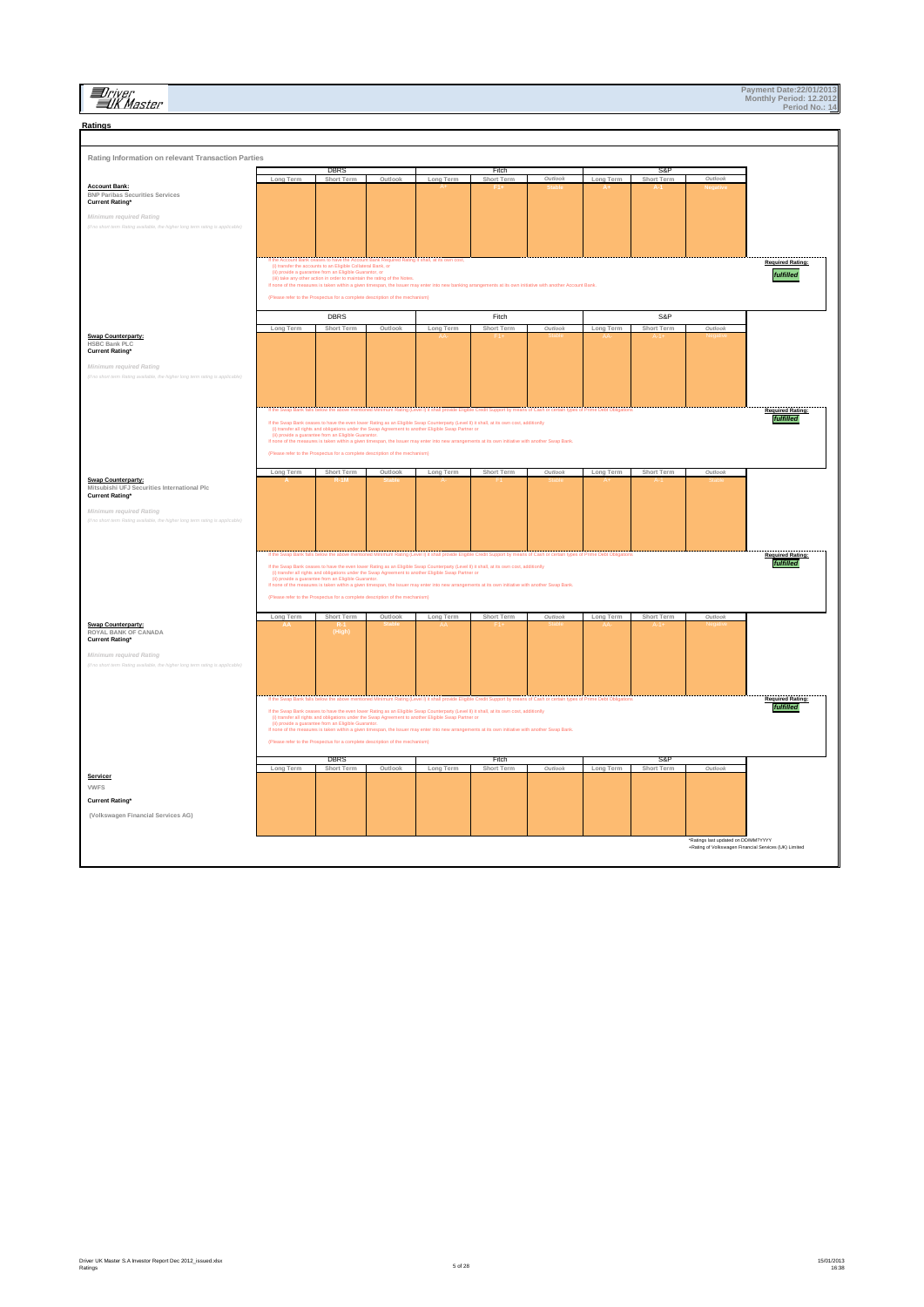**Il**river<br>IIK Master

## **Payment Date:22/01/2013 Monthly Period: 12.2012 Period No.: 14**

#### **Deal Overview: Counterparties**

| Lead Manager:                                                                     | The Royal Bank of Scotland PLC<br>135 Bishopsgate<br>London, EC2M 3UR<br>email: secsupportconduit@rbs.com                                                                                                                                                                                                                                                              | Corporate Services Provider: | Wilmington Trust SP Services (Luxembourg) S.A.<br>52-54 Avenue du X Septembre<br>L-2550 Luxembourg<br>Luxembourg<br>email: VCL@WilmingtonTrust.com                                                                      |
|-----------------------------------------------------------------------------------|------------------------------------------------------------------------------------------------------------------------------------------------------------------------------------------------------------------------------------------------------------------------------------------------------------------------------------------------------------------------|------------------------------|-------------------------------------------------------------------------------------------------------------------------------------------------------------------------------------------------------------------------|
| Joint Lead Manager                                                                | Volkswagen Financial Services A.G<br>Gifhorner Strasse 57<br>38112 Braunschweig<br>Germany                                                                                                                                                                                                                                                                             | Security Trustee:            | Wilmington Trust (London) Limited<br>Third Floor<br>1 King's Arms Yard<br>London, EC2R 7AF                                                                                                                              |
| Servicer:<br>Paying Agent/<br>Calculation Agent/<br>Interest Determination Agent: | Volkswagen Financial Services (UK) Limited<br><b>ABS Operations</b><br><b>Brunswick Court</b><br>Yeomans Drive<br>Milton Keynes<br><b>MK14 5LR</b><br>England<br>email: ABSOperations@vwfs.co.uk<br><b>BNP Paribas Securities Services</b><br>Luxembourg Branch 33<br>rue de Gaperich, Howald - Hesperange<br>L-2085 Luxembourg<br>email: alain.hammann@bnpparibas.com | <b>Clearing Systems:</b>     | <b>Clearstream Banking S.A.</b><br>42 Avenue JF Kennedy<br>L-1885 Luxembourg<br>Luxembourg<br>email: web@clearstream.com<br>Euroclear Banking S.A./ N.V.<br>1 Boulevard du Roi Albert II.<br>B-1210 Brussels<br>Belgium |
| Account Bank:                                                                     | <b>BNP Paribas Securities Services</b><br>Luxembourg Branch 33<br>rue de Gaperich, Howald - Hesperange<br>L-2085 Luxembourg<br>email: alain.hammann@bnpparibas.com                                                                                                                                                                                                     | Rating Agencies:             | <b>DBRS</b><br>1 Minister Court, 10th Floor<br>Mincing Lane<br>London, EC3R 7AA                                                                                                                                         |
| Swap Counterparty:                                                                | <b>HSBC Bank Plc</b><br>8 Canada Square<br>London<br>E14 5HQ<br>email: vanillasettlements@hsbc.com                                                                                                                                                                                                                                                                     |                              | Fitch<br>30 North Colonnade<br>London<br>E14 5GN                                                                                                                                                                        |
| Swap Counterparty:                                                                | Royal Bank of Canada<br><b>Riverbank House</b><br>2 Swan Lane<br>London<br>EC4R 3BF<br>email: collateral@rbccm.com                                                                                                                                                                                                                                                     |                              | S&P<br>20 Canada Square<br>Canary Wharf<br>London, E14 5LH                                                                                                                                                              |
| Swap Counterparty:                                                                | Mitsubishi UFJ Securities International Plc<br>Ropemaker Place<br>25 Ropemaker Street<br>London, EC2Y 9AJ<br>email: docsconfirms@int.sc.mufg.jp                                                                                                                                                                                                                        |                              |                                                                                                                                                                                                                         |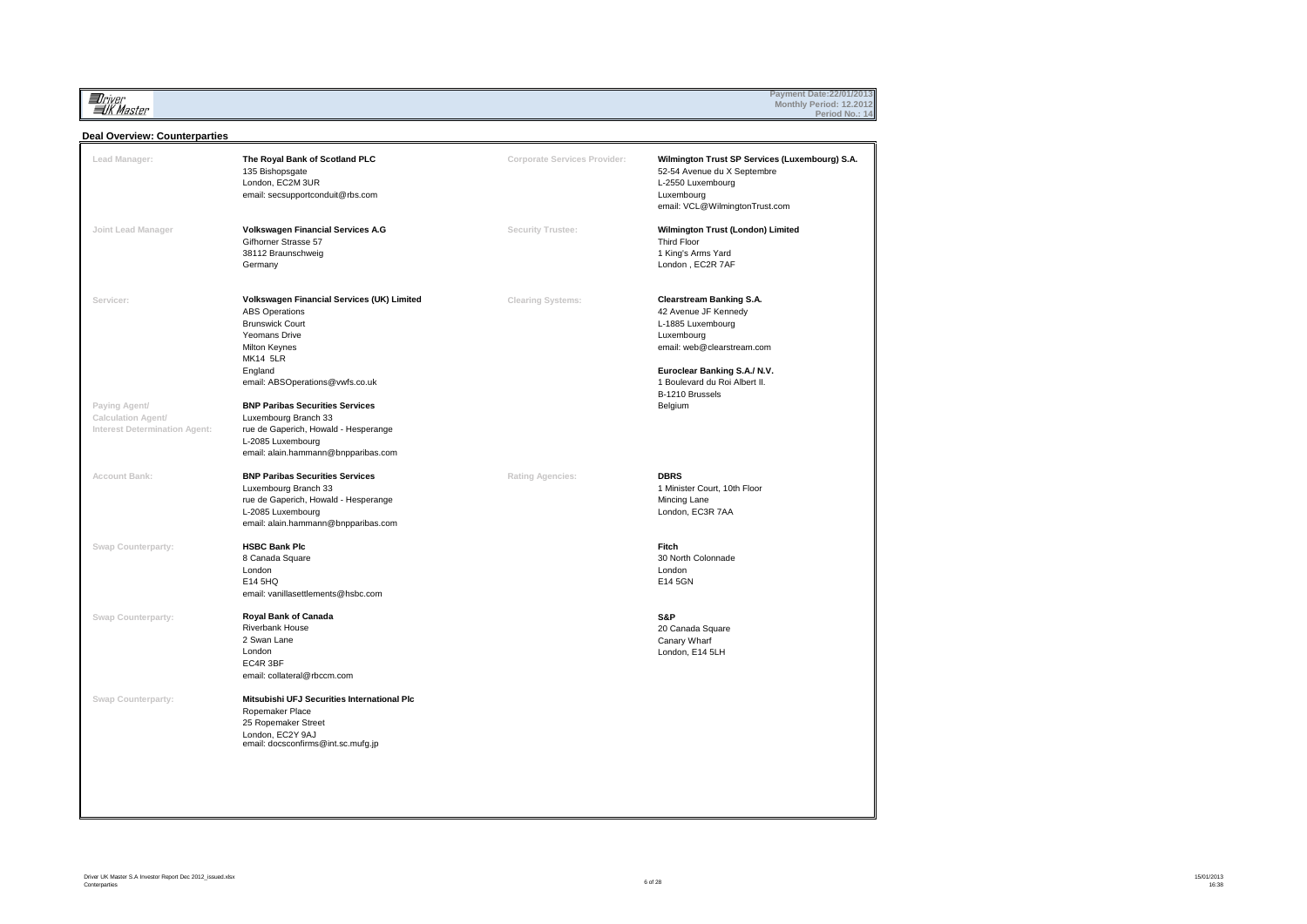|         | <i>Driver</i><br><b>WA</b> Master                                 |                              |                      |                      |                   |                      |                      |               | Payment Date: 22/01/2013<br>Monthly Period: 12.2012<br>Period No.: 14 |  |
|---------|-------------------------------------------------------------------|------------------------------|----------------------|----------------------|-------------------|----------------------|----------------------|---------------|-----------------------------------------------------------------------|--|
| Notes I |                                                                   |                              |                      |                      |                   |                      |                      |               |                                                                       |  |
|         | Rating Details (DBRS / Fitch / S&P)                               | <b>Series 2011-1</b>         | <b>Series 2011-2</b> | <b>Series 2011-3</b> | Series 2011-5     | <b>Series 2012-1</b> | <b>Series 2012-2</b> | Series 20xx-x | Series 20xx-x                                                         |  |
|         | Rating at Issue Date<br><b>DBRS</b><br>Fitch<br>Standard & Poors  | AAA<br>AAA<br>AAA            | AAA<br>AAA<br>AAA    | AAA<br>AAA<br>AAA    | AAA<br>AAA<br>AAA | AAA<br>AAA<br>AAA    | AAA<br>AAA<br>AAA    |               |                                                                       |  |
|         | <b>Current Rating</b><br><b>DBRS</b><br>Fitch<br>Standard & Poors | AAA<br>AAA<br>AAA            | AAA<br>AAA<br>AAA    | AAA<br>AAA<br>AAA    | AAA<br>AAA<br>AAA | AAA<br>AAA<br>AAA    | AAA<br>AAA<br>AAA    |               |                                                                       |  |
|         | <b>Information on Notes</b>                                       | <b>Series 2011-1</b>         | <b>Series 2011-2</b> | <b>Series 2011-3</b> | Series 2011-5     | <b>Series 2012-1</b> | <b>Series 2012-2</b> | Series 20xx-x | Series 20xx-x                                                         |  |
|         | <b>ISIN</b>                                                       | XS0856652192                 | XS0856944482         | XS0856944722         | XS0856945026      | XS0856945299         | XS0856945372         |               |                                                                       |  |
|         | Common Code                                                       | 085665219                    | 085694448            | 085694472            | 085694502         | 085694529            | 085694537            |               |                                                                       |  |
|         | Original Face Value                                               | 300,000,000.00               | 300,000,000.00       | 375,000,000.00       | 375,000,000.00    | 150,000,000.00       | 150,000,000.00       |               |                                                                       |  |
|         | Information on Interest                                           | <b>Class A-Series</b>        |                      |                      |                   |                      |                      |               |                                                                       |  |
|         | <b>Scheduled Repayment</b>                                        | Payment Date in October 2019 |                      |                      |                   |                      |                      |               |                                                                       |  |
|         | Legal Maturity Date:                                              | Payment Date in October 2021 |                      |                      |                   |                      |                      |               |                                                                       |  |
|         | Spread/ Margin                                                    | 60<br>bps                    |                      |                      |                   |                      |                      |               |                                                                       |  |
|         | <b>Index Rate</b>                                                 | 1-Month-Libor                |                      |                      |                   |                      |                      |               |                                                                       |  |
|         | Fixed/Floating                                                    | floating                     |                      |                      |                   |                      |                      |               |                                                                       |  |
|         | Current Coupon                                                    | 1-M-Libor + 60 bps           |                      |                      |                   |                      |                      |               |                                                                       |  |
|         | Day Count Convention                                              | actual/365                   |                      |                      |                   |                      |                      |               |                                                                       |  |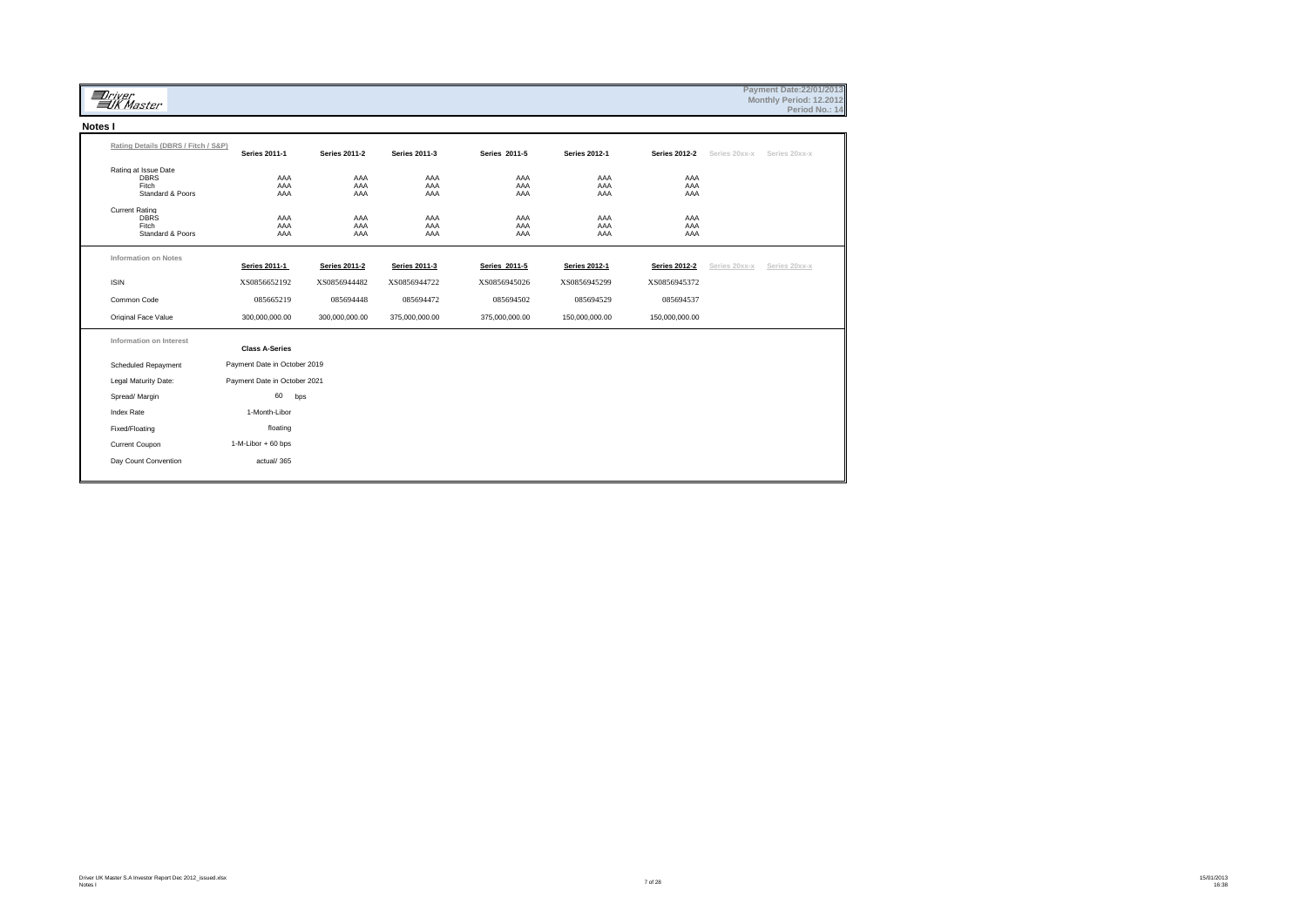| <i>aniver</i><br>alk Master                                                                                                                                           |              |                                                                               |                   |                                         |                                                                                                                                                            |                                         |                           |                                        |              |                                         |              |                                         |               | Payment Date: 22/01/2013<br>Monthly Period: 12.2012<br>Period No.: 14 |
|-----------------------------------------------------------------------------------------------------------------------------------------------------------------------|--------------|-------------------------------------------------------------------------------|-------------------|-----------------------------------------|------------------------------------------------------------------------------------------------------------------------------------------------------------|-----------------------------------------|---------------------------|----------------------------------------|--------------|-----------------------------------------|--------------|-----------------------------------------|---------------|-----------------------------------------------------------------------|
| <b>Notes II</b>                                                                                                                                                       |              |                                                                               |                   |                                         |                                                                                                                                                            |                                         |                           |                                        |              |                                         |              |                                         |               |                                                                       |
| Note Balance                                                                                                                                                          |              |                                                                               |                   |                                         |                                                                                                                                                            |                                         |                           |                                        |              |                                         |              |                                         |               |                                                                       |
| During Revolving Period - Increase of Notes                                                                                                                           |              | <b>Total Notes</b>                                                            |                   | <b>Series 2011-1</b>                    | <b>Series 2011-2</b>                                                                                                                                       | <b>Series 2011-3</b>                    |                           | Series 2011-5                          |              | <b>Series 2012-1</b>                    |              | <b>Series 2012-2</b>                    | Series 20xx-x | Series 20xx-x                                                         |
| Balance as of the Beginning of the Period<br>Add. Issue Amount                                                                                                        | £            | 1,650,000,000.00                                                              | $\mathbf{f}$      |                                         | 300,000,000.00 £ 300,000,000.00 £ 375,000,000.00 £ 375,000,000.00 £ 150,000,000.00 £                                                                       | $\mathbf{f}$                            |                           |                                        | E            |                                         | $\mathbf{f}$ | 150,000,000.00                          |               |                                                                       |
| Term Take Out Redemption<br>Balance as of the End of Period                                                                                                           | £<br>£<br>£  | $\sim$                                                                        | £<br>$\mathbf{f}$ | $\sim$                                  | £<br>$\sim$ 100 $\mu$<br>$\mathbf{f}$<br>$\sim$<br>1,650,000,000.00 £ 300,000,000.00 £ 300,000,000.00 £ 375,000,000.00 £ 375,000,000.00 £ 150,000,000.00 £ | $\sim$<br>f<br>$\sim$                   | $\pounds$<br>$\mathbf{f}$ | $\sim$                                 | $\mathbf{f}$ | $\sim$                                  | $\mathbf{f}$ | 150,000,000.00                          |               |                                                                       |
|                                                                                                                                                                       |              | <b>Total Notes</b>                                                            |                   | Series 2011-1                           | <b>Series 2011-2</b>                                                                                                                                       | Series 2011-3                           |                           | Series 2011-5                          |              |                                         |              |                                         |               | Series 20xx-x                                                         |
| Balance as of the Beginning of the Period                                                                                                                             |              |                                                                               |                   |                                         | £ 1,650,000,000.00 £ 300,000,000.00 £ 300,000,000.00 £ 375,000,000.00 £ 375,000,000.00 £ 150,000,000.00 £ 150,000,000.00                                   |                                         |                           |                                        |              | <b>Series 2012-1</b>                    |              | Series 2012-2                           | Series 20xx-x |                                                                       |
|                                                                                                                                                                       |              |                                                                               |                   |                                         |                                                                                                                                                            |                                         |                           |                                        |              |                                         |              |                                         |               |                                                                       |
| Unallocated Redemption Amount of<br>the previous Period                                                                                                               | £            |                                                                               |                   |                                         |                                                                                                                                                            |                                         |                           |                                        |              |                                         |              |                                         |               |                                                                       |
| Available Redemption Amount for<br>the Reporting Period                                                                                                               | $\mathbf{f}$ |                                                                               |                   |                                         |                                                                                                                                                            |                                         |                           |                                        |              |                                         |              |                                         |               |                                                                       |
| Total Available Redemption Amount                                                                                                                                     | £            |                                                                               |                   |                                         |                                                                                                                                                            |                                         |                           |                                        |              |                                         |              |                                         |               |                                                                       |
| Redemption Amount per Note                                                                                                                                            |              |                                                                               | £                 |                                         | $\mathbf{f}$                                                                                                                                               | $\mathbf{f}$                            | $\mathbf{f}$              |                                        | $\mathbf{f}$ |                                         |              |                                         |               |                                                                       |
| Redemption Amount per Series                                                                                                                                          |              |                                                                               | $\mathbf{f}$      |                                         | $\mathbf{f}$                                                                                                                                               | $\mathbf{f}$                            | $\mathbf{f}$              |                                        | $\mathbf{f}$ |                                         |              |                                         |               |                                                                       |
| <b>Unallocated Redemption Amount</b><br>from current Period                                                                                                           |              |                                                                               | $\mathbf{f}$      |                                         | £                                                                                                                                                          | £                                       | £                         |                                        | £            |                                         | $\mathbf{f}$ |                                         |               |                                                                       |
| Add. Issue Amount/                                                                                                                                                    | £            |                                                                               | £                 |                                         | $\mathbf{f}$                                                                                                                                               | £                                       | £                         |                                        | £            |                                         | £            |                                         |               |                                                                       |
| Term Take Out Redemption<br>Class Balance as of the End of the Period                                                                                                 |              |                                                                               |                   |                                         | £ 1,650,000,000.00 £ 300,000,000.00 £ 300,000,000.00 £ 375,000,000.00 £ 375,000,000.00 £ 150,000,000.00 £ 150,000,000.00                                   |                                         |                           |                                        |              |                                         |              |                                         |               |                                                                       |
|                                                                                                                                                                       |              |                                                                               |                   |                                         |                                                                                                                                                            |                                         |                           |                                        |              |                                         |              |                                         |               |                                                                       |
| Payments to Investors                                                                                                                                                 |              |                                                                               |                   | <b>Series 2011-1</b>                    | <b>Series 2011-2</b>                                                                                                                                       | Series 2011-3                           |                           | Series 2011-5                          |              | Series 2012-1                           |              | <b>Series 2012-2</b>                    | Series 20xx-x | Series 20xx-x                                                         |
| 1-m-Libor for the Monthly period<br>Interest (1-m-Libor + Margin 60 bps), for the Monthly Period<br><b>Amortising Series</b>                                          |              | 0.49625%<br>£1,631,635.28 £                                                   |                   | 296,660.96<br>No                        | £<br>296,660.96<br>No                                                                                                                                      | £<br>370,826.20 £<br>No                 |                           | 370,826.20 £<br>No                     |              | 148,330.48 £<br>No                      |              | 148,330.48<br>No                        |               |                                                                       |
| Amortising Amount                                                                                                                                                     |              |                                                                               | £                 | $\blacksquare$                          | £                                                                                                                                                          | £<br>÷.                                 | £                         |                                        | £            | $\overline{\phantom{a}}$                | £            |                                         |               |                                                                       |
| Series Nominal Amount                                                                                                                                                 |              |                                                                               | £                 |                                         | 300,000,000.00 £ 300,000,000.00 £ 375,000,000.00 £ 375,000,000.00 £ 150,000,000.00                                                                         |                                         |                           |                                        |              |                                         | E            | 150,000,000.00                          |               |                                                                       |
| Series Percentage                                                                                                                                                     |              |                                                                               |                   | 0.0000%                                 | 0.0000%                                                                                                                                                    | 0.0000%                                 |                           | 0.0000%                                |              | 0.0000%                                 |              | 0.0000%                                 |               |                                                                       |
| Interest Shortfall                                                                                                                                                    |              |                                                                               |                   | Series 2011-1                           | <b>Series 2011-2</b>                                                                                                                                       | <b>Series 2011-3</b>                    |                           | Series 2011-5                          |              | <b>Series 2012-1</b>                    |              | <b>Series 2012-2</b>                    | Series 20xx-x | Series 20xx-x                                                         |
|                                                                                                                                                                       |              | Interest Shortfall in the Monthly Period £<br>Cumulative Interest Shortfall £ |                   | $\sim$                                  | £<br>٠<br>£                                                                                                                                                | £<br>÷<br>£                             | £<br>£                    | $\sim$                                 | £<br>£       | $\sim$                                  | £<br>£       |                                         |               |                                                                       |
| <b>Credit Enhancement for Notes</b>                                                                                                                                   |              |                                                                               |                   |                                         |                                                                                                                                                            |                                         |                           |                                        |              |                                         |              |                                         |               |                                                                       |
|                                                                                                                                                                       | Opening<br>£ |                                                                               |                   | <b>Movement</b>                         | Closing<br>£                                                                                                                                               |                                         |                           |                                        |              |                                         |              |                                         |               |                                                                       |
| Cash Collateral Amount<br>Specified Cash Collateral Account Balance<br>Cash Collateral Amount as a percentage of the Notes balance                                    | £            | 19,800,000.00<br>19,800,000.00                                                |                   |                                         | 19,800,000.00<br>£ 19,800,000.00<br>1.20%                                                                                                                  |                                         |                           |                                        |              |                                         |              |                                         |               |                                                                       |
| Overcollateralisation Amount<br>Overcollateralisation Percentage                                                                                                      | £            | 1.20%<br>23,504,273.50<br>1.00%                                               |                   |                                         | £ 23,504,273.50<br>1.00%                                                                                                                                   |                                         |                           |                                        |              |                                         |              |                                         |               |                                                                       |
|                                                                                                                                                                       |              | 1.00%                                                                         | £                 |                                         | 1.00%<br>13,006.54 £ 676,936,758.98                                                                                                                        |                                         |                           |                                        |              |                                         |              |                                         |               |                                                                       |
| Overcollateralisation Amount divided by Included Receivables Balance                                                                                                  |              |                                                                               |                   |                                         |                                                                                                                                                            |                                         |                           |                                        |              |                                         |              |                                         |               |                                                                       |
| Subordinated Loan Balance excluding CCA Amount (see above)<br>Subordinated Loan Target Percentage<br>Subordinated Loan Amount divided by Included Receivables Balance | £            | 676,923,752.44<br>28.80%<br>28.80%                                            |                   |                                         | 28.80%<br>28.80%                                                                                                                                           |                                         |                           |                                        |              |                                         |              |                                         |               |                                                                       |
| <b>Information on Swaps</b>                                                                                                                                           |              |                                                                               |                   | <b>Series 2011-1</b>                    | <b>Series 2011-2</b>                                                                                                                                       | <b>Series 2011-3</b>                    |                           | Series 2011-5                          |              | <b>Series 2012-1</b>                    |              | <b>Series 2012-2</b>                    | Series 20xx-x | Series 20xx-x                                                         |
| Swap nominal amount/ Underlying Principle                                                                                                                             |              |                                                                               | £                 |                                         | 300,000,000.00 £ 300,000,000.00 £ 375,000,000.00 £ 375,000,000.00 £ 150,000,000.00 £ 150,000,000.00                                                        |                                         |                           |                                        |              |                                         |              |                                         |               |                                                                       |
| Swap Structure<br>Index Rate<br>Net Swap Payment (Receipt)                                                                                                            |              |                                                                               |                   | pay fixed<br>1-m-Libor<br>$-E21,482.88$ | pay fixed<br>1-m-Libor<br>-£21,482.88                                                                                                                      | pay fixed<br>1-m-Libor<br>$-E27,809.08$ |                           | pay fixed<br>1-m-Libor<br>$-£7,744.01$ |              | pay fixed<br>1-m-Libor<br>$-£10,741.44$ |              | pay fixed<br>1-m-Libor<br>$-£10,741.44$ |               |                                                                       |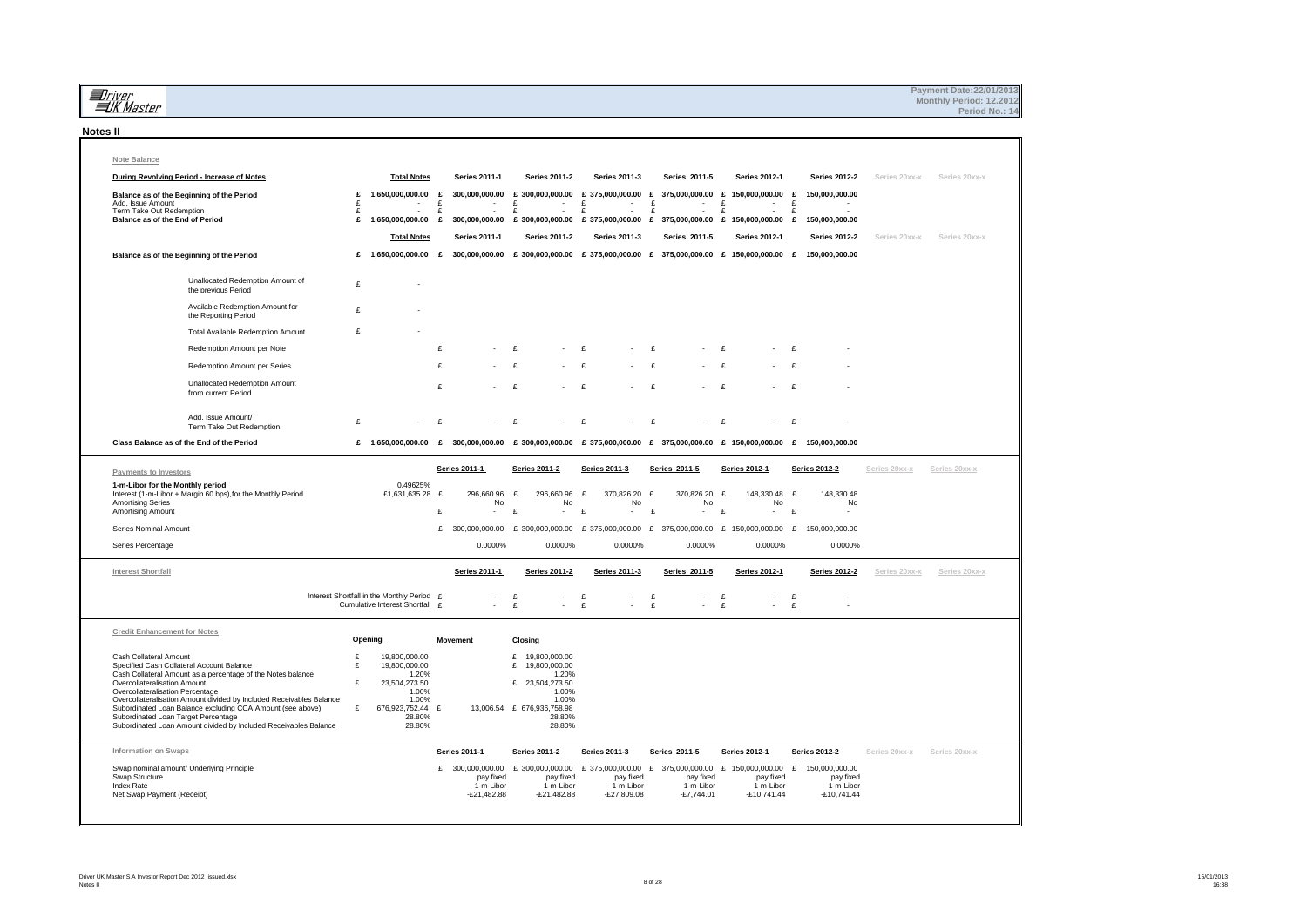

## **Order of Priority**

| <b>Purchased Receivables Collection Amount</b>                                       | 110,077,484.25<br>£ |                 |
|--------------------------------------------------------------------------------------|---------------------|-----------------|
| Net Swap Receipts                                                                    | 100.00              |                 |
| <b>Available Collection Amount of the Period</b>                                     | £ 110,177,485.98    |                 |
| Remaining Amount from Previous Period                                                | £                   | £110,177,485.98 |
| <b>Available Distribution Amount</b>                                                 |                     |                 |
| Summary of the Order of Priority contained in clause 20.3 (a) of the Trust Agreement |                     |                 |
| 1. Taxes                                                                             | £                   | £110,177,485.98 |
| 2. Payments to the Security Trustee                                                  | £                   | £110,177,485.98 |
| 3. Corporate Services Provider/ Servicer Fee/ Rating Agencies fees/ Process Agent)   | .996,264.99         | £108,181,220.99 |
| 4. Costs relating to the listing of Notes                                            | 7,275.00            | £108,173,945.99 |
| 5. Account Bank fees                                                                 | £                   | £108,173,945.99 |
| 6. Swap Counterparties/ Net Swap Payments or Swap Termination Payments               |                     | £108,173,945.99 |
| 7. Interest accrued/Interest Shortfalls on all Notes                                 | 1,631,635.28        | £106,542,310.71 |
| 8. Cash Collateral Account payments                                                  |                     | £106,542,310.71 |
| 9. Amortising Amount                                                                 |                     | £106,542,310.71 |
| 10. Accumulation Account                                                             | 93,855,934.7        | £ 12,686,376.00 |
| 11. Any payments under the respective Swap Agreements other than those made under 6  | £                   | £ 12,686,376.00 |
| 12. Interest Accrued/ Interest Shortfalls on the Subordinated Loan                   | .413.370.94         | £ 11,273,005.06 |
| 13. Subordinated Loan Amortising Amount                                              |                     | £ 11,273,005.06 |
| 14. Deferred Purchase Price/ Additional Deferred Purchase Price                      | 11,273,005.06<br>£  | £               |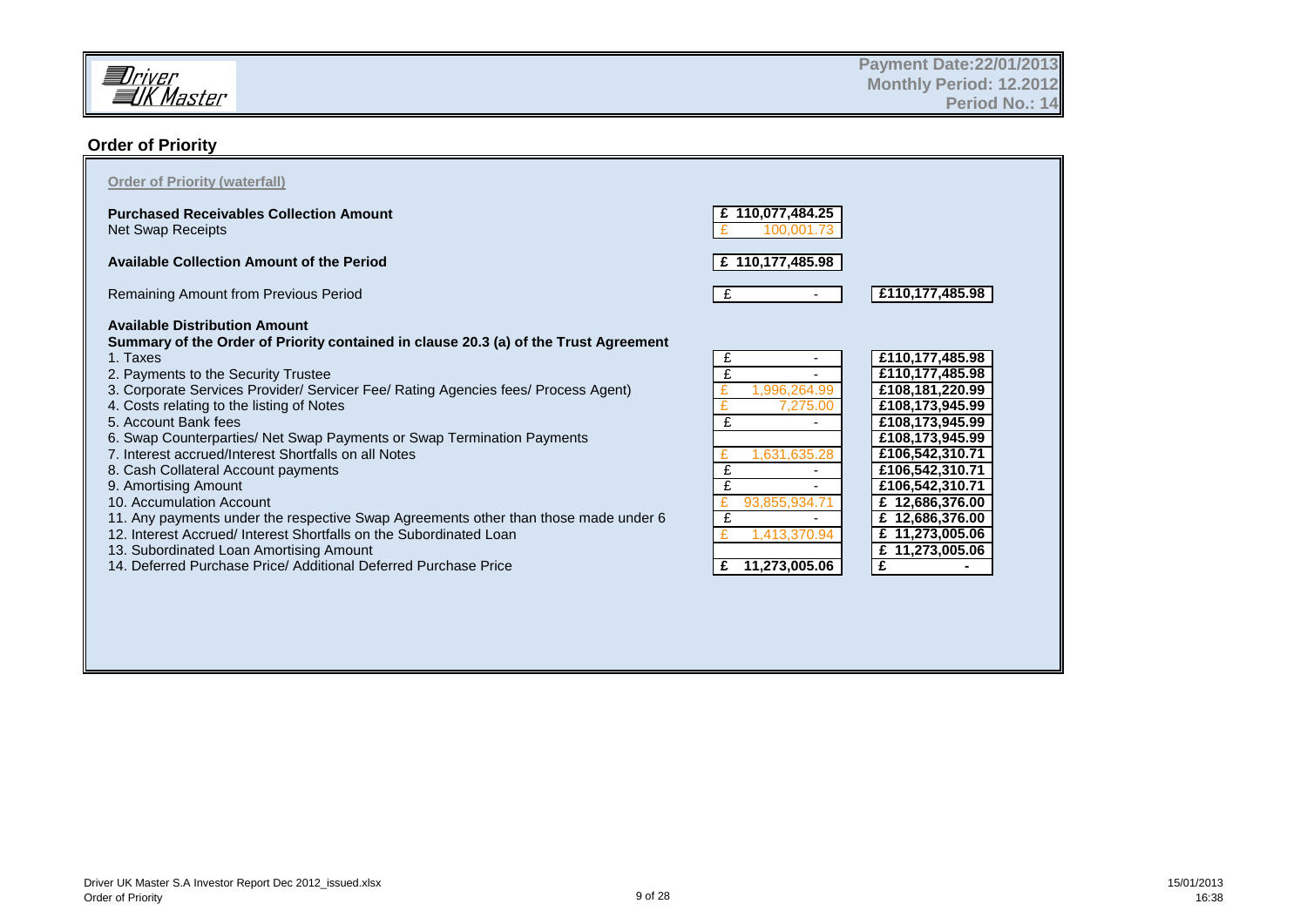

#### **Collections**

| <b>Early settlements</b>                                                                                                                                                                                                                                                                                |                                                |                                                                              |                                                    |
|---------------------------------------------------------------------------------------------------------------------------------------------------------------------------------------------------------------------------------------------------------------------------------------------------------|------------------------------------------------|------------------------------------------------------------------------------|----------------------------------------------------|
| Early settlements in the Monthly Period<br>Thereof<br>> Early settlements contracts<br>$\mathbf{1}$<br>$\overline{2}$<br>> Voluntary terminations contracts<br>3<br>> Hostile terminations contracts<br>$\Delta$<br>> Charged-off and Post Charged-off Recoveries Contracts<br><b>Total settlements</b> | No of Contracts<br>4,940<br>240<br>41<br>5,221 | Cash<br>32,472,271.71<br>£<br>£<br>329.234.64<br>£<br>429.44<br>-£<br>264.84 | <b>Total Cash Amount</b><br>32.801.670.95          |
|                                                                                                                                                                                                                                                                                                         |                                                |                                                                              |                                                    |
| <b>Monthly collections</b><br>Schedules Payments in the Monthly Period<br>5<br>> Normal payments received<br>6<br>> Maturity cash received<br>Early settlements of the Monthly Period                                                                                                                   |                                                | Cash<br>£<br>69,410,138.44<br>£<br>7,839,774.55                              | Cash Amount<br>£<br>77,249,912.99<br>32,801,670.95 |
|                                                                                                                                                                                                                                                                                                         |                                                |                                                                              | £<br>110.051.583.94                                |
| <b>Current prepayment rate</b><br><b>Available Distribution Amount</b><br><b>Total collections of the Monthly Period</b>                                                                                                                                                                                |                                                |                                                                              | £<br>110,051,583.94                                |
| Calculation of Additional Receivables (Top-Up/Tap-Up)                                                                                                                                                                                                                                                   |                                                |                                                                              |                                                    |
| Brought forward from the above table                                                                                                                                                                                                                                                                    |                                                |                                                                              | £ 110,051,583.94                                   |
| Plus other Ineligible Funded Purchase Price in the Monthly Period                                                                                                                                                                                                                                       |                                                |                                                                              | £<br>25,900.31                                     |
| <b>Available Distribution Amount</b>                                                                                                                                                                                                                                                                    |                                                |                                                                              | £ 110,077,484.25                                   |
| Less: (Pos 1 - 9) of the Waterfall                                                                                                                                                                                                                                                                      |                                                |                                                                              | £<br>3,635,175.27                                  |
| Payments to the Accumulation Account (Pos. 10) of the Waterfall                                                                                                                                                                                                                                         |                                                |                                                                              | 93,855,934.71<br>£                                 |
| <b>B/F Accumulation Balance</b><br><b>Accumulation Amount from this Monthly Period</b><br><b>B/F Replemishment Adjustment Drawing</b>                                                                                                                                                                   |                                                |                                                                              | £<br>£<br>93.855.934.71<br>£<br>675.52             |
| Additional Purchase Price this Monthly Period<br><b>C/F Accumulation Balance</b><br><b>Replemishment Adjustment Drawing</b><br><b>Replemishment Adjustment Payment</b>                                                                                                                                  |                                                |                                                                              | £<br>93,868,941.25<br>£<br>£<br>13,006.54<br>£     |
| Check                                                                                                                                                                                                                                                                                                   |                                                |                                                                              | -£<br>0.00                                         |
| C/F Replemishment Adjustment Drawing                                                                                                                                                                                                                                                                    |                                                |                                                                              | £<br>13,682.06                                     |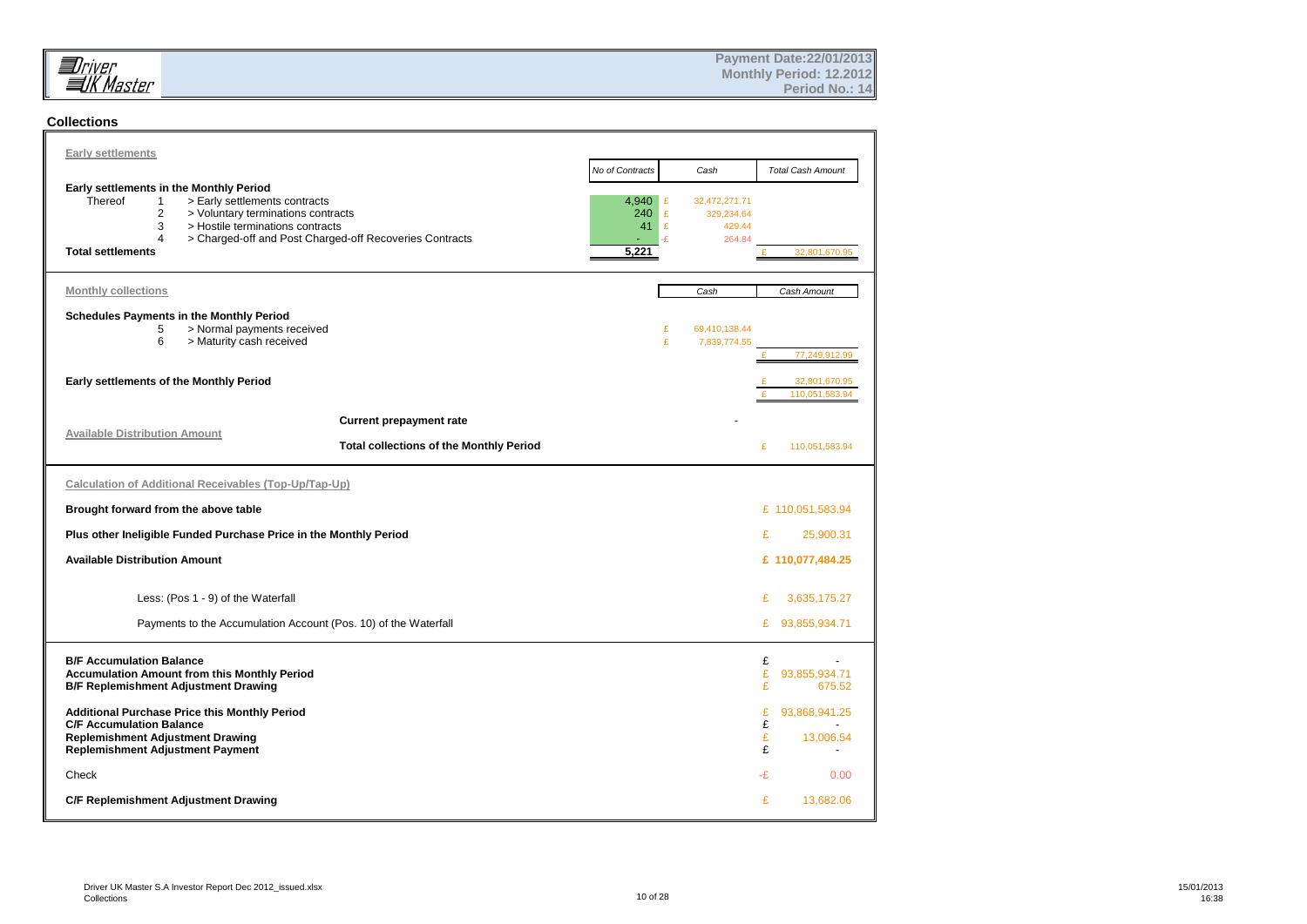|                                | <b>Payment Date: 22/01/2013</b>       |
|--------------------------------|---------------------------------------|
| <i>Uriver</i><br><i>≣UK M.</i> | <b>Monthly Period: 12,2012</b>        |
| . Master                       | <b>Period No.:</b><br>$\therefore$ 14 |

#### **(Expected) Amortisation Profile**

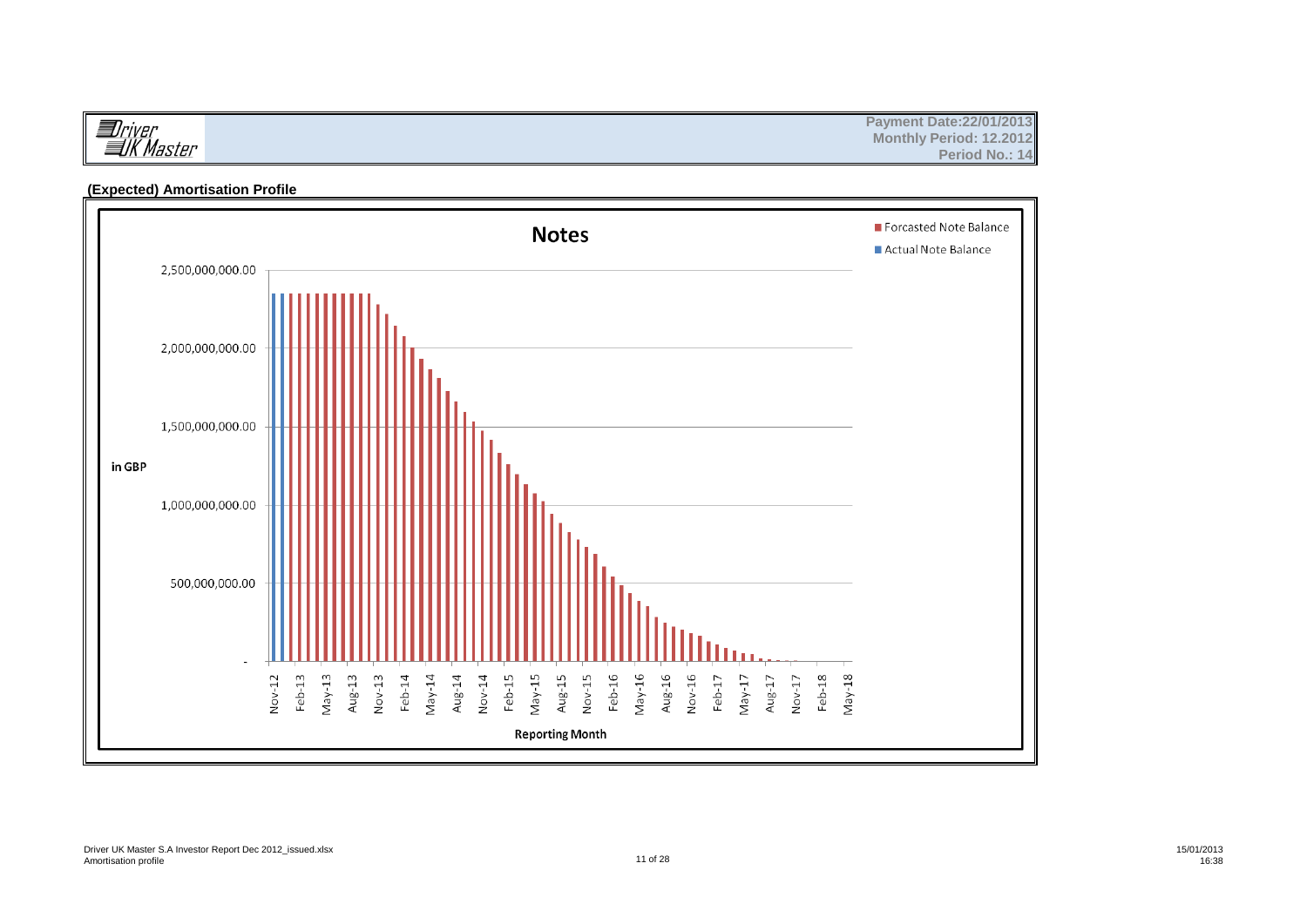#### **Run Out Schedule**

|                    |                                            |                                            | At the End of the previous Monthly Period - Post Top Up |                                                         |                    |                                               | At the end of the Monthly Period - Post Top Up and Term Take Out |                                                                  |                                                         |
|--------------------|--------------------------------------------|--------------------------------------------|---------------------------------------------------------|---------------------------------------------------------|--------------------|-----------------------------------------------|------------------------------------------------------------------|------------------------------------------------------------------|---------------------------------------------------------|
| <b>Month</b>       | Scheduled reduction Scheduled Interest     |                                            | Receivable                                              | <b>Included Receivables</b><br><b>Balance reduction</b> | <b>Month</b>       | <b>Scheduled reduction Scheduled Interest</b> |                                                                  | <b>Receivable</b>                                                | <b>Included Receivables</b><br><b>Balance reduction</b> |
| 12.2012<br>01.2013 | £<br>60,218,136.59 £<br>60.109.846.19<br>£ | 15,557,109.03 £<br>15.157.080.91           | 75,775,245.62<br>75.266.927.10 £                        | 67,095,407.13<br>60,109,846.19                          | 01.2013<br>02.2013 | £<br>59,336,227.38 £<br>£<br>60.796.290.95    | 15.496.267.54<br>15.100.266.38                                   | 74.832.494.92<br>$\mathbf{f}$<br>75,896,557.33 £<br>$\mathbf{f}$ | 67,202,257.34<br>60,796,290.95                          |
| 02.2013            | $\mathbf{f}$<br>60,791,157.61              | 14,750,340.52                              | 75,541,498.13                                           | 60,791,157.61                                           | 03.2013            | £<br>73,944,077.36                            | 14.688.724.87                                                    | 88,632,802.23                                                    | 73,944,077.36                                           |
| 03.2013            | £<br>74,358,171.58                         | 14,337,071.98 £                            | 88,695,243.56                                           | 74,358,171.58                                           | 04.2013            | £<br>72,192,825.18                            | 14, 191, 441. 32                                                 | 86,384,266.50                                                    | 72,192,825.18                                           |
| 04.2013            | $\mathbf{f}$<br>71.895.412.40              | 13.834.907.65 E                            | 85.730.320.05                                           | 71.895.412.40                                           | 05.2013            | $\mathbf{f}$<br>69.399.753.99                 | 13.705.266.25                                                    | 83.105.020.24                                                    | 69.399,753.99                                           |
| 05.2013            | 69,226,681.44<br>£                         | 13,349,451.11 E                            | 82,576,132.55                                           | 69,226,681.44                                           | 06.2013            | £<br>70,751,451.97                            | 13,239,329.91                                                    | 83,990,781.88                                                    | 70,751,451.97<br>£                                      |
| 06.2013            | £<br>70,440,350.21                         | 12,883,132.93<br>£                         | 83,323,483.14<br>£                                      | 70,440,350.21                                           | 07.2013            | £<br>64.632.067.91                            | 12,768,641.24<br>£                                               | 77,400,709.15<br>£                                               | 64,632,067.91<br>£                                      |
| 07.2013            | 64.181.004.61<br>£                         | 12.413.702.59<br>£                         | 76.594.707.20<br>£                                      | 64.181.004.61<br>£                                      | 08.2013            | £<br>60.282.115.49                            | 12,333,275.74<br>$\mathbf{f}$                                    | 72.615.391.23<br>£                                               | 60,282,115.49<br>£                                      |
| 08.2013            | £<br>59,602,442.22                         | 11,980,232.11<br>£                         | 71,582,674.33<br>£                                      | 59,602,442.22                                           | 09.2013            | £<br>80.711.471.24                            | 11,921,801.54                                                    | 92,633,272.78<br>£                                               | 80.711.471.24<br>£                                      |
| 09.2013<br>10.2013 | 80,333,738.23<br>£                         | 11,572,093.42<br>£<br>11,048,420.58 £      | 91,905,831.65<br>f<br>79,093,075.63                     | 80,333,738.23                                           | 10.2013            | £<br>68,604,589.94<br>65,342,279.89           | 11,396,331.95<br>10,938,162.25                                   | 80,000,921.89<br>$\mathbf{f}$<br>76,280,442.14                   | 68,604,589.94<br>f<br>65,342,279.89                     |
| 11.2013            | 68,044,655.05<br>£<br>64,835,835.07<br>£   | £<br>10,592,682.20 £<br>£                  | 75,428,517.27                                           | 68,044,655.05<br>64,835,835.07                          | 11.2013<br>12.2013 | £<br>£<br>62,467,129.35                       | 10,503,239.84<br>Ι£                                              | 72,970,369.19 £<br>£                                             | £<br>62,467,129.35                                      |
| 12.2013            | 61,753,770.76<br>£                         | 10,160,121.42<br>£                         | 71,913,892.18<br>£                                      | 61.753.770.76                                           | 01.2014            | £<br>59,038,311.03 £                          | 10,085,639.18                                                    | 69.123.950.21 £<br>£                                             | 59,038,311.03                                           |
| 01.2014            | £<br>58,210,761.54                         | 9,746,124.93 £                             | 67,956,886.47                                           | 58,210,761.54                                           | 02.2014            | £<br>56,252,977.00                            | 9,685,978.34                                                     | £<br>65,938,955.34                                               | 56,252,977.00<br>Ι£                                     |
| 02.2014            | 55,373,396.24<br>£                         | 9,350,898.17 £<br>£                        | 64,724,294.41 £                                         | 55,373,396.24                                           | 03.2014            | £<br>85,693,129.41                            | 9,302,191.80<br>١£                                               | £<br>94,995,321.21                                               | £<br>85,693,129.41                                      |
| 03.2014            | 85,081,157.75<br>£                         | 8,971,652.36 £<br>£                        | 94,052,810.11 £                                         | 85,081,157.75                                           | 04.2014            | £<br>69,916,172.16                            | 8,744,026.21<br>l £                                              | 78,660,198.37 £<br>£                                             | 69,916,172.16                                           |
| 04.2014            | £<br>68,969,963.01                         | 8,416,691.43 £<br>£                        | 77,386,654.44 £                                         | 68,969,963.01                                           | 05.2014            | £<br>65,275,476.07                            | 8,277,343.23<br>- F                                              | $\mathbf{f}$<br>73,552,819.30                                    | Ι£<br>65,275,476.07                                     |
| 05.2014            | $\mathbf{f}$<br>64.172.546.49              | 7,954,977.23 £<br>£                        | 72,127,523.72 £                                         | 64.172.546.49                                           | 06.2014            | £<br>65,046,366.32                            | 7.840.644.15<br>$\mathbf{f}$                                     | $\mathbf{f}$<br>72.887.010.47                                    | ١ғ<br>65,046,366.32                                     |
| 06.2014            | £<br>64,013,469.31                         | £<br>7,524,522.58 £                        | 71,537,991.89                                           | 64,013,469.31                                           | 07.2014            | £<br>58,351,283.92                            | 7,407,483.24                                                     | £<br>65,758,767.16                                               | 58,351,283.92<br>۱£                                     |
| 07.2014<br>08.2014 | £<br>57,310,533.43<br>47,774,053.31<br>£   | £<br>7,097,032.64 £<br>6,709,916.59 £<br>£ | 64,407,566.07 £<br>54,483,969.90 £                      | 57,310,533.43<br>47,774,053.31                          | 08.2014<br>09.2014 | £<br>48,910,544.26<br>79,383,350.09<br>£      | $\mathbf{r}$<br>7,014,569.73<br>6,675,902.68                     | £<br>55,925,113.99<br>86,059,252.77<br>£                         | £<br>48,910,544.26<br>79,383,350.09<br>l £              |
| 09.2014            | 78,231,757.72<br>£                         | 6,377,672.88 £<br>£                        | 84,609,430.60                                           | 78,231,757.72                                           | 10.2014            | 60,578,064.45<br>£                            | 6,168,112.61<br>£                                                | 66,746,177.06<br>£                                               | 60,578,064.45<br>£                                      |
| 10.2014            | 59,093,322.92<br>£                         | 5,876,466.42 £<br>£                        | 64,969,789.34 £                                         | 59.093.322.92                                           | 11.2014            | £<br>55,861,370.93                            | 5.771.428.86                                                     | 61.632.799.79 E<br>£                                             | 55,861,370.93                                           |
| 11.2014            | 54.598.620.54<br>£                         | 5.489.137.47<br>£                          | 60.087.758.01                                           | 54.598.620.54                                           | 12.2014            | £<br>50.581.327.56                            | 5.413.794.60                                                     | f<br>55.995.122.16                                               | 50.581.327.56<br>f                                      |
| 12.2014            | £<br>49,232,200.96                         | £<br>5,139,342.08 £                        | 54,371,543.04                                           | £<br>49,232,200.96                                      | 01.2015            | £<br>46,743,609.13                            | Ι£<br>5,086,212.07                                               | £<br>51,829,821.20 £                                             | 46,743,609.13                                           |
| 01.2015            | £<br>45,447,738.52                         | 4,819,790.99 £<br>£                        | 50,267,529.51                                           | 45,447,738.52<br>£                                      | 02.2015            | £<br>42,474,688.98                            | 4,778,277.67<br>Ι£                                               | 47,252,966.65<br>£                                               | 42,474,688.98<br>£                                      |
| 02.2015            | £<br>41,100,608.89                         | 4,519,459.69 £<br>£                        | 45,620,068.58                                           | 41,100,608.89<br>£                                      | 03.2015            | £<br>82,586,681.39                            | 4,494,397.61<br>l £                                              | £<br>87,081,079.00                                               | 82,586,681.39<br>£                                      |
| 03.2015            | £<br>80.239.278.84                         | 4,244,183.29                               | 84,483,462.13                                           | 80,239,278.84                                           | 04.2015            | £<br>62,089,134.56                            | 4.018.341.37                                                     | 66,107,475.93<br>£                                               | 62,089,134.56<br>£                                      |
| 04.2015            | 60,151,794.58<br>£                         | 3,780,734.88<br>£                          | 63,932,529.46<br>£                                      | 60,151,794.58                                           | 05.2015            | £<br>55,500,071.52                            | 3,645,129.24                                                     | 59,145,200.76<br>£                                               | 55,500,071.52<br>£                                      |
| 05.2015<br>06.2015 | £<br>53,631,512.57<br>£<br>50,715,247.51   | £<br>3,417,566.55<br>3,093,708.00<br>£     | £<br>57,049,079.12<br>53,808,955.51<br>£                | 53,631,512.57<br>£<br>50,715,247.51<br>$\mathbf{f}$     | 06.2015<br>07.2015 | 52,701,700.00<br>£<br>£<br>47,276,835.06      | 3,310,637.58<br>2,983,007.02                                     | £<br>56,012,337.58<br>50,259,842.08<br>£                         | 52,701,700.00<br>£<br>47,276,835.06<br>f                |
| 07.2015            | 45,356,483.75<br>£                         | 2,776,619.31<br>£                          | 48,133,103.06<br>£                                      | 45,356,483.75                                           | 08.2015            | £<br>33,879,821.76                            | 2,674,119.74                                                     | 36,553,941.50<br>£                                               | 33,879,821.76                                           |
| 08.2015            | 32.197.482.68<br>£                         | 2.479.364.99 £<br>£                        | 34,676,847.67                                           | 32.197.482.68                                           | 09.2015            | 71.791.955.42<br>£                            | 2.447.205.58                                                     | 74.239.161.00<br>f                                               | 71,791,955.42<br>f                                      |
| 09.2015            | £<br>68,681,352.05                         | 2,261,120.81 £<br>$\mathbf{f}$             | 70,942,472.86                                           | 68,681,352.05                                           | 10.2015            | £<br>33,788,708.38 £                          | 2,006,170.16                                                     | 35,794,878.54<br>$\mathbf{f}$                                    | 33,788,708.38<br>١ғ                                     |
| 10.2015            | 29.767.446.29<br>$\mathbf{f}$              | 1.837.486.34 £<br>£                        | 31.604.932.63                                           | 29.767.446.29                                           | 11.2015            | £<br>25.245.802.14 £                          | 1.771.340.59                                                     | £<br>27.017.142.73                                               | 25.245.802.14<br>۱£                                     |
| 11.2015            | 20,343,518.16<br>£                         | £<br>1,626,629.52 £                        | 21,970,147.68 £                                         | 20,343,518.16                                           | 12.2015            | 20,260,911.91 £<br>£                          | 1,593,150.84                                                     | 21,854,062.75 £<br>£                                             | 20,260,911.91                                           |
| 12.2015            | F<br>19,125,907.83                         | 1,475,816.64 £<br>£                        | 20,601,724.47                                           | 19,125,907.83                                           | 01.2016            | £<br>20,251,751.85                            | 1,445,875.59<br>۱F                                               | £<br>21,697,627.44                                               | 20,251,751.85<br>۱£                                     |
| 01.2016            | £<br>19,444,012.06                         | 1,336,307.18 £<br>£                        | 20,780,319.24 £                                         | 19,444,012.06                                           | 02.2016            | £<br>18,115,619.58 £                          | 1,299,120.35                                                     | £<br>19,414,739.93                                               | 18,115,619.58<br>Ι£                                     |
| 02.2016<br>03.2016 | £<br>17,260,958.50<br>£                    | 1,195,048.91 £<br>£<br>£                   | 18,456,007.41 £                                         | 17,260,958.50                                           | 03.2016            | £<br>35,175,752.34 £<br>£                     | 1,171,204.89<br>Ι£                                               | 36, 346, 957. 23<br>$\mathbf{f}$<br>£                            | 35, 175, 752. 34<br>Ι£<br>l £                           |
| 04.2016            | 33,631,451.87<br>£<br>20,448,586.11        | 1,072,454.27 £<br>£<br>853,514.68 £        | 34,703,906.14 E<br>21,302,100.79                        | 33,631,451.87<br>20,448,586.11<br>£                     | 04.2016<br>05.2016 | 22,030,866.48<br>18,933,871.91<br>£           | 942,060.33<br>791.037.77<br>£                                    | 22,972,926.81<br>£<br>19,724,909.68                              | 22,030,866.48<br>18,933,871.91<br>Ι£                    |
| 05.2016            | £<br>17,501,680.96                         | 713,456.05 £<br>£                          | 18,215,137.01 £                                         | 17,501,680.96                                           | 06.2016            | £<br>17,084,129.61                            | 661,103.28<br>Ι£                                                 | £<br>17,745,232.89                                               | 17,084,129.61<br>Ι£                                     |
| 06.2016            | 16,106,266.31<br>£                         | 592,948.32 £<br>£                          | 16,699,214.63 £                                         | 16,106,266.31                                           | 07.2016            | £<br>15,529,485.26                            | 543,968.85                                                       | 16,073,454.11<br>£                                               | 15,529,485.26<br>£                                      |
| 07.2016            | 14,691,764.56<br>£                         | 482,007.39 £<br>£                          | 15,173,771.95 E                                         | 14,691,764.56                                           | 08.2016            | £<br>9,967,843.48                             | 433,495.76                                                       | 10,401,339.24<br>£                                               | 9,967,843.48<br>£                                       |
| 08.2016            | 9,249,779.71<br>£                          | 377,224.60 £<br>£                          | 9,627,004.31 £                                          | 9,249,779.71                                            | 09.2016            | £<br>24,677,432.24                            | 364.043.65<br>Ι£                                                 | 25,041,475.89 £<br>£                                             | 24,677,432.24                                           |
| 09.2016            | 22,999,207.02<br>$\mathbf{f}$              | 312.142.75 £<br>£                          | 23.311.349.77 £                                         | 22.999.207.02                                           | 10.2016            | 8.015.277.90<br>£                             | 197.766.26<br>∣ £                                                | 8.213.044.16 £<br>$\mathbf{f}$                                   | 8.015.277.90                                            |
| 10.2016            | £<br>6,045,875.07                          | £<br>156.964.63                            | 6.202,839.70<br>$\mathbf{f}$                            | 6.045.875.07                                            | 11.2016            | £<br>4.255.227.11                             | 134.061.68                                                       | $\mathbf{f}$<br>4.389.288.79                                     | 4.255.227.11                                            |
| 11.2016<br>12.2016 | £<br>2,338,782.11<br>£                     | 106,539.12<br>£                            | 2,445,321.23<br>£<br>£                                  | 2,338,782.11                                            | 12.2016<br>01.2017 | £<br>2,172,994.76<br>£                        | 100,964.58                                                       | £<br>2,273,959.34                                                | 2,172,994.76                                            |
| 01.2017            | 1,792,320.98<br>£<br>1,615,405.08          | 84,952.52<br>£<br>68,618.57 £<br>£         | 1,877,273.50<br>1,684,023.65                            | 1,792,320.98<br>£<br>1,615,405.08                       | 02.2017            | 1,770,805.54<br>£<br>1,593,538.62             | 80,045.65<br>£<br>64,376.06<br>Ι£                                | £<br>1,850,851.19<br>£<br>1,657,914.68                           | 1,770,805.54<br>£<br>1,593,538.62<br>£                  |
| 02.2017            | £<br>1,439,177.83                          | 54,041.03<br>£                             | 1,493,218.86<br>£                                       | 1,439,177.83                                            | 03.2017            | £<br>1,366,112.92                             | 49.742.04<br>£                                                   | £<br>1,415,854.96                                                | 1,366,112.92<br>£                                       |
| 03.2017            | £<br>1.216.149.82                          | 41.195.06<br>£                             | 1.257.344.88<br>£                                       | 1.216.149.82<br>£                                       | 04.2017            | £<br>1.095.896.31                             | 39.668.61<br>£                                                   | £<br>1.135.564.92                                                | 1.095.896.31<br>£                                       |
| 04.2017            | £<br>952,037.34                            | £<br>32,286.17 £                           | 984,323.51                                              | 952,037.34<br>£                                         | 05.2017            | £<br>903,882.22                               | 31,595.71<br>£                                                   | £<br>935,477.93                                                  | 903,882.22<br>£                                         |
| 05.2017            | £<br>764,250.53                            | 25,610.92<br>£                             | 789,861.45<br>£                                         | 764,250.53<br>£                                         | 06.2017            | 710,901.38<br>£                               | 22,535.97<br>£                                                   | 733,437.35<br>£                                                  | 710,901.38<br>£                                         |
| 06.2017            | £<br>584,445.99                            | 17,660.61<br>£                             | 602,106.60<br>£                                         | 584,445.99<br>£                                         | 07.2017            | 533,700.49<br>£                               | 15,520.24<br>£                                                   | £<br>549,220.73                                                  | 533,700.49<br>£                                         |
| 07.2017            | £<br>420,172.26                            | 11,173.63<br>£                             | Ι£<br>431,345.89                                        | 420,172.26                                              | 08.2017            | £<br>349,365.58                               | 10.184.26                                                        | £<br>359,549.84                                                  | 349,365.58<br>£                                         |
| 08.2017            | £<br>250.645.37                            | £<br>7.343.71                              | 257.989.08<br>£                                         | 250.645.37<br>$\mathbf{f}$                              | 09.2017            | £<br>223.978.98                               | 5.602.04<br>∣ £                                                  | £<br>229.581.02                                                  | 223.978.98<br>£                                         |
| 09.2017            | £<br>144,695.41<br>£                       | £<br>3,576.90 £<br>F                       | 148,272.31                                              | £<br>144,695.41<br>£                                    | 10.2017            | £<br>98,671.23 £<br>£                         | 2,494.42<br>E                                                    | £<br>101,165.65<br>£                                             | £<br>98,671.23<br>£                                     |
| 10.2017            | 41,733.66<br>£                             | 793.08 £<br>£<br>$\sim$                    | 42,526.74                                               | 41,733.66<br>£<br>$\sim$                                | 11.2017            | 29,322.63<br>£<br>$\sim$                      | 787.86<br>$\overline{f}$                                         | 30,110.49                                                        | 29,322.63<br>£                                          |
|                    | £                                          |                                            |                                                         | £<br>$\sim$                                             |                    | $\mathbf{f}$<br>÷.                            | £<br>$\sim$                                                      |                                                                  | £                                                       |
|                    | £                                          | £                                          |                                                         | £                                                       |                    | £                                             | £                                                                |                                                                  | £                                                       |
|                    | $\mathbf{f}$                               | £                                          |                                                         | £                                                       |                    | $\mathbf{f}$                                  | $\mathbf{f}$                                                     |                                                                  | £                                                       |
|                    | £                                          | £                                          |                                                         | £<br>$\blacksquare$                                     |                    | £                                             | £                                                                |                                                                  | £<br>$\overline{\phantom{a}}$                           |
|                    | $\mathbf{f}$                               | £                                          |                                                         | £                                                       |                    | $\mathbf{f}$                                  |                                                                  |                                                                  |                                                         |
| <b>Total</b>       | E.                                         |                                            | 2,343,550,755.40 E 300,169,122.34 E 2,643,719,877.74 E  | 2,350,428,025.94                                        | <b>Total</b>       |                                               | £ 2,342,575,002.52 £ 295,885,108.78 £2,638,460,111.30 £          |                                                                  | 2,350,441,032.48                                        |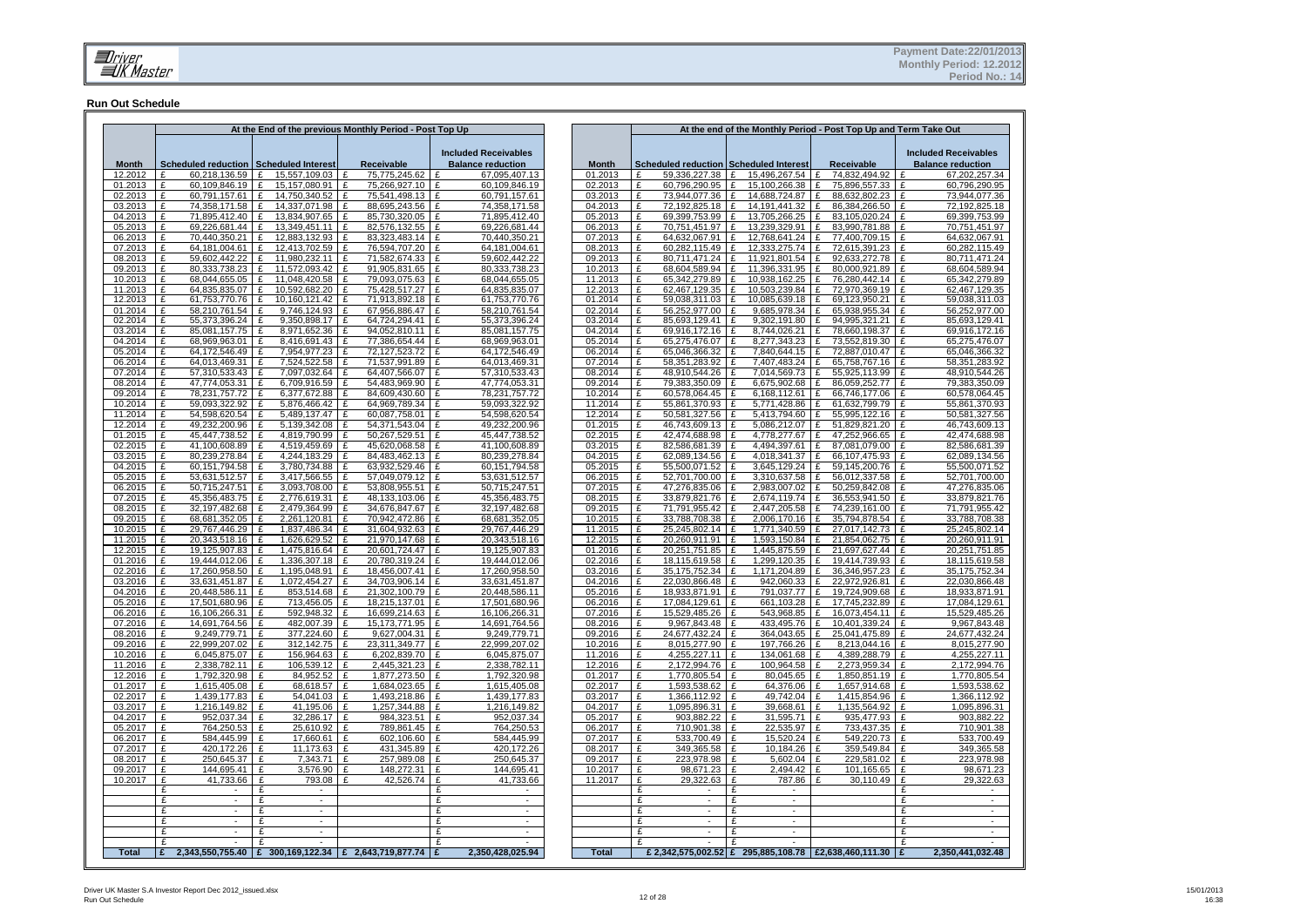| <b>Pool concentration</b>                    |                                                                                                                |                                                                          |                                                                                                       |                                                                     |                                                               |                                                                    |                                                                        |                                                                    |
|----------------------------------------------|----------------------------------------------------------------------------------------------------------------|--------------------------------------------------------------------------|-------------------------------------------------------------------------------------------------------|---------------------------------------------------------------------|---------------------------------------------------------------|--------------------------------------------------------------------|------------------------------------------------------------------------|--------------------------------------------------------------------|
|                                              | New/Used Vehicles in the initital Pool Cut                                                                     |                                                                          |                                                                                                       |                                                                     |                                                               | EoP after origination of additional Included Receivables           |                                                                        |                                                                    |
| Type of<br>Vehicle                           | <b>No of Contracts</b>                                                                                         | (%) of Contracts                                                         | <b>Aggregate Included</b><br><b>Receivables</b><br><b>Balance</b>                                     | $%$ of<br>AggregateIncluded<br><b>Receivables</b><br><b>Balance</b> | <b>No of Contracts</b>                                        | (%) of Contracts                                                   | <b>Aggregate Included</b><br>Receivables Balance                       | % of Aggregate<br>Included<br><b>Receivables</b><br><b>Balance</b> |
| New                                          | 140.644                                                                                                        | 57.74%                                                                   | £1,573,147,413.25                                                                                     | 66.93%                                                              | 142,429                                                       | 58.16%                                                             | £1,586,171,126.57                                                      | 67.48%                                                             |
| Used<br>Total                                | 102,937<br>243,581                                                                                             | 42.26%<br>100.00%                                                        | £777,321,164.12<br>£2,350,468,577.37                                                                  | 33.07%<br>100.00%                                                   | 102,454<br>244,883                                            | 41.84%<br>100.00%                                                  | £764,269,905.91<br>£2,350,441,032.48                                   | 32.52%<br>100.00%                                                  |
|                                              |                                                                                                                |                                                                          |                                                                                                       |                                                                     |                                                               |                                                                    |                                                                        |                                                                    |
| <b>Limit on used cars:</b>                   |                                                                                                                |                                                                          |                                                                                                       |                                                                     |                                                               |                                                                    |                                                                        |                                                                    |
| <b>Exposure as</b><br>of Initial Pool<br>Cut | <b>Current Exposure</b><br>in %                                                                                | Limit in % of<br><b>Aggregate Included</b><br><b>Receivables Balance</b> |                                                                                                       |                                                                     |                                                               |                                                                    |                                                                        |                                                                    |
| 33.07%                                       | 32.52%                                                                                                         | 50.00%                                                                   |                                                                                                       |                                                                     |                                                               |                                                                    |                                                                        |                                                                    |
|                                              |                                                                                                                |                                                                          |                                                                                                       |                                                                     |                                                               |                                                                    |                                                                        |                                                                    |
|                                              | <b>PCP and Lease Purchase Contracts in initial Pool Cut</b>                                                    |                                                                          |                                                                                                       |                                                                     |                                                               | EoP after origination of additional Included Receivables           |                                                                        |                                                                    |
| Financing<br>Contract                        | <b>No of Contracts</b>                                                                                         | (%) of Contracts                                                         | Aggregate Included<br><b>Receivables</b><br><b>Balance</b>                                            | % of Aggregate<br>Included<br><b>Receivables</b><br><b>Balance</b>  | <b>No of Contracts</b>                                        | (%) of Contracts                                                   | <b>Aggregate Included</b><br>Receivables Balance                       | % of Aggregate<br>Included<br><b>Receivables</b><br><b>Balance</b> |
| <b>PCP</b>                                   | 139,258                                                                                                        | 57.17%                                                                   | £1,755,825,586.24                                                                                     | 74.70%                                                              | 141,942                                                       | 57.96%                                                             | £1,774,066,020.79                                                      | 75.48%                                                             |
| Lease Purchase<br>Total                      | 315<br>139,573                                                                                                 | 0.13%<br>57.30%                                                          | £1,907,540.22<br>£1,757,733,126.46                                                                    | 0.08%<br>74.78%                                                     | 225<br>142,167                                                | 0.09%<br>58.06%                                                    | £1,254,618.48<br>£1,775,320,639.27                                     | 0.05%<br>75.53%                                                    |
|                                              |                                                                                                                |                                                                          |                                                                                                       |                                                                     |                                                               |                                                                    |                                                                        |                                                                    |
| <b>Financing</b><br><b>Contract</b><br>PCP   | <b>Limit on PCP and Lease Purchase Contracts</b><br><b>Exposure as of</b><br><b>Initial Pool Cut</b><br>74.70% | <b>Current Exposure in</b><br>%<br>75.48%                                | Limit in % of<br><b>Aggregate Included</b><br><b>Receivables</b><br><b>Balance</b><br><b>No limit</b> |                                                                     |                                                               |                                                                    |                                                                        |                                                                    |
| Lease Purchase                               | 0.08%                                                                                                          | 0.05%                                                                    | 5.00%                                                                                                 |                                                                     |                                                               |                                                                    |                                                                        |                                                                    |
|                                              |                                                                                                                |                                                                          |                                                                                                       |                                                                     |                                                               |                                                                    |                                                                        |                                                                    |
|                                              | <b>PCP balloons in initial Pool Cut</b>                                                                        |                                                                          |                                                                                                       |                                                                     |                                                               | EoP after origination of additional Included Receivables           |                                                                        |                                                                    |
| Financing<br>Contract                        | <b>No of Contracts</b>                                                                                         | (%) of Contracts                                                         | <b>Aggregate Included</b><br><b>Receivables</b><br><b>Balance of Balloons</b>                         | % of Aggregate<br>Included<br><b>Receivables</b><br><b>Balance</b>  | <b>No of Contracts</b>                                        | (%) of Contracts                                                   | <b>Aggregate Included</b><br><b>Receivables Balance</b><br>of Balloons | % of Aggregate<br>Included<br><b>Receivables</b><br><b>Balance</b> |
| <b>PCP</b>                                   | 139,258                                                                                                        | 57.17%                                                                   | £1,036,680,382.55                                                                                     | 44.11%                                                              | 141,942                                                       | 57.96%                                                             | £1,060,231,175.62                                                      | 45.11%                                                             |
| <b>Limit on PCP balloons</b>                 |                                                                                                                |                                                                          |                                                                                                       |                                                                     |                                                               |                                                                    |                                                                        |                                                                    |
| <b>Exposure as</b><br>of Initial Pool<br>cut | <b>Current Exposure</b><br>in %                                                                                | Limit in % of<br><b>Aggregate Included</b><br><b>Receivables Balance</b> |                                                                                                       |                                                                     |                                                               |                                                                    |                                                                        |                                                                    |
| 44.11%                                       | 45.11%                                                                                                         | <b>No limit</b>                                                          |                                                                                                       |                                                                     |                                                               |                                                                    |                                                                        |                                                                    |
|                                              |                                                                                                                |                                                                          |                                                                                                       |                                                                     |                                                               |                                                                    |                                                                        |                                                                    |
|                                              | Non VW Group Vehicles as of initial Pool Cut                                                                   |                                                                          |                                                                                                       |                                                                     |                                                               | EoP after origination of additional Included Receivables           |                                                                        |                                                                    |
| Type of<br>Vehicle                           | <b>No of Contracts</b>                                                                                         | (%) of Contracts                                                         | Aggregate Included<br><b>Receivables</b><br><b>Balance</b>                                            | % of Aggregate<br>Included<br><b>Receivables</b><br><b>Balance</b>  | <b>No of Contracts</b>                                        | (%) of Contracts                                                   | <b>Aggregate Included</b><br><b>Receivables Balance</b>                | % of Aggregate<br>Receivable Balance                               |
| <b>New</b><br><b>Used</b>                    | 63<br>5,684                                                                                                    | 0.03%<br>2.33%                                                           | £374,355.63<br>£28,676,601.34                                                                         | 0.02%<br>1.22%                                                      | 58<br>5,704                                                   | 0.02%<br>2.33%                                                     | £340,907.81<br>£28,341,433.32                                          | 0.01%<br>1.21%                                                     |
| Total                                        | 5,747                                                                                                          | 2.36%                                                                    | £29,050,956.97                                                                                        | 1.24%                                                               | 5,762                                                         | 2.35%                                                              | £28,682,341.13                                                         | 1.22%                                                              |
|                                              | <b>Limit on Non VW Group Vehicles</b>                                                                          |                                                                          |                                                                                                       |                                                                     |                                                               |                                                                    |                                                                        |                                                                    |
| <b>Exposure as</b>                           |                                                                                                                | Limit in % of                                                            |                                                                                                       |                                                                     |                                                               |                                                                    |                                                                        |                                                                    |
| of Initial Pool                              | <b>Current Exposure</b><br>in %                                                                                | <b>Aggregate Included</b>                                                |                                                                                                       |                                                                     |                                                               |                                                                    |                                                                        |                                                                    |
| Cut                                          |                                                                                                                | <b>Receivables Balance</b>                                               |                                                                                                       |                                                                     |                                                               |                                                                    |                                                                        |                                                                    |
| 1.24%                                        | 1.22%                                                                                                          | <b>No limit</b>                                                          |                                                                                                       |                                                                     |                                                               |                                                                    |                                                                        |                                                                    |
|                                              |                                                                                                                |                                                                          |                                                                                                       |                                                                     |                                                               |                                                                    |                                                                        |                                                                    |
|                                              | <b>Monthly Period Concentration as of initial Pool Cut</b>                                                     |                                                                          |                                                                                                       | EoP after origination of additional Included Receivables            |                                                               |                                                                    |                                                                        |                                                                    |
| Number 1<br>Obligor                          | <b>No of Contracts</b>                                                                                         | Aggregate Included<br><b>Receivables Balance</b>                         | % of Aggregate<br>Included<br><b>Receivables</b><br><b>Balance</b>                                    | <b>No of Contracts</b>                                              | Aggregate<br>Included<br><b>Receivables</b><br><b>Balance</b> | % of Aggregate<br>Included<br><b>Receivables</b><br><b>Balance</b> |                                                                        |                                                                    |
| <b>No.1</b>                                  | 20                                                                                                             | £86,023.77                                                               | 0.0037%                                                                                               | 21                                                                  | £94,369.19                                                    | 0.0040%                                                            |                                                                        |                                                                    |
|                                              |                                                                                                                |                                                                          |                                                                                                       |                                                                     |                                                               |                                                                    |                                                                        |                                                                    |
| <b>Limit on D &amp; Z Credit Bands</b>       |                                                                                                                |                                                                          |                                                                                                       | Excess Spread 8.1(q) Weighted Hedge Rate                            |                                                               |                                                                    |                                                                        |                                                                    |
| <b>Exposure as</b><br>of Initial Pool        | <b>Current Exposure</b><br>in %                                                                                | Limit in % of<br><b>Aggregate</b>                                        |                                                                                                       | <b>At Initial Pool Cut</b>                                          | <b>Current %</b>                                              | $Current + 2.5%$                                                   | <b>Weighted Average</b><br><b>IRR</b>                                  | <b>Headroom</b>                                                    |
| Cut                                          |                                                                                                                |                                                                          |                                                                                                       |                                                                     |                                                               |                                                                    |                                                                        |                                                                    |
| 1.15%                                        | 1.09%                                                                                                          | 5.00%                                                                    |                                                                                                       | 1.09%                                                               | 1.09%                                                         | 3.59%                                                              | 7.94%                                                                  | 4.35%                                                              |
| Current<br>Exposure                          | <b>Limit of Aggregate Receivable Balance</b><br><b>Limit Exposure</b>                                          |                                                                          |                                                                                                       |                                                                     |                                                               |                                                                    |                                                                        |                                                                    |
| £94,369.19                                   | £150,000.00                                                                                                    |                                                                          |                                                                                                       |                                                                     |                                                               |                                                                    |                                                                        |                                                                    |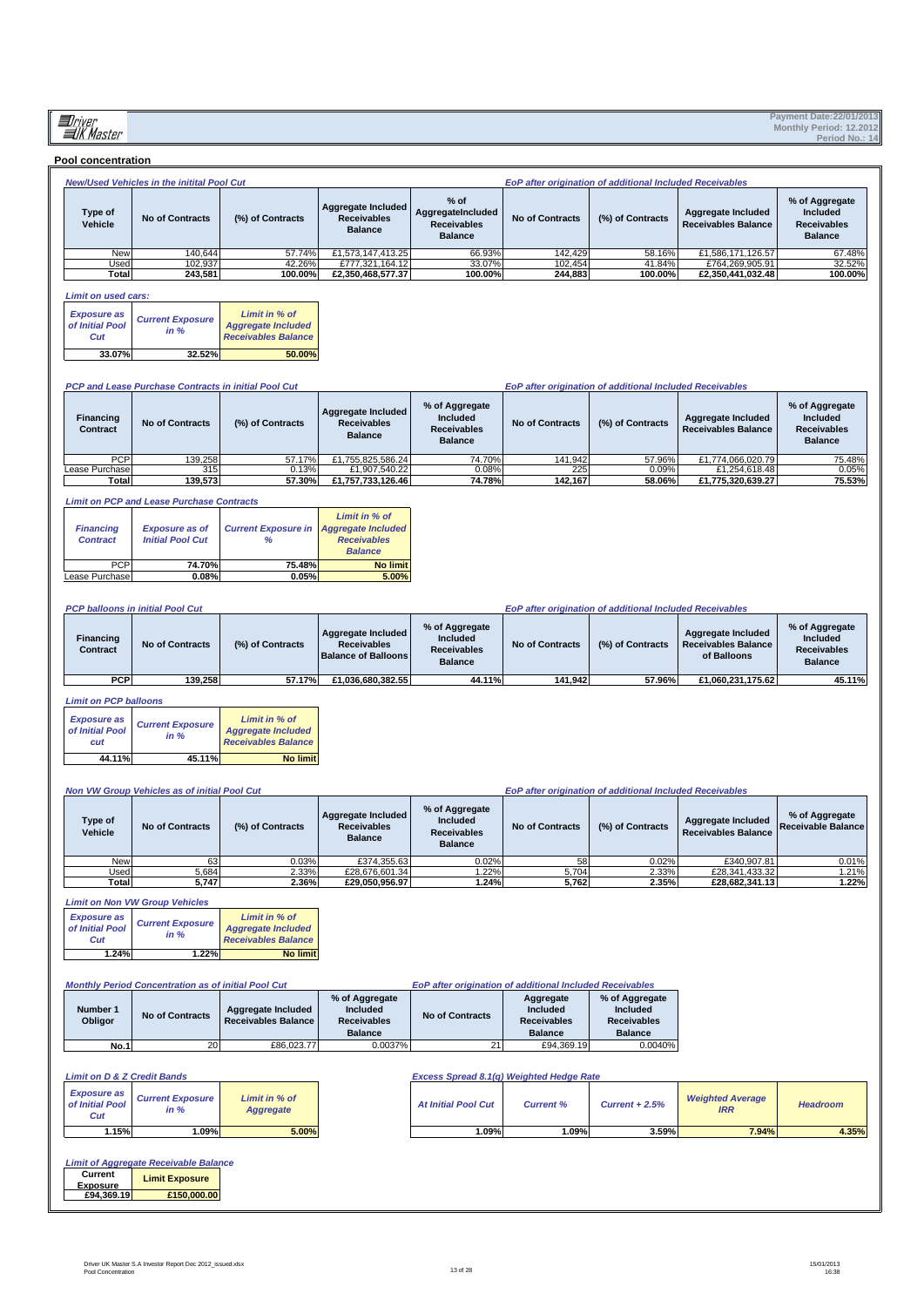

#### **Outstanding Contracts**

| <b>Summary Information</b>                                                                                                        |         | No of Contracts Included Receivables |
|-----------------------------------------------------------------------------------------------------------------------------------|---------|--------------------------------------|
| Initial VWFS Included Receivables Balance at the Initial Cut-Off Date                                                             | 243.581 | 2.350.468.577.37                     |
| Included Receivables Balance for the previous Monthly Period Prior to Top Up                                                      | 244.119 | 2.243.564.212.30                     |
| Included Receivables Balance added in the Previous Monthly Period                                                                 | 44.662  | 106.863.813.64                       |
| Included Receivables Balance Post Top Up for the Previous Monthly Period                                                          | 243.581 | 2.350.428.025.94                     |
| Principle Collections in the Monthly Period/Defaulted Receivable & other Ineligible Receivables                                   | N/A     | 93.855.934.71                        |
| Included Receivables Balance at the end of the Monthly Period - before purchase of Additional Receivables                         | 237.480 | 2.256.572.091.23                     |
| Additional Receivables at this Cut-Off Date (where Funding remains constant)                                                      | 7.403   | 93.868.941.25                        |
| Additional Receivables at this Cut-Off Date (where the Funding increases)                                                         |         |                                      |
| Reduction in Included Receivables Balance (Sale of Receivables to other Secured Vehicles at this Cut-Off Date (redeemable amount) |         |                                      |
| Included Receivables Balance at this Cut-Off Date                                                                                 | 244.883 | 2.350.441.032.48                     |

|                                                           |                               |                                                 |            | <b>Status of Financing Contracts for theMonthly Period</b>  |                              |                              |        |                        |                           |                                 | <b>Financing Contract</b>    |                                 |              |                                             |                              |                                 | Person                       |                                 |                          | <b>Vehicle Status</b>                  |                                                     |               |
|-----------------------------------------------------------|-------------------------------|-------------------------------------------------|------------|-------------------------------------------------------------|------------------------------|------------------------------|--------|------------------------|---------------------------|---------------------------------|------------------------------|---------------------------------|--------------|---------------------------------------------|------------------------------|---------------------------------|------------------------------|---------------------------------|--------------------------|----------------------------------------|-----------------------------------------------------|---------------|
|                                                           |                               | Cut-Off Date prior to Closing Date (31/10/2012) |            |                                                             | <b>Monthly Period</b>        |                              |        |                        |                           | <b>Hire Purchase</b>            |                              | <b>PCP Agreements</b>           |              | <b>Lease Purchase</b>                       | Corporate                    |                                 |                              | Retail                          |                          |                                        |                                                     | <b>Used</b>   |
| <b>Contract Status</b>                                    | Number of New<br>of Contracts | <b>Included Receivables</b><br>Balance          | % of Total | Contract status                                             | Number of No of<br>Contracts | Included Receivables Balance |        | % of Total change in % | Number of<br>of Contracts | Included Receivables<br>Balance | Number of No of<br>Contracts | Included Receivables<br>Balance | of Contracts | Number of No Included Receivable<br>Balance | Number of No of<br>Contracts | Included Receivables<br>Balance | Number of No of<br>Contracts | Included Receivable:<br>Balance | Vumber of N<br>Contracts | <b>Included Receivables</b><br>Balance | Number of No of 1 Included Receivable:<br>Contracts | Balance       |
| Current                                                   | 238,90                        | 2,319,978,772.41                                |            | 98.7% Currer                                                | 239,602                      | 2,314,074,052.19             |        |                        | 100,273                   | 563,266,8                       | 139,176                      | 1,749,823,29.                   |              | 983,94                                      |                              | 74,621,569                      | 231,361                      | 2,239,452,483                   | 139.95                   | 1,566,430,421                          | 99.643                                              | 747,643,631   |
| Delinquent (All Types)                                    |                               | 26,517,465.4                                    |            | .1% Delinquent (All Types)                                  | ے, ب                         | 33,539,313                   |        |                        |                           | 11.408.32                       | 2.105                        | 21,887,73                       |              | 243,255                                     |                              | 963,351                         | 4,098                        | 32,575,962                      |                          | 17,998,061                             | 2.359                                               | 15,541,253    |
| Terminated Receivable (excluding Hostile<br>Terminations) |                               | 3,070,509.00                                    |            | 0.1% Terminated Receivable (excluding Hostile Terminations) | 201                          | 2.822.991.                   |        |                        |                           | 447.422                         | 225                          |                                 |              | 36.256                                      |                              |                                 | 284                          | 2.806.0                         |                          | 1,727,086                              | 128                                                 | 1.095.906     |
| End of Term - Paid in Full                                |                               |                                                 |            | 0.0% End of term - paid in full                             |                              |                              |        |                        |                           |                                 |                              |                                 |              |                                             |                              |                                 |                              |                                 |                          |                                        |                                                     |               |
| End of Term - Not Paid in Full                            | $123$ $F$                     | 723,062.2                                       |            | 0.0% End of term - not paid in full                         |                              | 2.941.8                      |        |                        |                           |                                 |                              |                                 |              |                                             |                              |                                 |                              | 2.942                           |                          | 2.048                                  |                                                     | 894           |
| Early Settlement - Paid in Full                           |                               |                                                 |            | 0.0% Early settlement - paid in full                        |                              |                              |        |                        |                           |                                 |                              |                                 |              |                                             |                              |                                 |                              |                                 |                          |                                        |                                                     |               |
| Early Settlement - Not Paid in Full                       | $02 \mathsf{E}$               | 178,768.3                                       |            | 0.0% Early settlement - not paid in full                    |                              | 1,733.18                     | U.U.   |                        |                           | 2,16                            | 409                          | 15.674                          |              | . . 77.                                     |                              |                                 |                              |                                 |                          | 13,511                                 | 309                                                 | 11,778        |
| <b>Terminated Receivable</b>                              |                               |                                                 |            | 0.0% Defaulted Receivable                                   |                              |                              |        |                        |                           |                                 |                              |                                 |              |                                             |                              |                                 |                              |                                 |                          |                                        |                                                     |               |
| Charged-off                                               |                               |                                                 |            | 0.0% Charged-of                                             |                              |                              |        |                        |                           |                                 |                              |                                 |              |                                             |                              |                                 |                              |                                 |                          |                                        |                                                     |               |
|                                                           | 243.581                       | 350.468.577                                     | $00.0\%$   |                                                             | 244,883                      | 2.350.441.032.48             | 100.0% |                        | 102.716                   | 575.120.393.21                  | 141.942                      | 1.774.066.020.7                 |              | 1.254.618.4                                 | $8.433$ $E$                  | 75.601.820.97                   | 236.450                      | 2.274.839.211.51                | 142.429                  | 1.586.171.126.57                       | 102.454                                             | 764.269.905.9 |

|                        |                            |                                                 |            | <b>Original Term of Contracts</b> |                             |                                                     |       |          |              |                                       | <b>Financing Contract</b>    |                                 |             |                                                   |                              |                              | Person                       |                                 |                              | <b>Vehicle Status</b>        |                         |                                |
|------------------------|----------------------------|-------------------------------------------------|------------|-----------------------------------|-----------------------------|-----------------------------------------------------|-------|----------|--------------|---------------------------------------|------------------------------|---------------------------------|-------------|---------------------------------------------------|------------------------------|------------------------------|------------------------------|---------------------------------|------------------------------|------------------------------|-------------------------|--------------------------------|
|                        |                            | Cut-Off Date prior to Closing Date (31/10/2012) |            | <b>Monthly Period</b>             |                             |                                                     |       |          |              | <b>Hire Purchase</b>                  |                              | <b>PCP Agreements</b>           |             | <b>Lease Purchase</b>                             | Corporate                    |                              |                              | <b>Potail</b>                   |                              |                              |                         | ارموا                          |
| Rem. Terms of Contract | Number of N<br>of Contract | <b>Included Receivables</b><br>Balance          | % of Total | Rem. Terms of Contract            | Number of No o<br>Contracts | Included Receivables Balance % of Total change in 9 |       |          | of Contracts | <b>Included Receivable</b><br>Balance | Number of No of<br>Contracts | Included Receivable:<br>Balance | of Contract | <b>Vumber of No</b> Included Receivabl<br>Balance | Number of No of<br>Contracts | cluded Receivable<br>Balance | Number of No of<br>Contracts | Included Receivables<br>Balance | lumber of No of<br>Contracts | ncluded Receivabl<br>Balance | Number of N<br>Contract | included Receivable<br>Balance |
|                        |                            |                                                 |            |                                   |                             |                                                     |       | $.0\%$   |              |                                       |                              |                                 |             |                                                   |                              |                              |                              |                                 |                              |                              |                         |                                |
| $6 - 10$               |                            | 29,701                                          |            |                                   |                             | 11,295.33                                           |       | $0.0\%$  |              |                                       |                              | 1,295.3                         |             |                                                   |                              |                              |                              | 11.295.3                        |                              |                              |                         | 11,295.3.                      |
|                        | 463                        | 834,068                                         |            |                                   |                             | 860,760.27                                          |       | $0.0\%$  | 525          | 833,485.1                             |                              | 27,275.1                        |             |                                                   |                              | 76.171                       | 494                          | 784,588.5                       |                              | 482,208.2                    |                         | 378,551.9                      |
|                        | 887                        | 6,958,417                                       |            |                                   |                             | 6,503,720.54                                        |       | $0.0\%$  | 0.40         | 1,039,750.5                           | 532                          | 5,463,970.                      |             |                                                   |                              | 334,555                      | 823                          |                                 |                              | 5,406,674.                   |                         | 1,097,046.0                    |
|                        | 14,048                     | 73.414.612.                                     |            |                                   | 3.781                       | 70,497,437.86                                       |       | 1%       |              | 36.562.969.4                          |                              | 33.934.468.3                    |             |                                                   | 639                          | 3,710,032.                   | 13,142                       | 66,787,405                      |                              | 41,541,702.0                 | 7.596                   | 28,955,735.8                   |
| $26 - 30$              | 1,627                      | 8.953.671.                                      |            |                                   | 1.596                       | 8.617.454.87                                        | 0.49  | $0.0\%$  |              | 3.663.286.9                           |                              | 4.954.167.9                     |             |                                                   |                              | 362,471                      | 1,532                        | 8.254.983                       | 296                          | 2,430,048.                   | .300                    | 6,187,406.7                    |
|                        | 1,108                      | 9,004,241                                       |            |                                   | 1.080                       | 8.669.599.28                                        |       | 0.0%     | 334          | 1,242,084.1                           |                              | 7.427.515.1                     |             |                                                   |                              | 360,545.                     | 1,029                        | 8.309.053                       |                              | 1,329,499.2                  | 949                     | 7.340.100.08                   |
| $36 - 40$              | 122,551                    | 1.155.830.725                                   | 49.29      |                                   | 122,835                     | 1,151,170,801.1                                     | 49.0% | 0.2%     | 33,952       | 143,291,067.1                         | 88,868                       | 1,007,855,059.7                 |             | 24,674.1                                          | 4.474                        | 37,310,414.53                | 118,361                      | 13.860.386                      | 31,033                       | 945,000,545.                 | 31.802                  | 206,170,256.06                 |
| $-41 - 45$             | 20,367                     | 191,507,198                                     |            | $41 - 45$                         | 20,773                      | 192.691.970.23                                      |       | 1%       | 1.913        | 8,752,631.66                          | 18.855                       | 183,922,700.5                   |             | 6.637.9                                           | 170                          | 1,753,663.2                  | 20,603                       | 190.938.306.9                   | 13,053                       | 123.053.087.                 | 7,720                   | 69,638,883.04                  |
| $46 - 50$              | 48,512                     | 635,776,184                                     |            |                                   | 49,385                      | 647,081,269.41                                      | 27.5% | 0.5%     | 19,337       | 115,413,872.43                        | 29,846                       | 530,458,272                     |             | 1,209,124.7                                       | 1,934                        | 20,046,071.                  | 47,451                       | 627.035.197.                    | 25.701                       | 427,355,861                  | 23.684                  | 219,725,408.41                 |
|                        | 1,016                      | 6.549.985                                       |            |                                   |                             | 6,565,685.96                                        |       | $0.0\%$  | 1.019        | 6.550.208.2                           |                              | 1.296.2                         |             | 4.181.5                                           |                              | 172,164.                     | 1,003                        | 6.393.521                       |                              | 521,059.t                    | 933                     | 6,044,626.2                    |
| $56 - 60$              | 30,584                     | 246,839,821.                                    |            |                                   | 30.700                      | 244, 125, 856.87                                    |       | $.1\%$   |              | 244,125,856.8                         |                              |                                 |             |                                                   | 992                          | 11.456.574.                  | 29,708                       | 232.669.282                     | 4.659                        | 36,813,464.                  | 26,041                  | 207,312,392.8                  |
|                        | 2.414                      | 14.769.95*                                      |            |                                   | 2.304                       | 13.645.180.73                                       |       | $0.0\%$  | 2.304        | 13,645,180.7                          |                              |                                 |             |                                                   |                              | 19.155                       | 2,302                        | 13.626.025.                     |                              | 2,236,977.                   | 1.942                   | 11,408,203.34                  |
|                        | 243.581                    | 4.350.468.57                                    | 100.0%     |                                   | 244.883                     | 2.350.441.032.48                                    |       | $0.00\%$ | 102.716      | 575.120.393.21                        | 141.942                      | 1.774.066.020.79                | 225         | .254.618.4                                        | 8.433                        | 75.601.820.9                 | 236,450                      | 274.839.21                      | 142.429                      | 1.586.171.126.5              | 102.454                 | 764.269.905.91                 |

|                                  |                             |                                                 |            | <b>Remaining Term of Financing Contract</b> |                              |                              |                        |                        |                             |                                | <b>Financing Contract</b>    |                                |                              |                               |                              |                               | Persor                       |                                 |                              | <b>Vehicle Status</b>          |                              |                                       |
|----------------------------------|-----------------------------|-------------------------------------------------|------------|---------------------------------------------|------------------------------|------------------------------|------------------------|------------------------|-----------------------------|--------------------------------|------------------------------|--------------------------------|------------------------------|-------------------------------|------------------------------|-------------------------------|------------------------------|---------------------------------|------------------------------|--------------------------------|------------------------------|---------------------------------------|
|                                  |                             | Cut-Off Date prior to Closing Date (31/10/2012) |            | <b>Monthly Period</b>                       |                              |                              |                        |                        |                             | <b>Hire Purchase</b>           | <b>PCP Agreements</b>        |                                |                              | <b>Lease Purchase</b>         | Corporate                    |                               |                              | Retail                          |                              |                                |                              | Used                                  |
| Rem. terms of Financing Contract | Number of N<br>of Contracts | Included Receivables<br>Balance                 | % of Total | Rem. Terms of Financing Contract            | Number of No of<br>Contracts | Included Receivables Balance | % of Total change in 9 |                        | Number of<br>I of Contracts | Included Receivable<br>Balance | Number of No of<br>Contracts | Included Receivablr<br>Balance | Number of No<br>of Contracts | Included Receivant<br>Balance | Number of No of<br>Contracts | cluded Receivables<br>Balance | Number of No of<br>Contracts | Included Receivables<br>Balance | Number of No co<br>Contracts | Included Receivable<br>Balance | Number of No of<br>Contracts | <b>Included Receivable</b><br>Balance |
|                                  | 18,583                      | 70.832.649.                                     |            |                                             | 21,686                       | 90,723,354.3                 | 3.9%                   | $-0.8%$                |                             | 10.023.565                     | 10,334                       | 79,820,621                     |                              | 879,167.2                     |                              | 2,635,691.1                   | 20,732                       | 88,087,663.22                   | 12,839                       | 68,840,427.5                   |                              | 21,882,926.78                         |
|                                  | 24,08                       | 137,660,010.                                    |            |                                             | 27,142                       | 157,696,046.34               |                        | $0.9\%$                | 13,043                      | 29,474,858.6                   | 14,055                       | 127,937,683.4                  |                              | 283,504.2                     | 1,017                        | 5,081,105.13                  | 26,125                       | 152.614.941.2                   | 16,316                       | 115,962,810.2                  | 10,826                       | 41,733,236.07                         |
|                                  | 29,523                      | 206.452.581.8                                   |            |                                             | 29,254                       | 206,882,010.69               | 8.8%                   | $0.0\%$                | 12,563                      | 43,983,390.2                   | 16,679                       | 162,806,673                    |                              | 91,946.9                      | 1.110                        | 7.464.452.36                  | 28,144                       | 199.417.558.33                  | 17,721                       | 148,541,496.6                  | 11,533                       | 58,340,514.01                         |
| $16 - 20$                        | 34,95                       | 298.715.457.                                    |            |                                             | 29,903                       | 254.935.199.65               | 10.8%                  | 1.9%                   | 12.473                      | 58,120,899.5                   | 17,430                       | 196.814.300.                   |                              |                               | 1.025                        | 9.030.581.4                   | 28,878                       | 245,904,618.24                  | 17,413                       | 176,544,255.1                  | 2,490                        | 78,390,944.52                         |
|                                  | 32,169                      | 316,244,459.2                                   |            |                                             | 32,220                       | 319,310,572.94               | 13.6%                  | 0.1%                   | 11,138                      | 63,957,419.3                   | 21,082                       | 255, 353, 153, 6               |                              |                               | 1.172                        | 11.639.872.63                 | 31,048                       | 307.670.700.3                   | 20,711                       | 234,001,825.8                  |                              | 85,308,747.14                         |
| $26 - 30$                        | 32,167                      | 361,561,201.6                                   |            | $26 - 30$                                   | 37,120                       | 425,097,788.91               |                        | $2.7\%$ $\blacksquare$ | 11,714                      | 79,055,914.08                  | 25,406                       | 346,041,874.8                  |                              |                               | 1,123                        | 12,710,970.87                 | 35,997                       | 412,386,818.04                  | 24,394                       | 316,643,557.6                  | 12,726                       | 108,454,231.23                        |
|                                  | 32,125                      | 402,598,105.96                                  |            |                                             | 28,623                       | 355,865,815.74               | 15.1%                  | $2.0\%$                | 8,854                       | 69,312,811.8                   | 19,769                       | 286,553,003.8                  |                              |                               |                              | 9,320,922.55                  | 27,873                       | 346,544,893.                    | 17,570                       | 248,621,240.0                  |                              | 107,244,575.67                        |
| $36 - 40$                        | 12,959                      | 166.609.268.                                    |            |                                             | 16,055                       | 216,683,459.07               |                        | $.1\%$                 | 6,269                       | 55,479,784.89                  | 9,786                        | 161.203.674.                   |                              |                               | 409                          | 5.309.839.6                   | 15,646                       | 211,373,619.4                   | 8.29                         | 132,973,560.9                  | 7.765                        | 83,709,898.1                          |
|                                  | 14,369                      | 219,073,956.9.                                  |            |                                             | 12,662                       | 199,773,081.07               |                        | $0.8\%$                | 6,051                       | 59,732,549.59                  | 6,611                        | 140.040.53                     |                              |                               |                              | 4,991,179.95                  | 12,307                       | 194,781,901.                    | 5,927                        | 122,095,011.                   |                              | 77,678,069.88                         |
| $46 - 50$                        | 7,214                       | 107,299,005.3                                   |            |                                             | 5,078                        | 63,340,504.79                |                        | $1.9%$                 | 4.288                       | 45,846,000.2                   | 790                          | 7.494.504                      |                              |                               |                              | 3,196,164.74                  | 4,846                        | 60.144.340.0                    | 812                          | 15,949,681.6.                  | 4,266                        | 47,390,823.16                         |
|                                  | 3,817                       | 43,258,764.                                     |            |                                             | 3,823                        | 44, 165, 725.81              | 1.9%                   | $0.0\%$                | 3,823                       | 44, 165, 725.8                 |                              |                                |                              |                               |                              | 3,267,444.40                  | 3,601                        | 40.898.281.                     | 339                          | 4,557,704.2                    | 3,484                        | 39,608,021.52                         |
| $56 - 60$                        | 1,623                       | 20.163.115.1                                    |            |                                             | 1.317                        | 15.967.473.1                 |                        | 2%1                    | 1.317                       | 15.967.473.                    |                              |                                |                              |                               |                              | 953,596.1                     | 1,253                        | 15.013.876.98                   |                              | 1.439.555.3                    |                              | 14,527,917.76                         |
|                                  |                             |                                                 |            |                                             |                              |                              |                        |                        |                             |                                |                              |                                |                              |                               |                              |                               |                              |                                 |                              |                                |                              |                                       |
| Tota                             | 243.58                      | 50.468.577                                      | 100.0%     | Total                                       | 244,883                      | 2.350.441.032.48             |                        |                        | 102.716                     | 575.120.393.2                  | 141.942                      | 1.774.066.020.7                |                              | 1.254.618.4                   | 8.433                        | 75.601.820.97                 | 236,450                      | .274.839.211.                   | 142.429                      | 1.586.171.126.57               | 102.454                      | 764,269,905.9                         |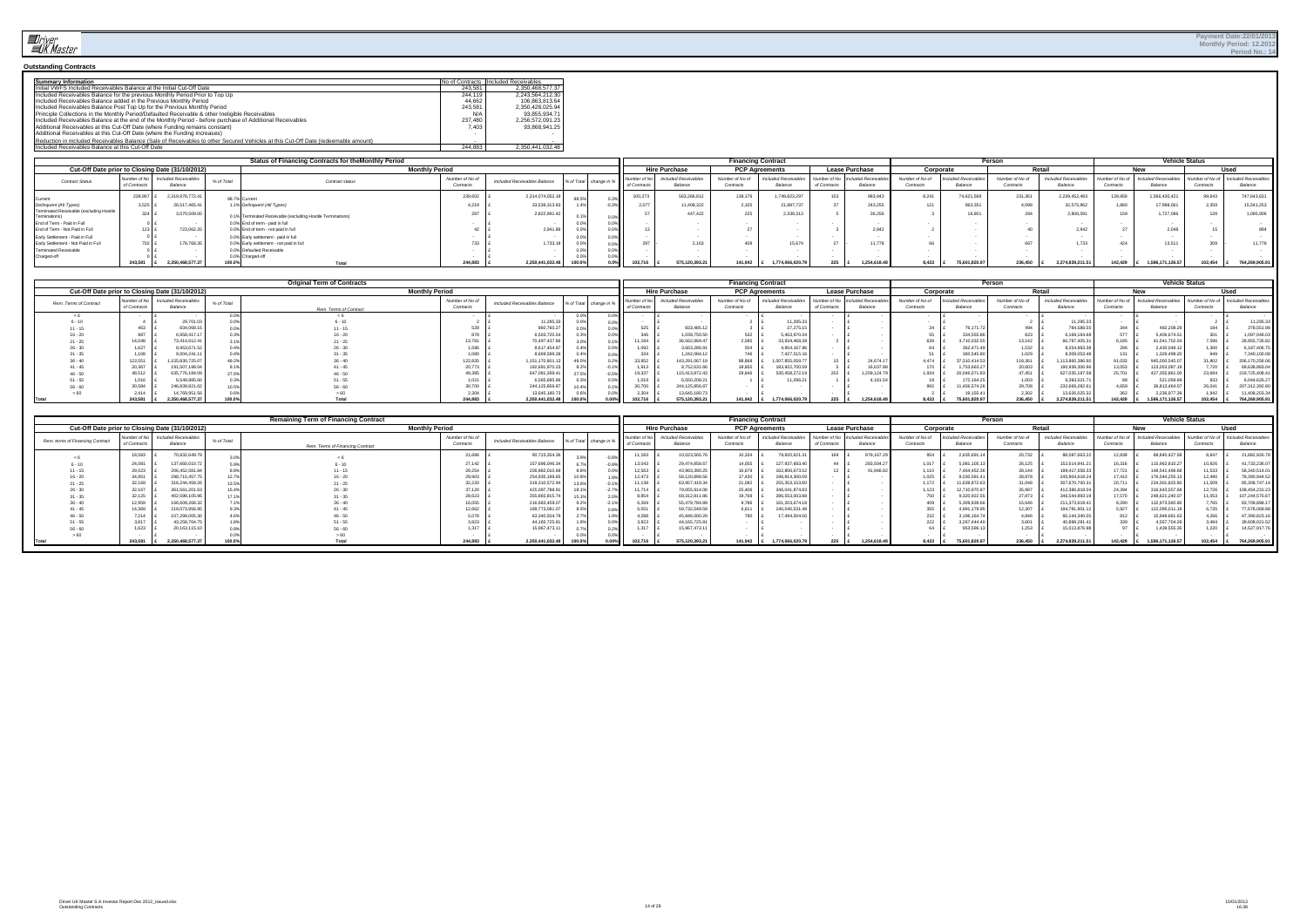|                       | <b>Payment Date: 22/01/2013</b> |
|-----------------------|---------------------------------|
| alriver<br>alk Master | <b>Monthly Period: 12.2012</b>  |
|                       | Period No.: 14                  |

#### **Stratification Tables Summary**

| <b>Information</b>   |                                                           |                |                |                         |
|----------------------|-----------------------------------------------------------|----------------|----------------|-------------------------|
| <b>Contract Pool</b> | <b>Stratification Table Name</b>                          | <b>Maximum</b> | <b>Minimum</b> | <b>Weighted Average</b> |
|                      | Remaining Term of Financing Contract                      | 59             |                | 26.79                   |
|                      | Original Term of Contracts                                | 62             | 10             | 42.17                   |
|                      | Distribution of Financing Contracts by Obligor            | £94.369.19     | £0.00          | N/A                     |
|                      | Distribution of Contracts by Included Receivables Balance | £63,870.41     | £ 0.00         | £9,598.22               |
|                      | Top 20 Obligor                                            | £94,369.19     | £61,654.89     | N/A                     |
|                      | Payment Type                                              | N/A            | N/A            | N/A                     |
|                      | Distribution of Financing Contract by Make and Model      | N/A            | N/A            | N/A                     |
|                      | Geographic distribution of Included Receivables Balance   | N/A            | N/A            | N/A                     |
| З                    | Type of Vehicle                                           | N/A            | N/A            | N/A                     |
|                      | Interest Rate Paid by Obligor                             | 24.17%         | 0.00%          | 7.92%                   |
|                      | Age of Vehicle (In Years - Used Only)                     | 8              | < 1            | 1.88                    |
|                      | Type of Financing Contract                                | N/A            | N/A            | N/A                     |
|                      | Down payment                                              | £143,500.00    | £0.00          | £4,607.18               |
|                      | Balloons as of the Monthly Period                         | £76,007.60     | £0.86          | £7,463.23               |
|                      | Months Seasoned                                           |                | 63             | 15.40                   |
|                      |                                                           |                |                |                         |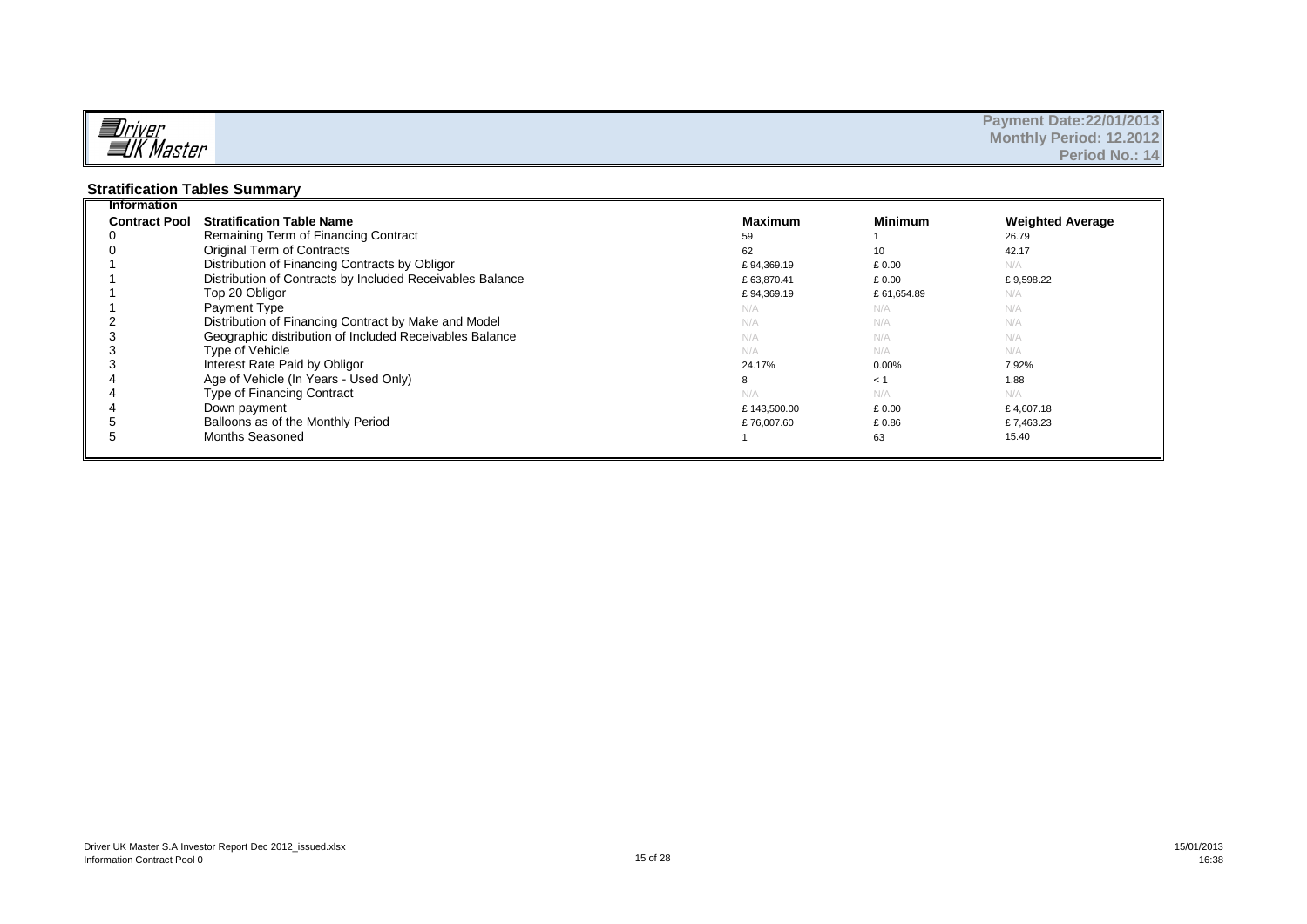

|                 |                                        |            | Distribution of Financing Contracts by Obligor                     |                 |                              |            |       |                             |                                        | <b>Financing Contract</b> |                                 |                 |                                    |                 | Persor                          |                 |                                        |                 | <b>Vehicle Status</b>                  |                    |                                        |
|-----------------|----------------------------------------|------------|--------------------------------------------------------------------|-----------------|------------------------------|------------|-------|-----------------------------|----------------------------------------|---------------------------|---------------------------------|-----------------|------------------------------------|-----------------|---------------------------------|-----------------|----------------------------------------|-----------------|----------------------------------------|--------------------|----------------------------------------|
|                 |                                        |            | Cut-Off Date prior to Closing Date (31/10/2012)                    |                 | <b>End Of Monthly Period</b> |            |       |                             | <b>Hire Purchase</b>                   |                           | <b>PCP Agreements</b>           |                 | <b>Lease Purchase</b>              |                 | Corporate                       |                 | Retai                                  |                 | nev                                    |                    | Used                                   |
| No of Contracts | <b>Included Receivables</b><br>Balance | % of Total | <b>Distribution of</b><br><b>Financing Contract by</b><br>Customer | No of Contracts | Included Receivables Balance | % of Total |       | change in % No of Contracts | <b>Included Receivables</b><br>Balance | No of Contracts           | Included Receivables<br>Balance | No of Contracts | Included<br>Receivables<br>Balance | No of Contracts | Included<br>Receivables Balance | No of Contracts | <b>Included Receivables</b><br>Balance | No of Contracts | <b>Included Receivables</b><br>Balance | No of<br>Contracts | <b>Included Receivables</b><br>Balance |
| 236,263         | 2.277.448.982.47                       | 96.89%     |                                                                    | 237,613         | 2,278,694,768                | 96.95%     | 0.05% | 99.277                      | 552,445,066.5                          | 138,126                   | 1.725.005.647.41                | 210             | 1.244.054                          | 6,578           | 60,628,534                      | 231.035         | 2,218,066,234                          | 137.911         | 1,536,013,295                          | 99.702             | 742,681,473                            |
| 7,238           | 72,652,734.24                          | 3.09%      | $2 - 10$                                                           | 7.201           | 71,439,861                   | 3.04%      | 0.05% | 3,385                       | 22,466,709.89                          | 3,816                     | 49,060,373.38                   |                 | 10.564                             | 1.801           | 14.764.670                      | 5.400           | 56,675,192                             | 4.481           | 49,981,315                             | 2.741              | 21,575,979                             |
|                 | 366,860.66                             | 0.02%      | $11 - 20$                                                          |                 | 212,034                      | 0.01%      | 0.01% |                             | 114.247.61                             |                           |                                 |                 |                                    |                 | 114.24                          |                 | 97 786                                 |                 | 176,516                                |                    | 12,454                                 |
|                 |                                        | 0.00%      | $21 - 50$                                                          |                 | 94,369                       | 0.00%      | 0.00% |                             | 94,369.1                               |                           |                                 |                 |                                    |                 | 94.369                          |                 |                                        |                 |                                        |                    |                                        |
|                 |                                        | 0.00%      | > 50                                                               |                 |                              | 0.00%      | 0.00% |                             |                                        |                           |                                 |                 |                                    |                 |                                 |                 |                                        |                 |                                        |                    |                                        |
| 243,581         | 2.350.468.577.37                       | 100.00%    | Total                                                              | 244.883         | 2.350.441.032.48             | 100.00%    | 0.00% | 102.716                     | 575.120.393.21                         | 141.942                   | 1.774.066.020.79                | 225 $E$         | 1.254.618.48                       | 8.433           | 75.601.820.97                   | 236.450         | 2.274.839.211.51                       | 142.429         | 1.586.171.126.57                       | 102.454            | 764,269,905.91                         |

|                 |                                                 |            | Distribution of Contracts by Included Receivables Balance |                 |                              |            |           |                 |                                        | <b>Financing Contract</b> |                                        |                 |                                    |                 | Person                         |                |                                        |                 | <b>Vehicle Status</b>                  |                    |                                        |
|-----------------|-------------------------------------------------|------------|-----------------------------------------------------------|-----------------|------------------------------|------------|-----------|-----------------|----------------------------------------|---------------------------|----------------------------------------|-----------------|------------------------------------|-----------------|--------------------------------|----------------|----------------------------------------|-----------------|----------------------------------------|--------------------|----------------------------------------|
|                 | Cut-Off Date prior to Closing Date (31/10/2012) |            |                                                           |                 | <b>End Of Monthly Period</b> |            |           |                 | <b>Hire Purchase</b>                   |                           | <b>PCP Agreements</b>                  |                 | <b>Lease Purchase</b>              |                 | Corporate                      |                | Retail                                 |                 | <b>New</b>                             |                    | Used                                   |
| Vo of Contracts | <b>Included Receivables</b><br>Balance          | % of Total | <b>Included Receivables</b><br>Balancı                    | No of Contracts | Included Receivables Balance | % of Total | change in | No of Contracts | <b>Included Receivables</b><br>Balance | No of Contracts           | <b>Included Receivables</b><br>Balance | No of Contracts | Included<br>Receivables<br>Balance | No of Contracts | Included<br>Receivables Balanc | o of Contracts | <b>Included Receivables</b><br>Balance | No of Contracts | <b>Included Receivables</b><br>Balance | No of<br>Contracts | <b>Included Receivables</b><br>Balance |
| 76,578          | 251.641.908.0                                   | 10.71%     | <b>Up to GBP 7.000</b>                                    | 77.197          | 251.751.984.02               | 10.71%     | 0.00%     | 65.413          | 196,336,692.9                          | 11,630                    | 54.783.825.97                          | 154             | 631.465.1                          | 2,955           | 9.645.191.0                    | 74.242         | 242,106,793.0                          | 28.006          | 94,083,298.81                          | 49.191             | 157.668.685.21                         |
| 68,758          | 548.173.243.0                                   | 23.32%     | Up to GBP 10,000                                          | 69,384          | 551.838.689.53               | 23.48%     | $-0.16$   | 22,997          | 177,663,023.68                         | 46,332                    | 373,769,349.3                          | 55              | 406,316.47                         | 2,302           | 18.385.603.7                   | 67.082         | 533,453,085.7                          | 43.118          | 345,964,621.62                         | 26,266             | 205,874,067.9                          |
| 24.797          | 272.043.945.4                                   | 11.57%     | Up to GBP 12.000                                          | 25,085          | 275,408,559.7                | $.12\%$    | $-0.14$   | 5,612           | 61,393,182.96                          | 19,463                    | 213.904.889.0                          | 10              | 110,487.67                         | 894             | 1,808,680.6                    | 24.191         | 265,599,879.06                         | 16.516          | 181,486,231.04                         | 8,569              | 93,922,328.67                          |
| 30,054          | 402.991.712.93                                  | 17.15%     | Up to GBP 15,000                                          | 30,230          | 404,978,022.1                |            | $-0.08$   | 4.719           | 62,854,203.0                           | 25,508                    | 342.085.561.8                          |                 | 38,257.21                          | .062            | 4.144.262.7                    | 29.168         | 390,833,759.41                         | 21.691          | 290,839,122.09                         | 8,539              | 14,138,900.07                          |
| 13,391          | 13.550.840.6                                    |            | Up to GBP 17.000                                          | 13,163          | 209,828,505.26               |            |           | 1,559           | 24,857,917.27                          | 11,603                    | 184.954.399.87                         |                 | 16,188.12                          | 445             | .099.245.9                     | 12.718         | 202,729,259.3                          | J.626           | 153,435,755.1                          | 3,537              | 56,392,750.1                           |
| 12,613          | 31.794.807.3                                    |            | Up to GBP 20.000                                          | 12,641          | 232.503.467.2                |            | $-0.03$   | 1,268           | 23,274,332.65                          | 11,372                    | 209.211.618.25                         |                 | 17,516.39                          | 386             | 102.350.6                      | 12,255         | 225,401,116.65                         | 9.513           | 75,068,775.1                           | 3.128              | 57,434,692.13                          |
| 11.143          | 246,765,289.6                                   |            | to GBP 25,000                                             | 11,132          | 246,674,057.3                | 10.49%     | 0.00      | 787             | 17.282.770.38                          | 10,345                    | 229,391,286.97                         |                 |                                    | 276             | 6.066.917.                     | 10,856         | 240,607,140.22                         | 8.924           | 198,041,034.42                         | 2,208              | 48,633,022.93                          |
| 4,316           | 16,726,736.69                                   |            | to GBP 30,000                                             | 4,230           | 114,403,726.8                | 4.87%      |           | 208             | 5,654,160.20                           | 4,022                     | 108,749,566.68                         |                 |                                    |                 | .054.925.                      | 4,154          | 12,348,800.92                          | 3.540           | 95,785,425.88                          | 690                | 18,618,301.00                          |
| 1,291           | 11,281,129.82                                   |            | Up to GBP 35,000                                          | 1.216           | 38,898,729.9                 |            |           |                 | 2,360,138.1                            | 1,141                     | 36,504,204.27                          |                 | 34,387.5                           |                 | 764.550.5                      | .192           | 38,134,179.38                          | .012            | 32.346.914.04                          | 204                | 6,551,815.87                           |
|                 | 15.241.046.8                                    |            | to GBP 40,000                                             | 396             | 14.646.133.8                 |            | 0.03      |                 | .079.812.0                             | 367                       | 13.566.321.7                           |                 |                                    |                 | 186.342.6                      | 391            | 14,459,791.23                          | 330             | 12.201.465.97                          | 66                 | 2,444,667.90                           |
| 191             | 8,295,450.9                                     |            | Up to GBP 50,000                                          | 170             | 7,387,805.9                  |            | 0.04      |                 | .528.745.7                             | 135                       | 5,859,060.1                            |                 |                                    |                 | 343.749.9                      | 162            | 7,044,055.95                           | 127             | 5,521,032.87                           | 43                 | ,866,773.03                            |
|                 | 1.962.466.                                      |            | More th. GBP 50.000                                       |                 | 2.121.350.6                  |            | ∙∪.∪ i    |                 | 835.414.0                              | $^{24}$                   | 1.285.936.55                           |                 |                                    |                 |                                |                | 2.121.350.6                            |                 | 1.397.449.56                           |                    | 723,901.04                             |
| 243,581         | 2.350.468.577.37                                | 100.00%    | Total                                                     | 244.883         | 2.350.441.032.48             | 100.00%    | 0.00%     | 102.716         | 575.120.393.2                          | 141.942                   | 1.774.066.020.79                       | 225             | 1,254,618.48                       | 8.433           | 75,601,820.9                   | 236.450        | 2.274.839.211.5                        | 142.429         | 1,586,171,126.57                       | 102.454            | 764,269,905.91                         |

|                 |                                        |            |                                                 | Top 20 Obligor  |                                                   |         |          |                 |                                        | <b>Financing Contract</b> |                                        |                 |                                    |                 | Person                          |                    |                                        |                 | <b>Vehicle Status</b>                  |                    |                                        |
|-----------------|----------------------------------------|------------|-------------------------------------------------|-----------------|---------------------------------------------------|---------|----------|-----------------|----------------------------------------|---------------------------|----------------------------------------|-----------------|------------------------------------|-----------------|---------------------------------|--------------------|----------------------------------------|-----------------|----------------------------------------|--------------------|----------------------------------------|
|                 |                                        |            | Cut-Off Date prior to Closing Date (31/10/2012) |                 | <b>End Of Monthly Period</b>                      |         |          |                 | <b>Hire Purchase</b>                   |                           | <b>PCP Agreements</b>                  |                 | <b>Lease Purchase</b>              |                 | Corporate                       |                    | Retail                                 |                 | <b>New</b>                             |                    | Used                                   |
| No of Contracts | <b>Included Receivables</b><br>Balance | % of Total | Rank                                            | No of Contracts | Included Receivables Balance % of Total change in |         |          | No of Contracts | <b>Included Receivables</b><br>Balance | No of Contracts           | <b>Included Receivables</b><br>Balance | No of Contracts | Included<br>Receivables<br>Balance | No of Contracts | Included<br>Receivables Balance | No of Contracts    | <b>Included Receivables</b><br>Balance | No of Contracts | <b>Included Receivables</b><br>Balance | No of<br>Contracts | <b>Included Receivables</b><br>Balance |
| 20              | 86,023.77                              | 6.30%      |                                                 |                 | 94,369.1                                          | 6.87%   | $-0.57$  |                 | 94,369.1                               |                           |                                        |                 |                                    |                 | 94,369.1                        |                    |                                        | 15              | 74.722.55                              |                    | 19,646.64                              |
|                 | 77,909.9                               | F740       |                                                 |                 | 77,635.5                                          | 5.65%   | 0.069    |                 | 77,635.55                              |                           |                                        |                 |                                    |                 |                                 |                    | 77,635.55                              |                 | 36,699.8                               |                    | 40,935.70                              |
|                 | 75,773.94                              | 5.55%      |                                                 |                 | 74,203.3                                          | 5.40%   | 0.159    |                 |                                        |                           | 74,203.37                              |                 |                                    |                 |                                 |                    | 74,203.37                              |                 | 74,203.3                               |                    |                                        |
|                 | 74,122.40                              | 5.43       |                                                 |                 | 73,936.8                                          | 5.38%   | 0.059    |                 | 20,736.0                               |                           | 53,200.78                              |                 |                                    |                 |                                 |                    | 73,936.83                              |                 | 53,200.7                               |                    | 20,736.05                              |
|                 | 72,928.16                              | 5.34       |                                                 |                 | 70,517.3                                          | 5.13%   | 0.21     |                 | 70,517.32                              |                           |                                        |                 |                                    |                 | 70,517.32                       |                    |                                        |                 | 24,760.1                               |                    | 45,757.15                              |
|                 | 71,548.35                              | 5.24       |                                                 |                 | 69,732.4                                          | 5.08%   | 0.17'    |                 |                                        |                           | 69,732.40                              |                 |                                    |                 |                                 |                    | 69,732.40                              |                 | 69,732.4                               |                    |                                        |
|                 | 68,320.7                               | 5.01%      |                                                 |                 | 68,768.7                                          | 5.01%   | 0.009    |                 | 68,768.72                              |                           |                                        |                 |                                    |                 | 68.768.7                        |                    |                                        |                 | 68,768.7                               |                    |                                        |
|                 | 67,947.99                              |            |                                                 |                 | 68,184.4                                          | 4.96%   | 0.02%    |                 | 5,739.0                                |                           | 62,445.40                              |                 |                                    |                 | 68.184.41                       |                    |                                        |                 | 62.445.4                               |                    | 5,739.01                               |
|                 | 67,315.97                              | 4.93       |                                                 |                 | 68,006.3                                          | 4.95%   | $-0.02%$ |                 | 38,040.64                              |                           | 29,965.72                              |                 |                                    |                 |                                 |                    | 68,006.36                              |                 | 29,965.7                               |                    | 38,040.64                              |
|                 | 67,278.39                              | 4.93       |                                                 |                 | 67,869.0                                          | 4.94%   | $-0.01$  | $\overline{A}$  | 67,869.00                              |                           |                                        |                 |                                    |                 | 67,869.0                        |                    |                                        |                 | 67,869.00                              |                    |                                        |
|                 | 321,684.76                             | 23.57%     | $11 - 15$                                       |                 | 327,027.4                                         | 23.81%  | $-0.239$ |                 | 64,838.1                               |                           | 262,189.21                             |                 |                                    |                 | 64,838.1                        |                    | 262,189.21                             |                 | 278,263.1                              |                    | 48,764.22                              |
|                 | 313,753.30                             | 22.99%     | $16 - 20$                                       |                 | 313,332.3t                                        | 22.81%  |          |                 | 189,670.82                             |                           | 123,661.54                             |                 |                                    |                 | 63.058.47                       |                    | 250,273.89                             |                 | 162.752.93                             |                    | 150,579.43                             |
| 100             | 1,364,607.65                           | 100.00%    | Total                                           |                 | 1,373,582.91                                      | 100.00% | 0.00%    | 64 E            | 698,184.49                             | $22$ f                    | 675,398.42                             |                 |                                    |                 | 497,605.30                      | $25$ $\frac{1}{2}$ | 875,977.61                             | 67 .            | 1,003,384.07                           | 19 $\mathsf{E}$    | 370,198.84                             |

| <b>Payment Type</b>                                                                                                                                                | <b>Financing Contract</b>                                                                                       |                                                                                                           | Person                                                    | <b>Vehicle Status</b>                                                                                          |
|--------------------------------------------------------------------------------------------------------------------------------------------------------------------|-----------------------------------------------------------------------------------------------------------------|-----------------------------------------------------------------------------------------------------------|-----------------------------------------------------------|----------------------------------------------------------------------------------------------------------------|
| <b>End Of Monthly Period</b><br>Cut-Off Date prior to Closing Date (31/10/2012)                                                                                    | <b>PCP Agreements</b><br><b>Hire Purchase</b>                                                                   | <b>Lease Purchase</b><br>Corporate                                                                        | Retai                                                     | Usec<br>New                                                                                                    |
| Included Receivables<br>% of Total<br>No of Contracts<br>Included Receivables Balance in % of Total change in %<br><b>Payment Typ</b><br>No of Contract<br>Balance | Included Receivables<br><b>Included Receivables</b><br>No of Contracts<br>No of Contracts<br>Balance<br>Balance | Included<br>Included<br>No of Contracts<br>No of Contract<br>Receivable<br>Receivables Balance<br>Balance | <b>Included Receivables</b><br>No of Contracts<br>Balance | <b>Included Receivables</b><br><b>Included Receivables</b><br>No of Contract<br>Balance<br>Balance<br>Contract |
| 99.28%<br>2,333,409,453.01<br>242.622<br>241,012<br>99.17%<br>2.330.854.619.09<br><b>Direct Debit</b><br>0.11%                                                     | 568,632,124.8<br>1.763.651.527.45<br>141.013<br>101.407                                                         | 75,086,760.57<br>202<br>1.125,800.67<br>8.363 F                                                           | 234,259<br>2.258.322.692.44                               | 756,220,045.<br>1,577,189,407.91<br>101.094<br>141.528                                                         |
| 0.72%<br>2,569<br>19,613,958.28<br>0.83%<br>17,031,579.47<br>Others<br>0.11%<br>2,261                                                                              | 6,488,268.3<br>929<br>10.414.493.34<br>.309                                                                     | 515,060.40<br>128,817.81                                                                                  | 16.516.519.07                                             | 8,049,860.81<br>8,981,718.66<br>1.360                                                                          |
| 100.00%<br>2,350,441,032.48<br>$0.00\%$<br>100.00%<br>244,883<br>243,581<br>2.350.468.577.37<br>$T - 4 - 1$                                                        | 575,120,393.2<br>1.774.066.020.79<br>141.942<br>102.716                                                         | 8.433<br>75,601,820.97<br>$225$  <br>1,254,618.48                                                         | 236.450<br>2.274.839.211.51                               | 764,269,905.91<br>1,586,171,126.57<br>142.429<br>102.454                                                       |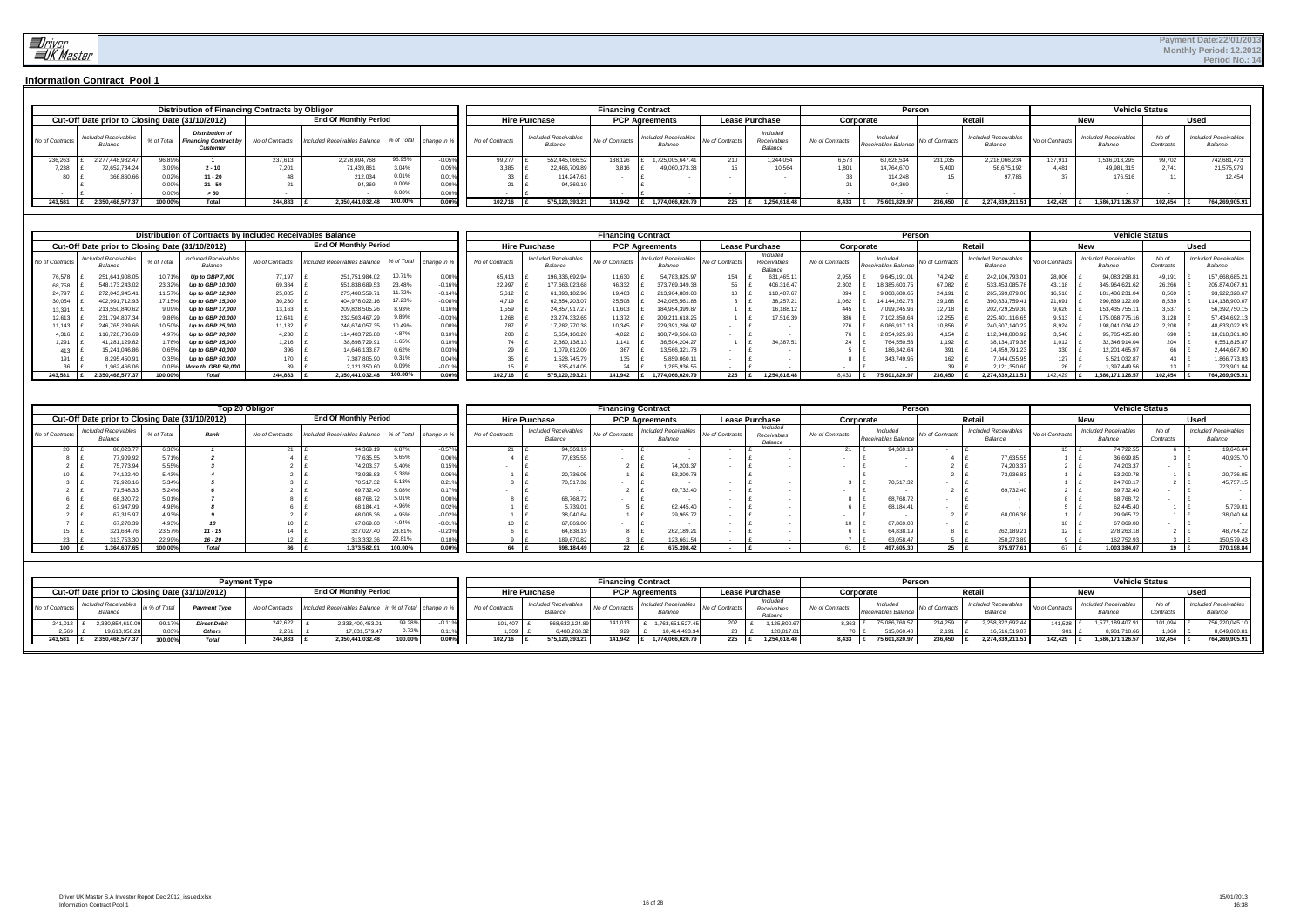|                       |                                                 |                 | Distribution of Financing Contract by Make and Model |                          |                                  |                 |                      |                         |                                           |                       | <b>Financing Contract</b>                     |                                  |                          |                |                               | Person                  |                                                 |                       | <b>Vehicle Status</b>            |                       |                                               |
|-----------------------|-------------------------------------------------|-----------------|------------------------------------------------------|--------------------------|----------------------------------|-----------------|----------------------|-------------------------|-------------------------------------------|-----------------------|-----------------------------------------------|----------------------------------|--------------------------|----------------|-------------------------------|-------------------------|-------------------------------------------------|-----------------------|----------------------------------|-----------------------|-----------------------------------------------|
|                       | Cut-Off Date prior to Closing Date (31/10/2012) |                 |                                                      |                          | <b>End of Monthly Period</b>     |                 |                      |                         | <b>Hire Purchase</b>                      |                       | <b>PCP Agreements</b>                         |                                  | <b>Lease Purchase</b>    |                | Corporate                     |                         | Retail                                          |                       | <b>New</b>                       |                       | Used                                          |
| No of                 | ncluded Receivables                             | in % of         |                                                      | No of                    |                                  | in % of         | change in            | No of                   | ncluded Receivables                       | No of                 | <b>Included Receivables</b>                   | No of                            | Included                 | No of          | ncluded Receivables           | No of                   | Included Receivables                            | No of                 | <b>Included Receivables</b>      | No of                 | <b>Included Receivables</b>                   |
| Contracts             | <b>Balance</b>                                  | Total           | <b>Make/Model</b>                                    | Contracts                | ncluded Receivables Balance      | Total           |                      | Contracts               | Balance                                   | Contracts             | Balance                                       | Contracts                        | Receivables Balanc       | Contracts      | Balance                       | Contracts               | Balance                                         | Contracts             | Balance                          | Contracts             | Balance                                       |
| 2,493                 | 15,927,215.94                                   | 0.68%           | <b>Beetle</b>                                        | 2,442                    | 15.802.349.64                    | 0.67%           | 0.01%                | 1,353                   | 5,458,811.08                              | 1,087                 | 10,332,067.30                                 | $\overline{2}$                   | 11,471.2                 | 20             | 129,474.17                    | 2,422                   | 15,672,875.47                                   | 1,226                 | 10,082,885.04                    | 1,216                 | 5,719,464.60                                  |
| 52                    | 108,851.21                                      | 0.00%           | Bora                                                 | 51                       | 96,880.09                        | 0.00%           | 0.00%                | 51                      | 96,880.09                                 |                       |                                               |                                  |                          | 12             |                               | 51                      | 96,880.09                                       |                       | ١£                               | 51                    | 96,880.09                                     |
| 108<br>129            | 2,333,947.33<br>1,569,070.55                    | 0.10%<br>0.07%  | California<br>Caravelle                              | 109<br>131               | 2,315,012.31<br>1,560,018.20     | 0.10%<br>0.07%  | 0.00%<br>0.00%       | 52<br>126               | 866,452.86<br>1,424,898.33                | 57<br>$5\overline{5}$ | 1,448,559.45<br>135,119.87<br>$\mathbf{f}$    |                                  | $\sim$                   | 18             | 188,402.46<br>246,972.74      | 97<br>113               | 2,126,609.85<br>1,313,045.46                    | 81<br>30              | 1,856,075.30<br>471,514.96       | 28<br>101             | 458,937.01<br>1,088,503.24                    |
| 1,699                 | 15,964,347.99                                   | 0.68%           | Eos                                                  | 1,632                    | 14,929,758.84                    | 0.64%           | 0.04%                | 881                     | 5,079,437.52<br>$\mathbf{f}$              | 741                   | $\mathbf{f}$<br>9,779,684.81                  | 10                               | 70,636.51                | 21             | 232,739.93                    | 1,611                   | 14,697,018.9                                    | 735                   | 8,593,365.95                     | 897                   | 6,336,392.89                                  |
| 4,553                 | 15,826,915.10                                   | 0.67%           | Fox                                                  | 4,294                    | 14,345,629.43                    | 0.61%           | 0.06%                | 1,511                   | 3,373,100.54<br>∣£                        | 2.780                 | 10,964,418.45<br>£                            | -3                               | 8,110.44                 | 32             | 101,012.76                    | 4,262                   | 14,244,616.67                                   | 2,996                 | 10,997,502.95                    | 1,298                 | 3,348,126.48                                  |
| 35,997                | 328,978,907.98                                  | 14.00%          | Golf                                                 | 36,178                   | 330,486,506.83                   | 14.06%          | $-0.06%$             | 16,417                  | 83,247,911.28<br>$\mathbf{f}$             | 19,702                | 246,912,011.15<br>£                           | 59                               | 326,584.40               | 701            | 6,305,750.87                  | 35,477                  | 324,180,755.96<br>$\mathbf{f}$                  | 18,804                | 228,036,060.63                   | 17,374                | 102,450,446.20<br>$\mathbf{f}$                |
| 1,301                 | 8,507,618.69                                    | 0.36%           | Jetta                                                | 1,290                    | 8,192,895.72                     | 0.35%           | 0.01%                | 878<br>9                | 3,891,655.3<br>$\mathbf{f}$               | 406                   | 4,269,742.09                                  | 6                                | 31,498.32                | 35             | 271,893.07                    | 1,255                   | 7,921,002.65                                    | 491                   | 4,500,507.45                     | 799<br>9              | 3,692,388.27                                  |
| 11<br>8.444           | 14,429.19<br>63,746,185.11                      | 0.00%<br>2.71%  | Lupo<br>Passat                                       | -9<br>8,098              | 12,750.41<br>60,608,346.88       | 0.00%<br>2.58%  | 0.00%<br>0.13%       | 5,757                   | 12,750.4<br>31,819,884.15<br>$\mathbf{f}$ | 2.316                 | 28,656,234.23                                 | 25                               | 132,228.50               | 435            | 3,259,331.73                  | - 9<br>7,663            | 12,750.4<br>57,349,015.15                       | 2,703                 | 25,009,624.33                    | 5,395                 | 12,750.41<br>35,598,722.55                    |
| 84                    | 821,391.70                                      | 0.03%           | Phaeton                                              | 83                       | 826,699.06                       | 0.04%           | 0.00%                | 82                      | l £<br>798,899.63                         | $\overline{1}$        | 27,799.43                                     |                                  |                          | - 5            | 49,313.58                     | 78                      | 777,385.48                                      | $\overline{2}$        | 41,265.45                        | 81                    | 785,433.6                                     |
| 36,044                | 252,034,321.94                                  | 10.72%          | Polo                                                 | 36,171                   | 249,384,093.86                   | 10.61%          | 0.11%                | 9,298                   | 34,135,933.72                             | 26,862                | 215,209,787.82                                | 11                               | 38,372.32                | 210            | 1,490,170.53                  | 35,961                  | 247,893,923.33                                  | 26,891                | 210,090,871.53                   | 9,280                 | 39,293,222.33                                 |
| 4,395                 | 55,437,544.77                                   | 2.36%           | <b>Scirocco</b>                                      | 4,374                    | 54,206,344.08                    | 2.31%           | 0.05%                | 1,305                   | 10,817,923.35<br>l £                      | 3,067                 | 43,369,303.20                                 | $\overline{2}$                   | 19,117.53                | 57             | 577,993.44                    | 4,317                   | 53,628,350.64                                   | 2,784                 | 38,153,886.48                    | 1,590                 | 16,052,457.60                                 |
| 854                   | 8,957,535.76                                    | 0.38%           | <b>Sharan</b>                                        | 862                      | 8,942,466.69                     | 0.38%           | 0.00%                | 560                     | ∣£<br>4,016,438.76                        | 300                   | $\mathbf{f}$<br>4,915,226.64                  | $\overline{2}$                   | 10,801.29                | 32             | 349,718.52                    | 830                     | 8,592,748.17                                    | 326                   | 5,164,081.09                     | 536                   | 3,778,385.60                                  |
| 4,588<br>865          | 57,202,140.22<br>8,912,961.48                   | 2.43%<br>0.38%  | <b>Tiguan</b><br><b>Touareg</b>                      | 4,651<br>856             | 57,125,754.20<br>8,619,106.58    | 2.43%<br>0.37%  | 0.00%<br>0.01%       | 1,852<br>838            | 14,649,601.08<br>8,216,319.65             | 2,790<br>13           | 42,391,634.79<br>£<br>361,611.66              | 9<br>5                           | 84,518.33<br>41,175.27   | 99<br>34       | 1,121,337.25<br>404,183.52    | 4,552<br>822            | 56,004,416.95<br>8,214,923.06                   | 2,654<br>95           | 38,281,699.6<br>1,479,987.09     | 1,997<br>761          | 18,844,054.59<br>$\mathbf{f}$<br>7,139,119.49 |
| 3,631                 | 30,328,987.75                                   | 1.29%           | Touran                                               | 3,595                    | 29,605,361.72                    | 1.26%           | 0.03%                | 2,108                   | 12,042,917.27<br>∣£                       | 1,478                 | 17,526,662.19                                 | -9                               | 35,782.26                | 55             | 501,339.87                    | 3,540                   | 29,104,021.85<br>$\mathbf{f}$                   | 1,728                 | 18,469,054.37                    | 1,867                 | 11,136,307.35<br>$\mathbf{f}$                 |
| -5                    |                                                 |                 | <b>VW00</b>                                          | $\overline{\phantom{0}}$ |                                  | 0.00%           | 0.00%                |                         |                                           |                       |                                               |                                  |                          |                |                               |                         |                                                 |                       |                                  |                       |                                               |
| 2,192                 | 17,615,698.54                                   | 0.75%           | <b>VWUP</b>                                          | 2,709                    | 21,208,295.05                    | 0.90%           | $-0.15%$             | 99                      | 560.463.09                                | 2,610                 | 20,647,831.96                                 |                                  |                          | 24             | 201,454.89                    | 2,685                   | 21,006,840.16                                   | 2,595                 | 20,380,175.58                    | 114                   | 828,119.47                                    |
| 5,151                 | 39,491,128.19                                   | 1.68%           | <b>VW Commercia</b>                                  | 5,275                    | 39,979,170.49                    | 1.70%           | $-0.02%$             | 5,266                   | 39,941,005.95                             |                       |                                               | $\mathbf{q}$                     | 38,164.5                 | 3,460          | 27,433,445.03                 | 1,815                   | 12,545,725.46                                   | 1,502                 | 13,564,612.79                    | 3,773                 | 26,414,557.70                                 |
| 112,596<br>10,602     | 923.779.199.44<br>133,695,086.53                | 39.30%<br>5.69% | <b>VW</b><br><b>A1</b>                               | 112.811<br>11,252        | 918.247.440.08<br>139,045,756.08 | 39.07%<br>5.92% | 0.23%<br>$-0.23%$    | 48.444<br>720           | 260.451.284.07<br>5,332,719.90            | 64.215<br>10,532      | 656.947.695.04<br>133,713,036.18              | 152                              | 848.460.97               | 5,251<br>159   | 42.864.534.36<br>1,860,457.59 | 107.560<br>11,093       | 875.382.905.72<br>137, 185, 298.49              | 65.644<br>9,910       | 635,173,170.60<br>124,479,703.82 | 47.167<br>1,342       | 283.074.269.48<br>14,566,052.26               |
| 21                    | 32,169.94                                       | 0.00%           | <b>A2</b>                                            | 16                       | 20,728.37                        | 0.00%           | 0.00%                | 16                      | 20,728.37                                 |                       |                                               |                                  |                          |                |                               | 16                      | 20,728.37                                       |                       |                                  | 16                    | 20,728.37                                     |
| 21,470                | 241,949,288.1                                   | 10.29%          | A3                                                   | 21,288                   | 238,819,293.96                   | 10.16%          | 0.13%                | 6,597                   | 40,601,910.30<br>∣£                       | 14,679                | 198,174,664.76                                | 12                               | 42,718.90                | 451            | 4,558,075.76                  | 20,837                  | 234,261,218.20<br>$\mathbf{f}$                  | 11,701                | 157,212,889.20                   | 9.587                 | 81,606,404.76                                 |
| 14,878                | 188,396,152.69                                  | 8.02%           | <b>A4</b>                                            | 14,681                   | 184,974,857.27                   | 7.87%           | 0.15%                | 5,522                   | 38,647,105.62                             | 9,145                 | 146,265,221.26                                | 14                               | 62,530.39                | 550            | 5,636,648.37                  | 14,131                  | 179,338,208.90                                  | 5,956                 | 102,148,183.98                   | 8,725                 | 82,826,673.29<br>£                            |
| 8,675                 | 160,976,427.03                                  | 6.85%           | <b>A5</b>                                            | 8,839                    | 162,189,135.81                   | 6.90%           | $-0.05%$             | 2,177                   | 22,278,891.42                             | 6,657                 | 139,862,669.24                                | 5                                | 47,575.1                 | 279            | 3,993,912.13                  | 8,560                   | 158,195,223.68                                  | 4,878                 | 103,082,632.48                   | 3,961                 | 59,106,503.33                                 |
| 8,454                 | 133,913,952.53<br>23,525,039.20                 | 5.70%           | <b>A6</b><br><b>A7</b>                               | 8,574                    | 135,950,232.4                    | 5.78%           | $-0.09%$<br>$-0.07%$ | 2,233                   | 17,133,368.13<br>$\mathbf{f}$             | 6,333                 | 118,784,678.16                                | -8                               | 32,186.12                | 315<br>24      | 4,008,577.50                  | 8,259                   | 131,941,654.91<br>24,666,399.00<br>$\mathbf{f}$ | 4,939                 | 98,116,783.88<br>$\mathbf{f}$    | 3,635<br>259          | 37,833,448.53<br>$\mathbf{f}$<br>$\mathbf{f}$ |
| 819<br>345            | 4,156,088.67                                    | 1.00%<br>0.18%  | <b>A8</b>                                            | 897<br>326               | 25,258,611.07<br>3,795,802.98    | 1.07%<br>0.16%  | 0.02%                | 96<br>324               | 1,476,000.20<br>3,795,802.98              | 801                   | 23,782,610.87                                 | $\overline{2}$                   | $\sim$                   | 28             | 592,212.07<br>338,145.26      | 873<br>298              | £<br>3,457,657.72                               | 638<br>$\overline{7}$ | 19,286,934.56<br>115,738.80      | 319                   | 5,971,676.5<br>3,680,064.18                   |
| 257                   | 2,350,958.72                                    | 0.10%           | Allroad                                              | 246                      | 2,250,726.62                     | 0.10%           | 0.00%                | 241                     | 2,181,454.02                              | $5\overline{5}$       | $\mathbf{f}$<br>69,272.60                     |                                  | $\sim$                   | 19             | 242,646.05                    | 227                     | 2,008,080.57                                    | 24                    | 228,400.12                       | 222                   | 2,022,326.50                                  |
| 702                   | 15,473,959.62                                   | 0.66%           | Q3                                                   | 878                      | 19,078,296.00                    | 0.81%           | $-0.15%$             | 98                      | 1,310,235.06                              | 780                   | 17,768,060.94                                 |                                  | $\sim$                   | 13             | 241,139.94                    | 865                     | 18,837,156.06                                   | 785                   | 17,321,051.27                    | 93                    | 1,757,244.73                                  |
| 2,774                 | 52,241,767.09                                   | 2.22%           | Q5                                                   | 2,837                    | 53,368,585.08                    | 2.27%           | $-0.05%$             | 903                     | 10,700,595.63<br>£                        | 1,933                 | 42,651,801.33<br>£                            |                                  | 16,188.12                | 103            | 1,630,347.23                  | 2,734                   | 51,738,237.85<br>£                              | 1,788                 | 35,829,803.07                    | 1,049                 | 17,538,782.0                                  |
| 1,070                 | 13,393,912.53                                   | 0.57%           | <b>Q7</b>                                            | 1,045<br>770             | 12,976,668.30                    | 0.55%<br>0.81%  | 0.02%<br>0.01%       | 1,043<br>368            | 12,976,668.30                             | 399                   |                                               | $\overline{2}$<br>$\overline{3}$ | 15,763.7                 | 55             | 847,727.17                    | 990<br>745              | 12,128,941.13                                   | 74<br>308             | 1,008,294.28                     | 971<br>462            | 11,968,374.02<br>9,258,758.03                 |
| 786<br>7,487          | 19,266,261.97<br>113,633,293.0                  | 0.82%<br>4.83%  | <b>R</b> Models<br>T                                 | 7,478                    | 19,085,638.10<br>112,887,717.63  | 4.80%           | 0.03%                | 2,305                   | 6,095,676.48<br>£<br>17,777,395.77        | 5,163                 | 12,974,197.87<br>95.032.684.20                | 10                               | 77,637.6                 | 25<br>105      | 454,524.92<br>1,299,725.45    | 7,373                   | 18,631,113.18<br>111,587,992.18                 | 3,790                 | 9,826,880.07<br>71,872,892.19    | 3,688                 | 41,014,825.44                                 |
| 78.340                | 1.103.004.357.64                                | 46.93%          | Audi                                                 | 79.127                   | 1.109.702.049.68                 | 47.21%          | $-0.29%$             | $22.643$ E              | 180.328.552.18                            | 56.427                | 929.078.897.41                                | 57 E                             | 294.600.09               | 2,126          | 25.704.139.44                 | 77.001 £                | 1.083.997.910.24                                | 44.798 E              | 740.530.187.72                   | 34.329                | 369.171.861.96                                |
| 361                   | 4.026.600.2                                     | 0.17%           | Alhambra                                             | 391                      | 4.357.689.83                     | 0.19%           | $-0.019$             | 269                     | 2,422,469.55                              | 120                   | 1,926,255.94                                  | $\overline{2}$                   | 8,964.3                  | 19             | 208,624.74                    | 372                     | 4,149,065.09                                    | 171                   | 2,546,939.84                     | 220                   | 1.810.749.99                                  |
| $\mathbf{3}$          | 2,242.1                                         | 0.00%           | Arosa                                                | $\mathbf{3}$             | 1,728.49                         | 0.00%           | 0.00%                | $\overline{\mathbf{3}}$ | 1,728.49                                  |                       |                                               |                                  |                          |                |                               | $\overline{\mathbf{3}}$ | 1,728.49                                        |                       |                                  | $\mathbf{3}$          | 1,728.49                                      |
| 916<br>$\overline{2}$ | 4,812,802.67<br>3,469.16                        | 0.20%<br>0.00%  | Altea<br>Cordoba                                     | 856<br>$\overline{1}$    | 4,427,363.62<br>2,602.57         | 0.19%<br>0.00%  | 0.02%<br>0.00%       | 646<br>$\overline{1}$   | 2,639,503.02<br>$\mathbf{f}$<br>2,602.57  | 208                   | 1,780,013.83<br>£                             | $\overline{2}$                   | 7,846.77                 | 9              | 50,672.34                     | 847                     | 4,376,691.28<br>2,602.57                        | 205                   | ١£<br>1,410,061.74<br>Ιf         | 651<br>$\overline{1}$ | 3,017,301.88<br>2,602.57<br>$\mathbf{f}$      |
| 460                   | 4,181,540.48                                    | 0.18%           | Exeo                                                 | 461                      | 4,060,859.58                     | 0.17%           | 0.01%                | 272                     | 1,843,096.52                              | 189                   | 2,217,763.06<br>$\mathbf{f}$                  |                                  |                          | 24             | 188,222.83                    | 437                     | 3,872,636.75                                    | 186                   | 1,616,205.34                     | 275                   | 2,444,654.24                                  |
| 15,331                | 100,419,180.27                                  | 4.27%           | Ibiza                                                | 15,330                   | 99,682,089.79                    | 4.24%           | 0.03%                | 5,210                   | 18,748,096.08<br>∣£                       | 10,119                | 80,929,435.07                                 |                                  | 4,558.64                 | 93             | 589,702.71                    | 15,237                  | 99,092,387.08<br>$\mathbf{f}$                   | 11,729                | 81,088,798.19                    | 3,601                 | 18,593,291.60<br>$\mathbf{f}$                 |
| 5,299                 | 39,388,504.61                                   | 1.68%           | Leon                                                 | 5,262                    | 38,544,220.64                    | 1.64%           | 0.04%                | 3,028                   | 15,495,387.90<br>∣£                       | 2,232                 | 23,037,641.29                                 | $\overline{2}$                   | 11,191.45                | 74             | 510,047.50                    | 5,188                   | 38,034,173.14                                   | 2,399                 | 20,475,459.16                    | 2,863                 | 18,068,761.48<br>$\mathbf{f}$                 |
| 224                   | 1,852,886.39                                    | 0.08%           | Mii                                                  | 278                      | 2,251,929.86                     | 0.10%           | $-0.02%$             | 15                      | 83,272.28                                 | 263                   | 2,168,657.58                                  |                                  |                          | $\overline{2}$ | 16,478.76                     | 276                     | 2,235,451.10                                    | 265                   | 2,158,018.63                     | 13                    | 93,911.23                                     |
| 35<br>22.631          | 105.610.49<br>154,792,836.47                    | 0.00%<br>6.59%  | <b>Toledo</b><br>Seat                                | 34<br>22,616             | 97,910.10<br>153,426,394.48      | 0.00%<br>6.53%  | 0.00%<br>0.06%       | 34<br>9,478             | 97.910.10<br>41,334,066.51                | 13.131                | 112,059,766.77                                | 7 <sup>1</sup>                   | 32,561.2                 | 221            | 1.563.748.88                  | 34<br>22,395            | 97,910.1<br>151,862,645.60                      | 14,955                | 109,295,482.90                   | 34<br>7.661           | 97,910.10<br>44,130,911.58                    |
| 478                   | 3,682,159.62                                    | 0.16%           | <b>CITIGO</b>                                        | 675                      | 4,888,498.54                     | 0.21%           | $-0.05%$             | 121                     | 452,501.24                                | 554                   | 4,435,997.30                                  |                                  |                          | $\mathbf{3}$   | 23,204.88                     | 672                     | 4,865,293.66                                    | 656                   | 4,748,939.45                     | 19                    | 139,559.09                                    |
| 10,486                | 48,502,380.65                                   | 2.06%           | Fabia                                                | 10,441                   | 47,909,892.38                    | 2.04%           | 0.03%                | 6,705                   | 19,558,128.94                             | 3,736                 | 28, 351, 763. 44                              |                                  | $\sim$                   | 77             | 319,484.08                    | 10,364                  | 47,590,408.30                                   | 7,410                 | 36,217,446.22                    | 3,031                 | 11,692,446.16                                 |
| 8,920                 | 52,773,257.52                                   | 2.25%           | Octavia                                              | 8,903                    | 52,233,035.53                    | 2.22%           | 0.02%                | 6,663                   | 28,540,573.86<br>$\mathbf{f}$             | 2,240                 | 23,692,461.67<br>$\mathbf{f}$                 |                                  | $\sim$                   | 409            | 2,489,289.11                  | 8,494                   | 49,743,746.42<br>£                              | 5,868                 | 35,595,162.95<br>£               | 3,035                 | 16,637,872.58<br>$\mathbf{f}$                 |
| 1,048                 | 4,985,777.56                                    | 0.21%           | Roomster                                             | 1,044                    | 4,875,488.72                     | 0.21%           | 0.00%                | 735                     | 2,428,018.57<br>E                         | 309                   | 2,447,470.15<br>£                             | $\sim$                           | $\sim$                   | 9              | 49,716.97                     | 1,035                   | 4,825,771.75                                    | 644                   | 3,325,558.00                     | 400                   | 1,549,930.72                                  |
| 1,535<br>1.800        | 13,639,109.45<br>16.258.542.0                   | 0.58%<br>0.69%  | <b>Superb</b><br>Yeti                                | 1,618<br>1.886           | 13,896,645.99<br>16,579,245.95   | 0.59%<br>0.71%  | $-0.01%$<br>$-0.01%$ | 1,184<br>990            | 7,907,868.62<br>5.516.054.3               | 434<br>896            | $\mathbf{f}$<br>5,988,777.37<br>11.063.191.64 |                                  |                          | 67<br>24       | 586,098.27<br>205.714.72      | 1,551<br>1.862          | 13,310,547.72<br>16,373,531.23                  | 966<br>1.430          | 8,627,331.28<br>12.316.939.64    | 652<br>456            | 5,269,314.71<br>4.262.306.31                  |
| 24.267                | 139,841,226.85                                  | 5.95%           | Skoda                                                | 24.567                   | 140.382.807.11                   | 5.97%           | $-0.02%$             | 16.398                  | 64.403.145.54                             | 8.169                 | 75.979.661.57                                 |                                  | $\overline{\phantom{a}}$ | 589            | 3.673.508.03                  | 23,978                  | 136,709,299.08                                  | 16,974                | 100,831,377.54                   | 7,593                 | 39,551,429.57                                 |
| 5.747                 | 29.050.957                                      | 1.24%           | other                                                | 5,762                    | 28.682.341.13                    | 1.22%           | 0.02%                | 5.753 $E$               | 28.603.344.91                             |                       |                                               | 9                                | 78.996.2                 | 246            | 1.795.890.26                  | 5,516                   | 26.886.450.87                                   | 58                    | 340.907.8                        | 5,704                 | 28.341.433.32                                 |
| 243.581               | 2,350,468,577.37                                | 100.00%         | <b>Total</b>                                         | 244,883                  | 2,350,441,032.48                 | 100.00%         | 0.00%                | 102.716                 | 575,120,393.21                            | 141.942               | 1,774,066,020.79                              | 225                              | 1,254,618.48             | 8.433          | 75,601,820.97                 | 236,450                 | 2,274,839,211.51                                | 142,429               | 1,586,171,126.57                 | 102,454               | 764,269,905.91                                |
|                       |                                                 |                 |                                                      |                          |                                  |                 |                      |                         |                                           |                       |                                               |                                  |                          |                |                               |                         |                                                 |                       |                                  |                       |                                               |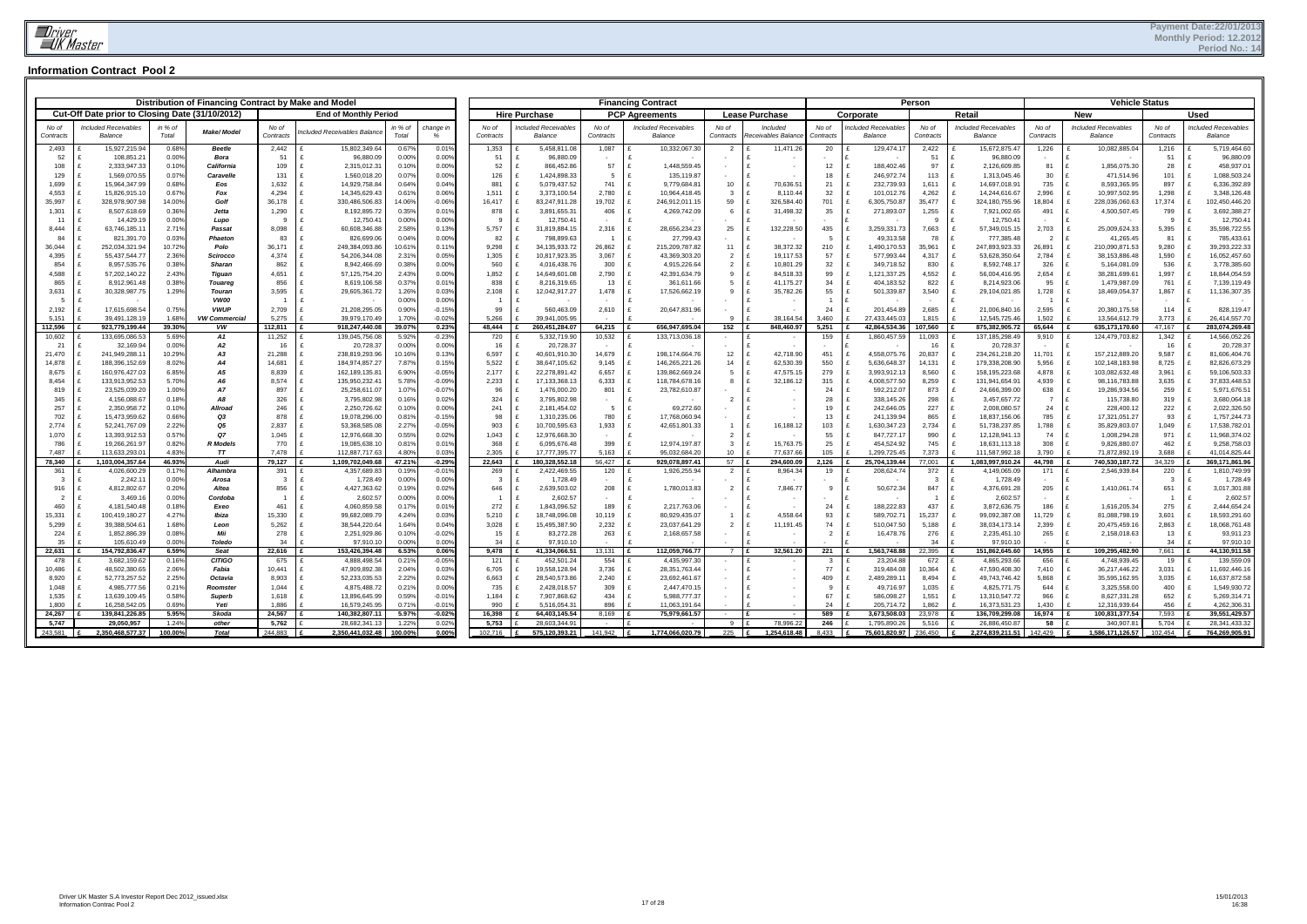|                    |                                                 |                 | Geographic distribution of Included Receivables Balance                             |                    |                                        |                 |                   |                    |                      |                                        | <b>Financing Contract</b> |                                        |                    |                                 |                    |           |                                | Person          |        |                                        |                    |            | <b>Vehicle Status</b>                  |                    |                                        |
|--------------------|-------------------------------------------------|-----------------|-------------------------------------------------------------------------------------|--------------------|----------------------------------------|-----------------|-------------------|--------------------|----------------------|----------------------------------------|---------------------------|----------------------------------------|--------------------|---------------------------------|--------------------|-----------|--------------------------------|-----------------|--------|----------------------------------------|--------------------|------------|----------------------------------------|--------------------|----------------------------------------|
|                    | Cut-Off Date prior to Closing Date (31/10/2012) |                 |                                                                                     |                    | <b>End of Monthly Period</b>           |                 |                   |                    | <b>Hire Purchase</b> |                                        | <b>PCP Agreements</b>     |                                        |                    | <b>Lease Purchase</b>           |                    | Corporate |                                |                 | Retail |                                        |                    | <b>New</b> |                                        |                    | <b>Used</b>                            |
| No of<br>Contracts | Included Receivables<br>Balance                 | % of Total      | Statistical regions of<br>England, Wales,<br>Scotland, Northern<br>Ireland (NUTS 1) | No of<br>Contracts | <b>Included Receivables</b><br>Balance | % of Total      | change            | No of<br>Contracts |                      | <b>Included Receivables</b><br>Balance | No of Contracts           | <b>Included Receivables</b><br>Balance | No of<br>Contracts | Included Receivables<br>Balance | No of<br>Contracts |           | Included<br>Receivables Balanc | No of Contracts |        | <b>Included Receivables</b><br>Balance | No of<br>Contracts |            | <b>Included Receivables</b><br>Balance | No of<br>Contracts | <b>Included Receivables</b><br>Balance |
| 12,975             | 119,726,217.33                                  | 5.09%           | <b>North East, England</b>                                                          | 13,098             | 119,699,808.3                          | 5.09%           | 0.00%             | 6,238              |                      | 35,287,526.08                          | 6,856                     | 84,396,327.24                          |                    | 15,955.05                       | 280                |           | 2,676,557.57                   | 12,818          |        | 117,023,250.80                         | 7,535              |            | 79,511,709.99                          | 5,563              | 40,188,098.38                          |
| 30,527             | 295,539,101.67                                  | 12.57%          | <b>North West, England</b>                                                          | 30,598             | 294.680.362.                           | 12.54%          | 0.04%             | 12,132             |                      | 66,032,646.6                           | 18.433                    | 228.464.438.4                          | 33                 | 183,277.02                      | 830                |           | 7,663,494.02                   | 29,768          |        | 287.016.868.1                          | 18,322             |            | 205,646,639.8                          | 12,276             | 89,033,722.31                          |
| 23,281             | 210.411.067.40                                  | 8.95%           | Yorkshire and the<br><b>Humber, England</b>                                         | 23,409             | 210,327,461.5                          | 8.95%           | 0.00%             | 11.413             |                      | 64.696.784.39                          | 11.972                    | 145.490.753.48                         | 24                 | 139,923.6                       | 800                |           | 7.203.431.33                   | 22,609          |        | 203.124.030.23                         | 13,352             |            | 139,239,118.22                         | 10,057             | 71,088,343.34                          |
| 12,947             | 130,510,416.21                                  | 5.55%           | <b>East Midlands.</b><br>England                                                    | 12.986             | 130.001.723.65                         | 5.53%           | 0.02%             | 5,264              |                      | 30.660.864.4                           | 7.712                     | 99,299,803.0                           | 10                 | 41,056.23                       | 526                |           | 5,070,961.97                   | 12,460          |        | 124.930.761.68                         | 7.676              |            | 89,168,620.1                           | 5,310              | 40,833,103.47                          |
| 24,668             | 246.479.573.00                                  | 10.49%          | <b>West Midlands</b><br><b>England</b>                                              | 24.791             | 246,579,884.6                          | 10.49%          | 0.00%             | 9.148              |                      | 49,872,523.93                          | 15,616                    | 196,579,385.33                         | 27                 | 127,975.41                      | 916                |           | 8,201,623.40                   | 23,875          |        | 238,378,261.2                          | 15,155             |            | 173,490,094.40                         | 9,636              | 73,089,790.27                          |
| 20,855             | 211,564,266.84                                  | 9.00%           | <b>East of England</b>                                                              | 21,025             | 212,080,836.36                         | 9.02%           | $-0.02%$          | 7,951              |                      | 45,054,754.78                          | 13,054                    | 166,889,643.96                         | 20                 | 136,437.62                      | 830                |           | 7,148,404.01                   | 20,195          |        | 204,932,432.3                          | 12,485             |            | 145,518,018.50                         | 8,540              | 66,562,817.86                          |
| 9.896              | 102,950,279.7                                   | 4.38%           | <b>London, England</b>                                                              | 9.857              | 102,024,948.88                         | 4.34%           | 0.04%             | 3.908              |                      | 23,123,971.10                          | 5.945                     | 78,882,032.31                          |                    | 18,945.47                       | 428                |           | 3,964,861.63                   | 9,429           |        | 98,060,087.25                          | 5,321              |            | 65,344,992.04                          | 4,536              | 36,679,956.84                          |
| 50,781             | 498,592,025.98                                  | 21.21%          | South East, England                                                                 | 51,102             | 499,118,047.7                          | 21.24%          | $-0.02%$          | 20,671             |                      | 117, 131, 353.45                       | 30,385                    | 381,714,467.33                         | 46                 | 272,226.99                      | 2,038              |           | 18,017,982.73                  | 49,064          |        | 481,100,065.0                          | 29,483             |            | 332,681,788.38                         | 21,619             | 166,436,259.39                         |
| 20,587             | 191, 167, 501.22                                | 8.13%           | South West, England                                                                 | 20,684             | 191,951,823.7                          | 8.17%           | $-0.03%$          | 8,802              |                      | 47,657,075.29                          | 11,869                    | 144,219,856.94                         | 13                 | 74,891.48                       | 808                |           | 7,259,793.47                   | 19,876          |        | 184,692,030.24                         | 11,589             |            | 126,286,812.8                          | 9,095              | 65,665,010.90                          |
| 11,252             | 97,585,903.50                                   | 4.15%           | Wales                                                                               | 11,223             | 96.919.133.02                          | 4.12%<br>10.51% | 0.03%             | 5,545              |                      | 30.106.643.0                           | 5.654                     | 66,706,582.37                          | 24                 | 105,907.64                      | 384                |           | 3.233.453.1                    | 10,839          |        | 93.685.679.8                           | 6,112              |            | 62,112,142.17                          | 5.111              | 34,806,990.85                          |
| 25,809             | 245,930,766.90                                  | 10.46%<br>0.00% | <b>Scotland</b><br><b>Northern Ireland</b>                                          | 26.101             | 247.012.331.5<br>14.348.6              | 0.00%           | $-0.05%$<br>0.00% | 11.637             |                      | 65.454.477.0<br>14,348.60              | 14.445                    | 181,419,832.61                         | 19                 | 138,021.8                       | 593                |           | 5, 161, 257.69                 | 25,508          |        | 241,851,073.8<br>14.348.6              | 15.397             |            | 167.161.985.35<br>6,306.9              | 10.704             | 79,850,346.15<br>8,041.66              |
|                    | 11.457.53                                       | 0.00%           | <b>Not Available</b>                                                                |                    | 30.322.2                               | 0.00%           | 0.00%             |                    |                      | 27.424.49                              |                           | 2,897.7                                |                    |                                 |                    |           |                                |                 |        | 30.322.23                              |                    |            | 2.897.7                                |                    | 27,424.49                              |
| 243,581            | 2,350,468,577.37                                | 100.00%         | <b>Total</b>                                                                        | 244.883            | £ 2,350,441,032.48                     | 100.00%         | 0.00%             | 102,716            |                      | 575,120,393.2                          | 141.942                   | 1,774,066,020.79                       | 225                | 1.254.618.48                    | 8.433              |           | 75,601,820.9                   | 236.450         |        | 2,274,839,211.5                        | 142.429            |            | 1,586,171,126.57                       | 102.454            | 764,269,905.91                         |

|                    |                                                 |                  | <b>Type of Vehicle</b>                      |                    |                                        |                           |                |                  |                                  |                   | <b>Financing Contract</b>              |                   |                                        |                                |                                 | Person                 |                                       |                    | <b>Vehicle Status</b>                  |                    |                                 |
|--------------------|-------------------------------------------------|------------------|---------------------------------------------|--------------------|----------------------------------------|---------------------------|----------------|------------------|----------------------------------|-------------------|----------------------------------------|-------------------|----------------------------------------|--------------------------------|---------------------------------|------------------------|---------------------------------------|--------------------|----------------------------------------|--------------------|---------------------------------|
|                    | Cut-Off Date prior to Closing Date (31/10/2012) |                  |                                             |                    | <b>End of Monthly Period</b>           |                           |                |                  | Hire Purchase                    |                   | <b>PCP Agreements</b>                  |                   | <b>Lease Purchase</b>                  |                                | Corporate                       |                        | Retail                                |                    | New                                    |                    | Used                            |
| No of<br>Contracts | Included Receivables in % of<br>Balance         | Tota             | <b>Type of Vehicle</b>                      | No o<br>Contracts  | <b>Included Receivables</b><br>Balance | in % of Total change in I |                | . No o           | Included Receivables<br>Balance  | No of Contracts   | <b>Included Receivables</b><br>Balance | No of<br>Contract | <b>Included Receivables</b><br>Balance | No of<br>Contract <sup>®</sup> | Included<br>Receivables Balance | <b>Vo of Contracts</b> | Included Receivables<br>Balance       | No of<br>Contracts | <b>Included Receivables</b><br>Balance | No of<br>Contracts | Included Receivables<br>Balance |
| 140.644<br>102,937 | 1.573.147.413.25<br>777,321,164.12              | 66.939<br>33.079 | <b>New Vehicles</b><br><b>Used Vehicles</b> | 142.429<br>102,454 | 1,586,171,126.57<br>764,269,905.9      | 67.48%<br>32.52%          | 0.55%<br>0.55% | 26.648<br>76,068 | 133,414,534.93<br>441,705,858.28 | 115,721<br>26,221 | 1,452,335,982.0?<br>321,730,038.       |                   | 420,609.61<br>834,008.87               | 3,873<br>4,560                 | 39,523,137.34<br>36,078,683.63  | 138,556<br>97,894      | 1,546,647,989.23<br>728, 191, 222. 28 | 142.429            | 1,586,171,126.57                       | 102,454            | 764,269,905.91                  |
| 243,581            | 2.350.468.577.37                                | 100.00%          | <b>Total</b>                                | 244,883            | £ 2.350.441.032.48                     | 100.00%                   | $0.00\%$       | 102,716          | 575,120,393.21                   | 141.942           | .774.066.020.79                        |                   | 1,254,618.48                           | 8,433                          | 75,601,820.97                   | 236.450                | 2.274.839.211.51                      | 142.429            | 1,586,171,126.57                       | 102.454            | 764,269,905.91                  |

|                    |                                                 |         | Interest Rate Paid by Obligor         |                    |                                        |              |          |                    |                                        |                 | <b>Financing Contract</b>              |                    |                                        |                    |                                 | Person          |                                        |                    | <b>Vehicle Status</b>                  |                           |                                 |
|--------------------|-------------------------------------------------|---------|---------------------------------------|--------------------|----------------------------------------|--------------|----------|--------------------|----------------------------------------|-----------------|----------------------------------------|--------------------|----------------------------------------|--------------------|---------------------------------|-----------------|----------------------------------------|--------------------|----------------------------------------|---------------------------|---------------------------------|
|                    | Cut-Off Date prior to Closing Date (31/10/2012) |         |                                       |                    | <b>End of Monthly Period</b>           |              |          |                    | <b>Hire Purchase</b>                   |                 | <b>PCP Agreements</b>                  |                    | <b>Lease Purchase</b>                  |                    | Corporate                       |                 | Retai.                                 |                    | New                                    |                           | Used                            |
| No oi<br>Contracts | Included Receivables in % of<br>Balance         | Total   | <b>Customer Paid Interest</b><br>Rate | No of<br>Contracts | <b>Included Receivables</b><br>Balance | n % of Total | change i | No oi<br>Contracts | <b>Included Receivables</b><br>Balance | No of Contracts | <b>Included Receivables</b><br>Balance | No of<br>Contracts | <b>Included Receivables</b><br>Balance | No of<br>Contracts | Included<br>Receivables Balance | No of Contracts | <b>Included Receivables</b><br>Balance | No of<br>Contracts | <b>Included Receivables</b><br>Balance | No of<br><b>Contracts</b> | Included Receivable.<br>Balance |
| 8,450              | 45,754,008.84                                   | 1.95%   | Zero                                  | 8,207              | 45,492,557.0                           | 1.94%        | 0.01%    | 7.246              | 27,512,179.74                          | 961             | 17,980,377.30                          |                    |                                        | 214                | ,074,052.49                     | 7,993           | 44,418,504.55                          | 7,951              | 44,719,776.11                          | 256                       | 772,780.93                      |
| 522                | 3,183,479.17                                    | 0.14%   | up to $2%$                            | 578                | 3.313.541.                             | 0.14%        | $-0.01%$ |                    | 1,856,832.82                           | 173             | ,456,709.07                            |                    |                                        |                    | 195,915.36                      | 538             | 3.117.626.5                            | 227                | 1,631,586.33                           | 351                       | ,681,955.56                     |
| 2,180              | 9.218.602.91                                    | 0.39%   | 2% to 4%                              | 2.027              | 9.834.778.4                            | 0.42%        |          | .352               | 2.571.671.22                           | 675             | 7.263.107.27                           |                    |                                        |                    | 693,700.63                      | 1.879           | 9,141,077.86                           | 1.704              | 7,365,065.22                           | 323                       | 2,469,713.27                    |
| 23,196             | 282.156.182.22                                  | 12.00%  | 4% to 6%                              | 24.171             | 287,116,452.                           | 12.22%       | $-0.21%$ | 650,د              | 19,866,464.89                          | 18,520          | 267.249.987.24                         |                    |                                        | 642                | 6,571,633.35                    | 23,529          | 280,544,818.7                          | 21,297             | 270,057,527.22                         | 2,874                     | 17,058,924.9                    |
| 96,926             | 112.584.577.97                                  | 47.33%  | 6% to 8%                              | 100.118            | 140.876.502.7                          | 48.54%       | $-1.20%$ | 9,219              | 55,173,086.29                          | 90,899          | .085.703.416.48                        |                    |                                        | 2,226              | 23, 164, 637. 68                | 97,892          | 1.117.711.865.0                        | 89,358             | 1,040,783,545.92                       | 10,760                    | 100,092,956.8                   |
| 35,397             | 267.191.281.68                                  | 11.379  | 8% to 10%                             | 34.191             | 253.824.019.54                         | 10.80%       | 0.57%    | 26,445             | 156,259,027.1                          | 7.698           | 97,235,269.45                          |                    | 329,722.94                             | 2,493              | 20,882,446.71                   | 31,698          | 232,941,572.83                         | 9.137              | 84,172,079.89                          | 25.054                    | 169,651,939.65                  |
| 50.487             | 134.481.659.43                                  | 18.48%  | 10% to 12%                            | 49.450             | 420.030.539.7                          |              | 0.61%    | 33,728             | 211.252.464.15                         | 15.607          | 208.155.029.1                          |                    | 623.046.44                             | 2,052              | 18.094.462.61                   | 47.398          | 401.936.077.1                          | 9.509              | 104.114.312.65                         | 39,941                    | 315,916,227.07                  |
| 20.037             | 155.379.775.75                                  | 6.61%   | 12% to 14%                            | 19.823             | 50.825.266.55                          |              | 0.19%    | 13.834             | 77,097,328.06                          | 5.939           | 73.484.161.60                          |                    | 243,776.89                             | 497                | 4,025,693.27                    | 19.326          | 146.799.573.28                         | 2.651              | 28,016,050.55                          | 17,172                    | 122,809,216.00                  |
|                    | 40.519.009.40                                   | 1.72%   | Over 14%                              | 6,318              | 39,127,374.35                          |              |          |                    | 23,531,338.8                           | .470            | 15,537,963.25                          |                    | 58,072.2                               |                    | 899,278.87                      | 6.197           | 8.228.095.4                            |                    | 5,311,182.68                           | 5.723                     | 33,816,191.67                   |
| 243,581            | 2.350.468.577.37                                | 100.00% | Total                                 | 244.883            | 2.350.441.032.48                       | 100.00%      |          | 102,716            | 575,120,393.21                         | 141.942         | 1.774.066.020.7                        |                    | .254.618.48                            | 8,433              | 75,601,820.97                   | 236,450         | 2.274.839.211.51                       | 142.429            | 1.586.171.126.57                       | 102.454                   | 764,269,905.91                  |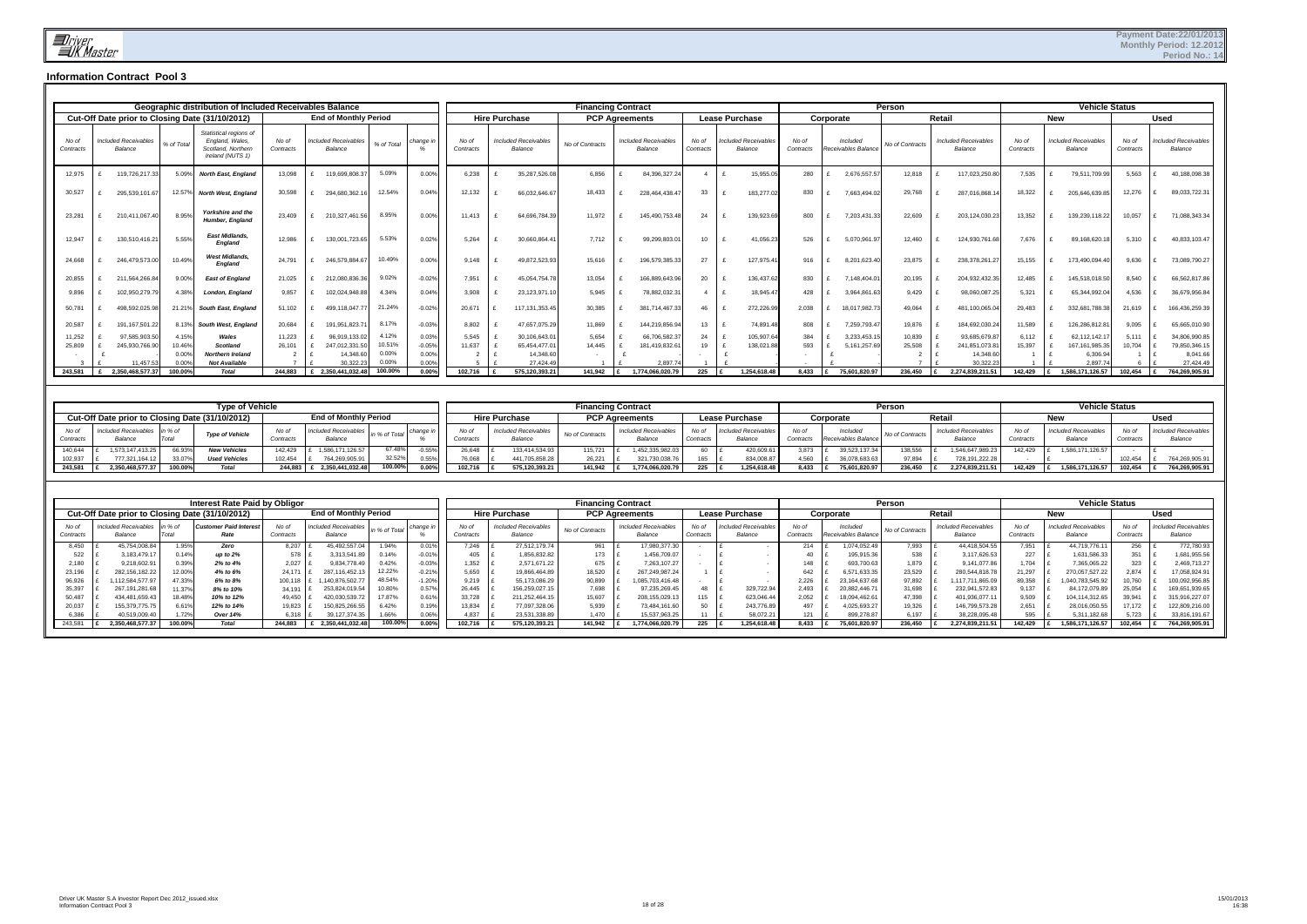

|                    |                                                 |               | <b>Age of Vehicle</b> |                    |                              |         |          |                    |                                    |                 | <b>Financing Contract</b>              |                    |                                 |                | Persor                             |                    |                                           |       | <b>Vehicle Status</b>                     |                    |                                    |
|--------------------|-------------------------------------------------|---------------|-----------------------|--------------------|------------------------------|---------|----------|--------------------|------------------------------------|-----------------|----------------------------------------|--------------------|---------------------------------|----------------|------------------------------------|--------------------|-------------------------------------------|-------|-------------------------------------------|--------------------|------------------------------------|
|                    | Cut-Off Date prior to Closing Date (31/10/2012) |               |                       |                    | <b>End of Monthly Period</b> |         |          |                    | <b>Hire Purchase</b>               |                 | <b>PCP Agreements</b>                  |                    | <b>Lease Purchase</b>           | Corporate      |                                    |                    | Retai                                     |       | <b>New</b>                                |                    | <b>Used</b>                        |
| No of<br>Contracts | <b>Included Receivables</b><br>Balance          | in %<br>Total | <b>Age of Vehicle</b> | No of<br>Contracts | Included Receivables Balance | in % of | change   | No of<br>Contracts | Included<br>Receivables<br>Balance | No of Contracts | <b>Included Receivables</b><br>Balance | No of<br>Contracts | Included<br>Receivables Balance | No of Contract | Included<br>Receivables<br>Balance | No of<br>Contracts | Included<br>Receivables<br><b>Balance</b> | No of | Included<br>Contracts Receivables Balance | No of<br>Contracts | Included<br>Receivables<br>Balance |
| 140.644            | 1.573.147.413.25                                | 66.93%        | <b>New Vehicle</b>    | 142,425            | 1,586,171,126.57             | 67.48%  | $-0.55%$ | 26.648             | 133.414.534.93                     | 115,721         | 1,452,335,982.03                       | 60                 | 420,609.61                      | 3,873          | 39,523,137.34                      | 138.556 £          | £1.546.647.989.23                         |       | 142,429 £ 1,586,171,126.57                |                    |                                    |
| 14,769             | 148,606,471.76                                  | 6.32%         | <= 1 year             | 14,623             | 148,822,386.                 | 3.33%   |          | .658               | 54,117,334.92                      | 6,942           | 94,520,835.83                          | 23                 | 184,215.40                      |                | 9,161,669.01                       | 13,631             | 139,660,717.                              |       |                                           | 14.623.            | 148,822,386.                       |
| 32,803             | 287.748.648.64                                  | 12.24%        | $1-2$ yrs             | 32,797             | 282,830,424.1                | 12.03%  | 0.21%    | 19,906             | 125,208,589.26                     | 12,810          | 157.212.244.1                          | 81 I               | 409,590.75                      | 1.975          | 16,500,571.69                      | 30,822             | 266,329,852.46                            |       |                                           | 32,797             | 282.830.424.1                      |
| 16.110             | 121.629.036.21                                  | 5.17%         | $2-3$ vrs             | 16,009             | 119,438,876.8                | 5.08%   | 0.09%    | 1.532              | 69.719.231.19                      | 4.432           | 49,515,887.6                           | 45.                | 203.758.                        | 730            | 5.165.200.61                       | 15.279             | 114.273.676.22                            |       |                                           | 16,009             | 119.438.876.8                      |
| 39,255             | 219.337.007.51                                  | 9.33%         | > 3yrs                | 39,025             | 213, 178, 218.7              | 9.07%   | $0.26\%$ | 36,972             | 192,660,702.91                     | 2,037           | 20,481,071.18                          |                    | 36.444.69                       |                | 5,251,242.32                       | 38.162             | 207.926.976.46                            |       |                                           | 39,025             | 213, 178, 218. 7                   |
| 102,937            | 777.321.164.12                                  | 33.07%        | <b>Used vehicles</b>  | 102.454            | 764,269,905.9                | 32.52%  | 0.55%    | 76.068             | 441.705.858.28                     | 26,221          | 321,730,038.76                         | 165                | 834.008.87                      | 4.560          | 36.078.683.63                      | 97,894             | 728.191.222.28                            |       |                                           | 102.454            | 764,269,905.91                     |
| 243,581            | 2.350.468.577.37                                | 100.00%       | Total                 | 244.883            | 2.350.441.032.48             | 100.00% | $0.00\%$ | 102.716            | 575.120.393.21                     | 141.942         | 1,774,066,020.79                       | 225                | 1.254.618.48                    | 8.433          | 75.601.820.97                      |                    | 236.450 £ 2.274.839.211.                  |       | 142,429 £ 1,586,171,126.57                | 102.454            | 764,269,905.91                     |

|                    |                                                 |         | <b>Type of Financing Contract</b>           |                    |                              |                  |               |                    |                                    |                | <b>Financing Contract</b>              |                   |                                 |                | Person                             |                    |                                    |                    |                                 | <b>Vehicle Status</b> |                                           |
|--------------------|-------------------------------------------------|---------|---------------------------------------------|--------------------|------------------------------|------------------|---------------|--------------------|------------------------------------|----------------|----------------------------------------|-------------------|---------------------------------|----------------|------------------------------------|--------------------|------------------------------------|--------------------|---------------------------------|-----------------------|-------------------------------------------|
|                    | Cut-Off Date prior to Closing Date (31/10/2012) |         |                                             |                    | <b>End of Monthly Period</b> |                  |               |                    | <b>Hire Purchase</b>               |                | <b>PCP Agreements</b>                  |                   | <b>Lease Purchase</b>           |                | Corporate                          |                    | Retai.                             |                    | <b>New</b>                      |                       | Used                                      |
| No of<br>Contracts | Included Receivables<br>Balance                 | in % of | <b>Type of Financing</b><br><b>Contract</b> | No of<br>Contracts | Included Receivables Balance | in % of<br>Total | change        | No of<br>Contracts | Included<br>Receivables<br>Balance | No of Contract | <b>Included Receivables</b><br>Balance | No o<br>Contracts | Included<br>Receivables Balance | No of Contract | Included<br>Receivables<br>Balance | No of<br>Contracts | Included<br>Receivables<br>Balance | No of<br>Contracts | Included<br>Receivables Balance | No of<br>Contracts    | <i>Includer</i><br>Receivables<br>Balance |
| 104,008            | 592,735,450.9                                   | 25.22%  | <b>Hire Purchase</b>                        | 102,716            | 575,120,393.2                | 24.47%           |               | 102.716            | 575,120,393.21                     |                |                                        |                   |                                 | 6,636          | 52.195.945.1                       | 96,080             | 522.924.448.1                      | 26.648             | 133,414,534.93                  | 76,068                | 441,705,858.2                             |
| 139,258            | 755.825.586.24                                  | 74.70%  | <b>Personal Contract</b><br>Purchase        | 141.942            | 1,774,066,020.               | 75.48%           | $\degree$ 78% |                    |                                    | 141.942        | 1.774.066.020.7                        |                   |                                 | .789           | 23.382.063.37                      | 140.153            | £1.750.683.957.42                  | 115.721            | £ 1.452.335.982.03              | 26.22'                | 321,730,038.7                             |
| 315                | .907.540.22                                     |         | <b>Lease Purchase</b>                       | 225                | 1,254,618.48                 | 0.05%            | $0.03\%$      |                    |                                    |                |                                        | 225               | 1.254.618.48                    |                | 23,812.50                          |                    | 1,230,805.9                        | 60                 | 420,609.61                      | 165                   | 834,008.87                                |
| 243,581            | 2.350.468.577.3                                 | 100.00% | Total                                       | 244.883            | 2.350.441.032.48             | 100.00           |               | 102.716            | 575.120.393.21                     | 141.942        | 1,774,066,020.75                       | 225               | 1.254.618.48                    | 8.433          | 75.601.820.97                      | 236.450            | £ 2.274.839.211.51                 | 142.429            | £ 1,586,171,126.57              | 102.454               | 764.269.905.91                            |

|                    |                                                 |            | Down payment      |                    |                              |                |           |                    |                                    |                 | <b>Financing Contract</b>              |                    |                                 |                | Person                             |                    |                                    |                    | <b>Vehicle Status</b>           |                    |                                    |
|--------------------|-------------------------------------------------|------------|-------------------|--------------------|------------------------------|----------------|-----------|--------------------|------------------------------------|-----------------|----------------------------------------|--------------------|---------------------------------|----------------|------------------------------------|--------------------|------------------------------------|--------------------|---------------------------------|--------------------|------------------------------------|
|                    | Cut-Off Date prior to Closing Date (31/10/2012) |            |                   |                    | <b>End of Monthly Period</b> |                |           |                    | <b>Hire Purchase</b>               |                 | <b>PCP Agreements</b>                  |                    | <b>Lease Purchase</b>           |                | Corporate                          |                    | Retai                              |                    | <b>New</b>                      |                    | <b>Used</b>                        |
| No of<br>Contracts | <b>Included Receivables</b><br>Balance          | % of Total | Down Payment(£)   | No of<br>Contracts | Included Receivables Balance | % of Total     | chanqı    | No of<br>Contracts | Included<br>Receivables<br>Balance | No of Contract: | <b>Included Receivables</b><br>Balance | No of<br>Contracts | Included<br>Receivables Balance | No of Contract | Included<br>Receivables<br>Balance | No of<br>Contracts | Included<br>Receivables<br>Balance | No of<br>Contracts | Included<br>Receivables Balance | No of<br>Contracts | Included<br>Receivables<br>Balance |
| 9,677              | 63,212,529.9                                    | 2.69%      | <b>No Deposit</b> | 9.494              | 60,839,716.69                | 2.59%          |           | 7,648              | 39,482,008.9                       | 1,816           | 21,196,597.93                          | 30                 | 161,109.85                      | 383            | 2,817,258.65                       | 9.111              | 58,022,458.                        | .386               | 14,822,909.7                    | 8,108              | 46,016,806.9                       |
| 75,844             | 667, 145, 934. 3                                | 28.38%     | Less than 2,000   | 76,294             | 663,942,330.8                |                | .14%      | 28,51              | 172,280,352.6                      | 47,675          | 491,086,367.3                          | 108                | 575,610.84                      | 1,652          | 14.188.810.43                      | 74.642             | 649,753,520.46                     | 42.228             | 413,923,954.2                   | 34.066             | 250,018,376.6                      |
| 82,182             | 818,317,765.65                                  | 34.82%     | 2,000 - 5,000     | 82,613             | 820,223,585.38               |                |           | 27,519             | 156,685,853.4                      | 55,039          | 663,239,082.99                         | 55                 | 298,648.93                      | 3,165          | 28.427.037.40                      | 79,448             | 791,796,547.                       | 52.05              | 577,960,391.5                   | 30,562             | 242,263,193.86                     |
| 31,679             | 348,064,669.6                                   | 14.81%     | 5,000 - 7,000     | 32.046             | 351,014,901.                 |                |           | 12,839             | 65,671,122.7                       | 19,191          | 285,226,364.34                         | 16                 | 117.414.09                      | 1,160          | 1,550,137.25                       | 30,886             | 339,464,763.8                      | 21.06'             | 262,912,105.27                  | 10,985             | 88,102,795.8                       |
| 22,951             | 245,613,889.4                                   | 10.45%     | 7,000 - 10,000    | 23,109             | 245,924,155.7                | 10.46%         | $-0.01\%$ | 12,366             | 64,925,136.6                       | 10,731          | 180,931,571.8                          | 12                 | 67.447.26                       | 1,035          | 9,543,811.7                        | 22,074             | 236,380,344.0                      | 14,089             | 176,889,011.3                   | 9,020              | 69,035,144.36                      |
| 7,625              | 75,212,928.9                                    | 3.20%      | 10,000 - 12,000   | 7,693              | 75,634,595.2                 | $3.22^{\circ}$ | $-0.02\%$ | 4,872              | 25,546,732.5                       | 2,820           | 50,087,862.7                           |                    |                                 | 369            | 3,268,117.7                        | 7,324              | 72,366,477.5                       | 4.274              | 51,118,750.48                   | 3.419              | 24,515,844.7                       |
| 6,713              | 64,636,979.90                                   | 2.75%      | 12,000 - 15,000   | 6,705              | 64,792,735.30                |                |           | 4.198              | 22,185,395.3                       | 2,506           | 42,607,339.9                           |                    |                                 | 321            | 2.681.877.1                        | 6,384              | 62,110,858.                        | 3,652              | 43.242.068.1                    | 3,053              | 21,550,667.                        |
| 2,553              | 25,023,410.4                                    | .06%       | 15,000 - 17,000   | 2,565              | 25,064,527.3                 | 1.07%          | 0.00%     | 1,576              | 8,373,041.9                        | 989             | 16,691,485.40                          |                    |                                 | 126            | .094.228.1                         | 2.439              | 23,970,299.                        | .462               | 17.341.877.02                   | 1.103              | 7,722,650.3                        |
| 2,159              | 21,283,461.43                                   | 0.91%      | 17,000 - 20,000   | 2,162              | 21, 191, 117.52              |                | $0.00\%$  | 1,460              | 8,262,938.5                        | 702             | 12,928,179.00                          |                    |                                 | 114            | .050.449.7                         | 2.048              | 20,140,667.8                       | .143               | 14,244,325.68                   |                    | 6,946,791.84                       |
| 1,450              | 14,635,293.3                                    | 0.62%      | 20,000 - 25,000   | 1.476              | 14,815,719.08                |                |           | 1.077              | 6,702,701.4                        | 399             | 8,113,017.59                           |                    |                                 | 70             | 687.831.24                         | .400               | 14,127,887.8                       | 766                | 9,833,660.54                    |                    | 4,982,058.5                        |
| 452                | 4,214,289.5                                     | 0.18%      | 25,000 - 30,000   | 445                | 4,165,231.2                  |                | 0.00%     | 384                | 2.591.444.0                        | 61              | 1,573,787.26                           |                    |                                 |                | 113.999.1                          | 428                | 4,051,232.0                        | 203                | 2.598.073.73                    | 242                | 1,567,157.53                       |
| 296                | 3,107,424.7                                     |            | Over 30,000       | 28'                | 2,832,416.8.                 |                |           | 266                | 2,413,664.9                        |                 | 384,364.42                             |                    | 34,387.5                        |                | 178.262.3                          |                    | 2,654,154.5                        | 114                | 283,998.7                       |                    | 1,548,418.1                        |
| 243,581            | 2,350,468,577.3                                 | 100.00%    | Total             | 244.883            | 2.350.441.032.48             | 100.00%        |           | 102.71             | 575.120.393.2                      | 141.942         | 774,066,020.7.                         | 225                | .254.618.48                     | 8.433          | 5.601.820.97                       | 236.450            | £2.274.839.21                      | 142.429            | £ 1.586.                        | 102.454            | 764,269,905.9                      |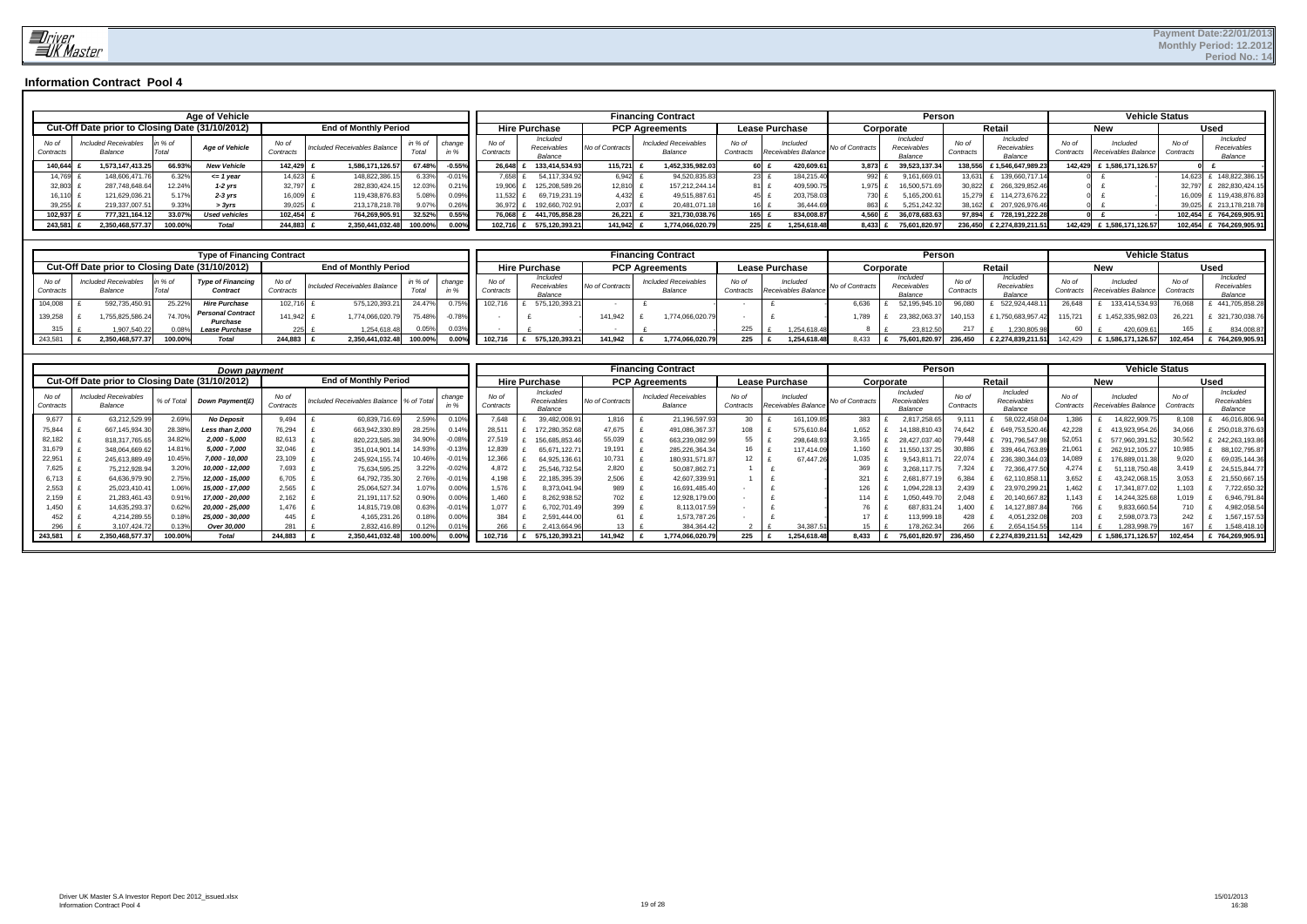|                 |                                                 |            | <b>Balloons as of the Monthly Period</b> |                    |                                        |            |                |                 |                                        | <b>Financing Contract</b> |                                |                    |                                       |                    |                                        | Person             |                                |                    |                                 | <b>VehicleStatus</b> |             |                                        |
|-----------------|-------------------------------------------------|------------|------------------------------------------|--------------------|----------------------------------------|------------|----------------|-----------------|----------------------------------------|---------------------------|--------------------------------|--------------------|---------------------------------------|--------------------|----------------------------------------|--------------------|--------------------------------|--------------------|---------------------------------|----------------------|-------------|----------------------------------------|
|                 | Cut-Off Date prior to Closing Date (31/10/2012) |            |                                          |                    | <b>End of Monthly Period</b>           |            |                |                 | <b>Hire Purchase</b>                   | <b>PCP Agreements</b>     |                                |                    | <b>Lease Purchase</b>                 |                    | Corporate                              |                    | Retai                          |                    | <b>New</b>                      |                      | <b>Used</b> |                                        |
| No of Contracts | Included Receivables<br>Balance                 | % of Total | Remaining term                           | No oi<br>Contracts | <b>Included Receivables</b><br>Balance | % of Total | change in      | lo of Contracts | <b>Included Receivables</b><br>Balance | No of Contracts           | Included Receivable<br>Balance | No of<br>Contracts | <b>Included Receivable</b><br>Balance | No oi<br>Contracts | <b>Included Receivables</b><br>Balance | No of<br>Contracts | Included Receivable<br>Balance | No of<br>Contracts | Included Receivables<br>Balance | No of<br>Contracts   |             | <b>Included Receivables</b><br>Balance |
| 8,426           | 54,492,601.99                                   | 5.25%      | < 6                                      | 10.503             | 72,379,793.09                          | 6.82%      | $-1.57$        |                 |                                        | 10,334                    | 71,838,021.1                   | 169                | 541,771.90                            | 205                | 1,336,406.6                            | 10.298             | 71,043,386.4                   | 8.245              | 58,219,335.58                   | 2,258                |             | 14,160,457.51                          |
| 12,299          | 92,845,616.75                                   | 8.94%      | $6 - 10$                                 | 14,099             | 104,857,047.17                         | 9.88%      | $-0.94$        |                 |                                        | 14,05                     | 104,652,743.06                 | 44                 | 204,304.1                             | 226                | 1,731,130.92                           | 13,873             | 103,125,916.2                  | 1,185              | 84,905,070.82                   | 2,914                |             | 19,951,976.35                          |
| 16,188          | 117,767,061.88                                  | 11.34%     | $11 - 15$                                | 16,691             | 116,466,329.92                         | 10.98%     | 0.37           |                 |                                        | 16,679                    | 116,419,200.20                 | 12                 | 47,129.72                             | 249                | 1,794,263.99                           | 16.442             | 114.672.065.9                  | 13,47              | 94,728,221.12                   | 3,220                |             | 21,738,108.80                          |
| 21,028          | 152,824,976.43                                  | 14.72%     | $16 - 20$                                | 17.430             | 130,164,389.99                         | 12.27%     | 2.45           |                 |                                        | 17,430                    | 130,164,389.99                 |                    |                                       | 255                | 2,051,387.06                           | 17.175             | 128,113,002.9                  | 14.091             | 106,107,912.84                  | 3,339                |             | 24,056,477.15                          |
| 20,396          | 147,097,211.14                                  | 14.17%     | $21 - 25$                                | 21,082             | 152, 117, 113.87                       | 14.34%     | $-0.17$        |                 |                                        | 21,082                    | 152.117.113.87                 |                    |                                       | 290                | 2,111,684.84                           | 20.792             | 150,005,429.0                  | 7.763              | 128,525,878.94                  | 3,319                |             | 23,591,234.93                          |
| 21,246          | 156,883,147.03                                  | 15.11%     | $26 - 30$                                | 25.406             | 191,317,175.93                         | 18.03%     | $-2.929$       |                 |                                        | 25,406                    | 191,317,175.93                 |                    |                                       | 292                | 2,169,138.02                           | 25.114             | 189,148,037.9                  | 21.590             | 164,213,297.96                  | 3,816                |             | 27,103,877.97                          |
| 22,40'          | 167,576,731.14                                  | 16.14%     | $31 - 35$                                | 19,769             | 147,291,408.25                         | 3.88%      | 2.26           |                 |                                        | 19,769                    | 147.291.408.25                 |                    |                                       | 180                | 1,303,727.35                           | 19,589             | 145.987.680.9                  | 16,152             | 121,761,708.83                  | 3,617                |             | 25,529,699.42                          |
| 7,047           | 52,659,490.56                                   | 5.07%      | $36 - 40$                                | 9.786              | 74,428,652.67                          | 7.01%      | $-1.94$        |                 |                                        |                           | 74.428.652.6                   |                    |                                       |                    | 425,213.45                             | 9.725              | 74,003,439.2                   | 7.517              | 58,000,722.70                   | 2,269                |             | 16,427,929.97                          |
| 7,953           | 70,450,784.89                                   | 6.79%      | $41 - 45$                                | 6.611              | 64.175.069.83                          | 6.05%      | 0.74           |                 |                                        | 6,61                      | 64.175.069.83                  |                    |                                       | 27                 | 296,005.19                             | 6.574              | 63.879.064.6                   | 5.290              | 53,028,248.95                   | 1,321                |             | 11,146,820.88                          |
| 2,589           | 25,525,167.94                                   | 2.46%      | $46 - 50$                                | 790                | 7,827,400.63                           | 0.74%      | 1.72           |                 |                                        | 790                       | 827,400.63                     |                    |                                       |                    | 19,496.85                              | 788                | 7,807,903.7                    |                    | 5,305,017.87                    | 313                  |             | 2,522,382.76                           |
|                 |                                                 | 0.00%      | $51 - 55$                                |                    |                                        | 0.009      | 0.00           |                 |                                        |                           |                                |                    |                                       |                    |                                        |                    |                                |                    |                                 |                      |             |                                        |
|                 |                                                 | 0.00%      | $56 - 60$                                |                    |                                        | 0.009      | 0.00           |                 |                                        |                           |                                |                    |                                       |                    |                                        |                    |                                |                    |                                 |                      |             |                                        |
|                 |                                                 | 0.00%      |                                          |                    |                                        | 0.00%      | 0.00           |                 |                                        |                           |                                |                    |                                       |                    |                                        |                    |                                |                    |                                 |                      |             |                                        |
| 139.573         | 1,038,122,789.75                                | 100.00%    | Total                                    | 142.167            | 1.061.024.381.35                       | 100.00%    | $0.00^{\circ}$ |                 |                                        | 141.942                   | £ 1,060,231,175.62             | 225                | 793,205.73                            | 1,797              | 13,238,454.27                          | 140.370            | 1.047.785.927.08               | 115.781            | 874,795,415.61                  | 26.386               |             | 186,228,965.74                         |

|                 |                                                 |            | <b>Months Seasoned</b> |                   |                                        |            |           |                 |                                        | <b>Financing Contract</b> |                                 |          |                               |                   |                                        | Person             |                                |                    |                                | <b>VehicleStatus</b> |                                 |
|-----------------|-------------------------------------------------|------------|------------------------|-------------------|----------------------------------------|------------|-----------|-----------------|----------------------------------------|---------------------------|---------------------------------|----------|-------------------------------|-------------------|----------------------------------------|--------------------|--------------------------------|--------------------|--------------------------------|----------------------|---------------------------------|
|                 | Cut-Off Date prior to Closing Date (31/10/2012) |            |                        |                   | <b>End of Monthly Period</b>           |            |           |                 | <b>Hire Purchase</b>                   |                           | <b>PCP Agreements</b>           |          | <b>Lease Purchase</b>         |                   | Corporate                              |                    | Retail                         |                    | <b>New</b>                     |                      | Used                            |
| No of Contracts | <b>Included Receivables</b><br>Balance          | % of Total | Seasoned               | No o<br>Contracts | <b>Included Receivables</b><br>Balance | % of Total | change in | Vo of Contracts | <b>Included Receivables</b><br>Balance | No of Contracts           | Included Receivable.<br>Balance | Contract | cluded Receivables<br>Balance | No of<br>Contract | <b>Included Receivables</b><br>Balance | No of<br>Contracts | 'ncluded Receivable<br>Balance | No of<br>Contract: | ncluded Receivables<br>Balance | No of<br>Contracts   | Included Receivable.<br>Balance |
| 33,445          | 464,798,546.88                                  | 19.77%     |                        | 27,566            | 373,707,636.47                         | 15.90%     | 3.88      | 7,283           | 64,594,390.24                          | 20,283                    | 309,113,246.23                  |          |                               | 708               | 9,252,905.0                            | 26,858             | 364.454.731.                   | 18.743             | 274,930,633.95                 | 8,823                | 98,777,002.52                   |
| 38,622          | 473.668.013.40                                  | 20.15%     | 6 - 10                 | 44.191            | 550.566.413.1                          | 23.42%     | $-3.27$   | 14.784          | 16,911,994.73                          | 29,407                    | 433.654.418.45                  |          |                               | ,491              | 17.557.443.51                          |                    | 533.008.969.6                  | 28.397             | 394.133.088.70                 | 15,794               | 156,433,324.46                  |
| 39,191          | 418.752.985.67                                  | 17.82%     | $11 - 15$              | 38.321            | 415.147.176.99                         | 17.66%     | 0.15      | 15.102          | 107.479.573.71                         | 23,219                    | 307.667.603.2                   |          |                               | .674              | 17.504.032.02                          |                    | 397.643.144.97                 | 22.527             | 276.329.221.89                 | 15,794               | 138,817,955.10                  |
| 39,420          | 377, 158, 126.75                                | 16.05%     | $16 - 20$              | 35,238            | 338.431.041.88                         | 14.40%     | 1.65      | 15,103          | 91,728,972.77                          | 20,135                    | 246.702.069.1                   |          |                               | .179              | 11,342,558.54                          |                    | 327,088,483.34                 | 19.722             | 216,450,207.40                 | 15,516               | 121,980,834.48                  |
| 31,710          | 252.826.377.50                                  | 10.76%     | $21 - 25$              | 32.565            | 266.519.655.12                         | 11.34%     | $-0.58$   | 13,563          | 67,150,856.65                          | 19,002                    | 199.368.798.47                  |          |                               | 079               | 8,149,035.7                            | 31.486             | 258.370.619.34                 | 19.006             | 176,259,362.95                 | 13,559               | 90,260,292.1                    |
| 25,098          | 180,579,472.52                                  | 7.68%      | $26 - 30$              | 27,390            | 201,402,929.44                         | 8.57%      | $-0.89$   | 12,593          | 55,410,690.81                          | 14,796                    | 145.979.875.65                  |          | 12,362.98                     | 944               | 6,126,045.22                           | 26.446             | 195.276.884.22                 | 14.862             | 125,889,386.84                 | 12,528               | 75,513,542.60                   |
| 19,500          | 111,024,990.40                                  | 4.72%      | $31 - 35$              | 22,050            | 130,697,217.23                         | 5.56%      | $-0.84$   | 11.452          | 35,715,452.31                          | 10,597                    | 94.976.940.03                   |          | 4.824.8                       | 835               | 3,767,304.2                            |                    | 126.929.912.97                 | 12.645             | 85,890,814.94                  | 9,405                | 44,806,402.29                   |
| 8,126           | 44.240.454.18                                   | 1.88%      | $36 - 40$              | 8.141             | 43.707.990.78                          | .86%       | 0.02%     | 5,283           | 19.812.487.69                          | 2,823                     | 23.647.129.14                   | 35       | 248,373.95                    | 219               | 1,106,169.12                           | .922               | 42.601.821.66                  | 3.811              | 23,503,384.20                  | 4,330                | 20,204,606.58                   |
| 4,791           | 19,735,969.19                                   | 0.84%      | 41 - 45                | 5.343             | 22,103,570.19                          | 0.94%      | $-0.10$   | 3,933           | 10,511,169.01                          | 1,334                     | 095,157.3                       | 76       | 497.243.82                    | 159               | 556,877.59                             | ោ84                | 1,546,692.60                   | .791               | 10,347,050.24                  | 3,552                | 11,756,519.95                   |
| 1,965           | 5,565,546.87                                    | 0.24%      | $46 - 50$              | 2,090             | 5,600,793.8                            | 0.24%      | 0.00      | 1.749           | 3,383,805.81                           | 269                       | 805,307.54                      | 72       | 411,680.45                    | 67                | 135,233.9                              | 2,023              | 5,465,559.82                   | 420                | ,690,558.15                    | 1,670                | 3,910,235.65                    |
| 1.117           | 1,837,129.36                                    | 0.08%      | $51 - 55$              | ,259              | 2,145,376.81                           | 0.09%      | $-0.019$  | 1,202           | 2,001,810.15                           | $27 - 1$                  | 55,338.                         | 20       | 88,227.9                      |                   | 85,423.14                              | .213               | 2,059,953.67                   | 305                | 629,457.63                     | 954                  | 1,515,919.18                    |
| 529             | 299,796.42                                      | 0.01%      | $56 - 60$              | 673               | 410,952.90                             | 0.02%      | 0.00      |                 | 410,212.71                             | 19                        |                                 |          | 740.1                         |                   | 18,792.74                              | 650                | 392,160.16                     | 173                | 115,032.59                     | 500                  | 295,920.3                       |
|                 | 18.831.77                                       | 0.00%      | >60                    |                   | 277.7                                  |            | 0.00      | 28              | 8.976.62                               | $\sim$                    | 136.87                          |          | 3.835.                        |                   |                                        |                    | 277.7'                         |                    | 2.927.09                       |                      | 2.649.38                        |
| 243.581         | 2,350,468,577.37                                | 100.00%    | Total                  | 244.883           | 2,350,441,032.48                       | 100.00%    | 0.009     | 102.716         | 575,120,393.21                         | 141.942                   | 1,774,066,020.79                | 225      | 1,254,618.48                  | 8.433             | 75,601,820.97                          | 236,450            | 2,274,839,211.51               | 142,429            | 1,586,171,126.57               | 102,454              | 764,269,905.91                  |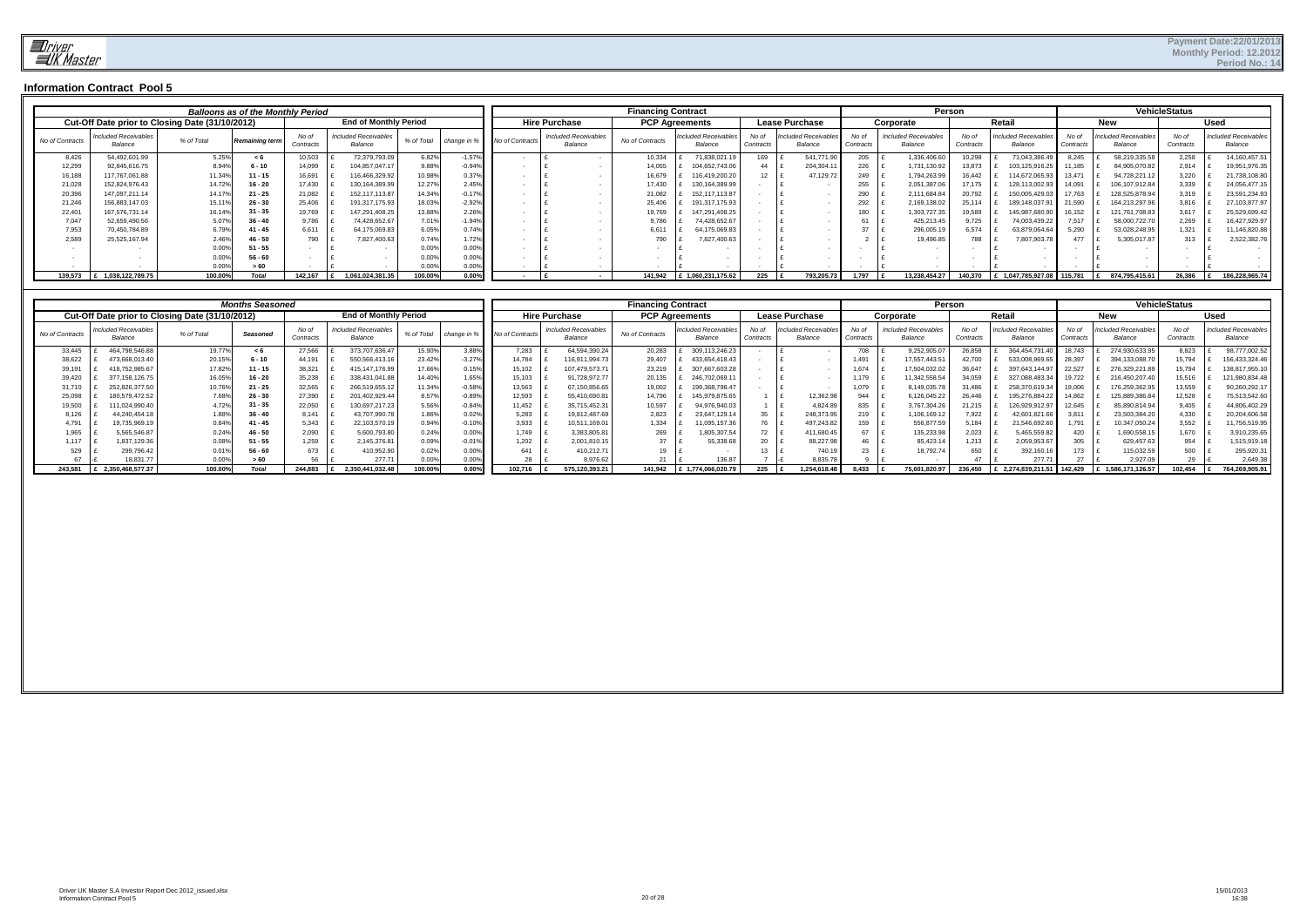

#### **Contracts in Arrears**

|                                                   |               | Contracts in Arrears at the end of the Monthly Period |                                        |                               |               |                                    | <b>Financing Contract</b> |                                                                              |                            |                                    |                                    |                            | Person                                                   |                         |                                                                                                                     |                      | <b>Vehicle Status</b>              |                              |
|---------------------------------------------------|---------------|-------------------------------------------------------|----------------------------------------|-------------------------------|---------------|------------------------------------|---------------------------|------------------------------------------------------------------------------|----------------------------|------------------------------------|------------------------------------|----------------------------|----------------------------------------------------------|-------------------------|---------------------------------------------------------------------------------------------------------------------|----------------------|------------------------------------|------------------------------|
|                                                   |               |                                                       |                                        |                               |               | <b>Hire Purchase</b>               |                           | <b>PCP Agreements</b>                                                        |                            | <b>Lease Purchase</b>              |                                    | Corporate                  |                                                          | Retail                  | <b>New</b>                                                                                                          |                      |                                    | <b>Used</b>                  |
| <b>Months in Arrears</b>                          | Arrears Value | % of Total Pool by<br>Arrears Value                   | <b>Included Receivables</b><br>Balance | % of Total Pool by<br>Balance | Arrears Value | Included<br>Receivables<br>Balance | Arrears Value             | Included<br>Receivables<br>Balance                                           | Arrears Value              | Included<br>Receivables<br>Balance | Included<br>Receivables<br>Balance | Corporate<br>Arrears Value | Included<br>Receivables<br>Balance                       | Retail Arrears<br>Value | Included<br>Receivables<br>Balance                                                                                  | New Arrears<br>Value | Included<br>Receivables<br>Balance | <b>Used Arrears</b><br>Value |
| Greater than 0 days, less<br>than 1-month overdue | £2,317,700.30 | 0.10%                                                 | 21.245.435.14                          | 0.90%                         |               | 420,534.54 £ 6,772,936.02          |                           | £1,826,873.32 £14,376,258.47                                                 | £ 70,292.44                | 96.240.65 £                        | 502,033.86                         |                            | 23,691.20 £ 20,743,401.28 £ 2,294,009.10 £ 11,742,431.17 |                         |                                                                                                                     |                      | 1,454,725.43 £ 9,503,003.97        | 862,974.87                   |
| 2-month overdue                                   | £1,106,920.03 | 0.05%                                                 | 6.491.744.03                           | 0.28%                         |               | 235.191.00 E 2.304.962.13          |                           | 840.913.94 E 4.152.467.41                                                    | $E$ 30,815.09              |                                    | 34.314.49 E 260.921.08             |                            | 43,309.46 £ 6,230,822.95                                 |                         | 1,063,610.57 £ 3,350,468.53                                                                                         |                      | 650,099.87   £ 3,141,275.50   £    | 456.820.16                   |
| 3-month overdue                                   | £ 532.478.66  | 0.02%                                                 | 2.681.414.73                           | 0.11%                         | 137.967.00 £  | 1.074.067.96                       | 383,119.85 f              |                                                                              | 1.592.311.92 E 11.391.81 E | $15.034.85$ £                      | 43.172.93                          |                            | 4.691.78 £ 2.638.241.80 £                                |                         | 527.786.88 £ 1.434.191.79 J                                                                                         |                      | 342.613.03 E 1.247.222.94          | 189.865.63                   |
| 4-month overdue                                   | £ 327,855.25  | 0.01%                                                 | .266.513.03                            | 0.05%                         | $91.301.14$ E | 506.091.10 £                       | 211.256.37                |                                                                              | 725.333.00 £ 25.297.74 £   | 35.088.93 £                        | 21.717.00                          |                            | 1.946.31 £ 1.244.796.03                                  | 325,908.94 £            | 551,305.16 £                                                                                                        | 139.590.58           | 715.207.87                         | 188.264.67                   |
| <b>5-month overdue</b>                            | 173.511.24    | 0.01%                                                 | 602.872.92                             | 0.03%                         | 57,770.41     | 237.728.65                         | 110,733.61 £              | 360,380.16 £                                                                 | $5,007.22$ £               | $4.764.11$ E                       | 28,203.32                          | 4.140.95 $E$               | 574,669.60                                               | 169,370.29 £            | 341.649.12                                                                                                          | 83,570.76            | 261,223.80                         | 89,940.48                    |
| <b>6-month overdue</b>                            | 153.079.99    | 0.01%                                                 | 390.137.41                             | 0.02%                         | 48.146.87     | 191.299.08                         | 98.562.28                 | 192.507.74 £                                                                 | 6.370.84                   | $6.330.59$ £                       | 35,358.58                          | $11.209.14$ E              | 354.778.83                                               | 141.870.85 E            | 25.809.35                                                                                                           | 57.951.28            | 264.328.06                         | 95.128.71                    |
| > 6-month overdue                                 | 504.848.88    | 0.02%                                                 | 861.196.57                             | 0.04%                         | 198.671.87 E  | 321,236.86                         | 256,058.23 £              |                                                                              | 488,478.06 £ 50,118.78     | $51.481.65$ £                      | 71.944.69                          | 22.582.17 £                | 789.251.88 E                                             | 482.266.71              | 452.206.16 E                                                                                                        | 225.775.14 E         | 408,990.41                         | 279.073.74                   |
|                                                   | £5,116,394.35 | 0.22%                                                 | 33,539,313.83                          | 1.43%                         |               |                                    |                           | E 1.189.582.83 E 11.408.321.80 E 3.727.517.60 E 21.887.736.76 E 199.293.92 E |                            |                                    | 243,255.27 £ 963,351.46 £          |                            |                                                          |                         | 111,571.01   £ 32,575,962.37   £ 5,004,823.34   £ 17,998,061.28   £ 2,954,326.09   £ 15,541,252.55   £ 2,162,068.26 |                      |                                    |                              |

|                                                   |               |                                     | Live Contracts in Arrears at the end of the Monthly Period |                               |                |                                   |               | <b>Financing Contract</b>                  |                      |                                    |                                    |                            | Person                             |                                |                                                                |                      | <b>Vehicle Status</b>              |                              |
|---------------------------------------------------|---------------|-------------------------------------|------------------------------------------------------------|-------------------------------|----------------|-----------------------------------|---------------|--------------------------------------------|----------------------|------------------------------------|------------------------------------|----------------------------|------------------------------------|--------------------------------|----------------------------------------------------------------|----------------------|------------------------------------|------------------------------|
|                                                   |               |                                     |                                                            |                               |                | <b>Hire Purchase</b>              |               | <b>PCP Agreements</b>                      |                      | <b>Lease Purchase</b>              |                                    | Corporate                  |                                    | Retail                         | <b>New</b>                                                     |                      |                                    | <b>Used</b>                  |
| <b>Months in Arrears</b>                          | Arrears Value | % of Total Pool by<br>Arrears Value | <b>Included Receivables</b><br>Balance                     | % of Total Pool by<br>Balance | Arrears Value  | Included<br>Receivable<br>Balance | Arrears Value | Included<br>Receivables<br>Balance         | <b>Arrears Value</b> | Included<br>Receivables<br>Balance | Included<br>Receivables<br>Balance | Corporate<br>Arrears Value | Included<br>Receivables<br>Balance | <b>Retail Arrears</b><br>Value | Included<br>Receivables<br>Balance                             | New Arrears<br>Value | Included<br>Receivables<br>Balance | <b>Used Arrears</b><br>Value |
| Greater than 0 days, less<br>than 1-month overdue | 732.123.11    | 0.03%                               | £ 19,555,169.81                                            | 0.83%                         |                | 334.187.74 £ 6.672.334.84         |               | 362,848.51 £ 12,821,479.98                 | 35,086.86            | 61.354.9                           | 500.255.41                         | 21.902.01                  | £19.054.914.40                     |                                | 710.221.10 £ 10.604.659.48                                     |                      | 363,644.01   £ 8,950,510.33        | 368,479.10                   |
| 2-month overdue                                   | 328,039.37    | 0.01%                               | 5,634,768.64                                               | 0.24%                         | 174.649.05     | 2.225.355.02                      | 142.790.96 £  | 3.395.126.91                               | 10,599.36            | 14.286.                            | 238,359.11                         | 20.517.29                  | 5,396,409.53                       | 307.522.08                     | 2,809,316.67                                                   | 134.012.71           | £ 2.825.451.97                     | 194,026.66                   |
| <b>3-month overdue</b>                            | 207.755.97    | 0.01%                               | 2.335.592.28                                               | 0.10%                         | 116,256.32   . | 1.046.502.03                      | 90.961.15     | 1.284.908.7                                | 538.50               | 4,181.54                           | 43.172.93                          | 4.691.78                   | 2.292.419.35                       | 203.064.                       | 1.161.072.68                                                   | 92.295.52            | 1.174.519.60                       | 115,460.45                   |
| <b>14-month overdue</b>                           | 120.956.42    | 0.00%                               | 1.017.574.92                                               | 0.04%                         | 70.788.89      | 486.261.78                        | 48.246.40     | 519.407.96                                 | $1,921.13$ I.        | 11,905.18                          | 21.717.00 \$                       | 1.946.31                   | 995.857.92                         | 119,010.1                      | 458.114.95                                                     | 44.233.90            | 559,459.97                         | 76,722.52                    |
| <b>15-month overdue</b>                           | 80.258.23     | 0.00%                               | 505.730.71                                                 | 0.02%                         | 49.141.10      | 223.108.80                        | 31.117.13     | 282.621.91                                 |                      |                                    | 28.203.32                          | 4.140.95                   | 477.527.39                         | 76.117.28                      | 288.994.05                                                     | 36.113.43            | 216.736.66                         | 44.144.80                    |
| <b>16-month overdue</b>                           | 53.633.37     | 0.00%                               | 276.803.18                                                 | 0.01%                         | 36.771.04      | 172.113.53                        | 16,862.33     | 104.689.65                                 |                      |                                    | 28.671.64                          | 4,460.34                   | 248.131.54                         | 49.173.03                      | 73.414.51                                                      | 12.672.67            | 203,388.67                         | 40,960.70                    |
| > 6-month overdue                                 | 226.929.00    | 0.01%                               | 595.049.26                                                 | 0.03%                         | 131.948.02     | 254.333.12                        | 90.570.23     | 333.380.98                                 | 4.410.75             | 7.335.1                            | 71.944.69                          | 22.582.17                  | 523.104.57                         | 204.346.83                     | 341.857.4                                                      | 107.483.86           | 253,191.85                         | 119.445.14                   |
|                                                   | £1.749.695.47 | 0.07%                               | £ 29,920,688.80                                            | 1.27%                         |                | E 913,742.16 £ 11,080,009.12      |               | E 783,396.71 E 18,741,616.10 E 52,556.60 B |                      | 99,063.58 £                        | 932.324.10 E                       |                            |                                    |                                | 80,240.85   £ 28,988,364.70   £ 1,669,454.62   £ 15,737,429.75 |                      | 790,456.10 £ 14,183,259.05         | 959.239.37                   |

|                                                  |                 | End of Term Not Paid in Full at the end of the Monthly Period |                                        |                               |                 |                                    |                      | <b>Financing Contract</b>          |                    |                                    |                 |                                    | <b>Person</b>   |                                    |                 |                                    | <b>Vehicle Status</b> |                                    |
|--------------------------------------------------|-----------------|---------------------------------------------------------------|----------------------------------------|-------------------------------|-----------------|------------------------------------|----------------------|------------------------------------|--------------------|------------------------------------|-----------------|------------------------------------|-----------------|------------------------------------|-----------------|------------------------------------|-----------------------|------------------------------------|
|                                                  |                 |                                                               |                                        |                               |                 | <b>Hire Purchase</b>               |                      | <b>PCP Agreements</b>              |                    | <b>Lease Purchase</b>              |                 | Corporate                          |                 | Retail                             | <b>New</b>      |                                    |                       | <b>Used</b>                        |
| <b>Months in Arrears</b>                         | No of Contracts | % of Contract Pool by<br>Number                               | <b>Included Receivables</b><br>Balance | % of Total Pool by<br>Balance | No of Contracts | Included<br>Receivable:<br>Balance | No of Contract       | Included<br>Receivables<br>Balance | No of<br>Contracts | Included<br>Receivables<br>Balance | No of Contracts | Included<br>Receivables<br>Balance | No of Contracts | Included<br>Receivables<br>Balance | No of Contracts | Included<br>Receivables<br>Balance | No of Contracts       | Included<br>Receivables<br>Balance |
| Greater than 0 day, less<br>than 1-month overdue | 193             | 0.08%                                                         | .144.417.20                            | 0.05%                         |                 | 5,067.18                           | 172                  | 1,104,464.36                       |                    | 34,885.66                          |                 | 1,778.45                           | 189             | 1,142,638.75                       | 131             | 797,216.88                         | 62                    | 347,200.32                         |
| 2-month overdue<br><b>3-month overdue</b>        | 85<br>27        | 0.03%<br>0.02%                                                | 513.715.14<br>213,308.14               | 0.02%<br>0.01%                |                 | 3.211.2<br>3.522.7                 | 74<br>26             | 490.476.12<br>198,932.09           |                    | 20.027.78<br>10,853.31             |                 | 21.738.69                          | 83<br>37        | 491.976.45<br>213,308.14           | 50<br>23        | 322.177.59<br>177.512.19           | 35<br>14              | 191,537.55<br>35,795.95            |
| 4-month overdue                                  | 38              | 0.02%                                                         | 141.988.21                             | 0.01%                         |                 | 4,093.45                           | 23                   | 114.711.01                         |                    | 23.183.75                          |                 |                                    | 38              | 141.988.21                         | 17              | 75,540.35                          | 21                    | 66,447.86                          |
| <b>15-month overdue</b><br>6-month overdue       | 22              | 0.01%<br>0.01%                                                | 71,829.26<br>80.221.72                 | 0.00%<br>0.00%                |                 | 4.046.75<br>4,402.50               | 13                   | 63,911.90<br>69,488.63             |                    | 3.870.61<br>6,330.59               |                 | 6,686.94                           | 22<br>20        | 71.829.26<br>73,534.78             | 10              | 40,020.87<br>36,082.40             | 12<br>13              | 31,808.39<br>44,139.32             |
| S-month overdue                                  |                 | 0.02%                                                         | 192.667.27                             | 0.01%                         |                 | 1.937.1                            | $22 \quad \text{if}$ | 117,165.04                         |                    | 43,565.13                          |                 |                                    | 48              | 192.667.27                         |                 | 73.971.95                          | 34                    | 118,695.32                         |
|                                                  | 444             | 0.18%                                                         | 2,358,146.94                           | 0.10%                         | 88              | 56,280.96                          | 337                  | 2.159.149.15                       | 19                 | 142,716.83                         |                 | 30.204.08                          | 437             | £ 2.327.942.86                     | 253             | 1,522,522.23                       | 191                   | 835,624.71                         |

|                                                  |                 | Early Settlements Not Paid in Full at the end of the Monthly Period |                                        |                               |                      |                                    | <b>Financing Contract</b> |                                    |                    |                                    |                 |                                    | Person          |        |                                   |                 |                                    | <b>Vehicle Status</b> |             |                                    |
|--------------------------------------------------|-----------------|---------------------------------------------------------------------|----------------------------------------|-------------------------------|----------------------|------------------------------------|---------------------------|------------------------------------|--------------------|------------------------------------|-----------------|------------------------------------|-----------------|--------|-----------------------------------|-----------------|------------------------------------|-----------------------|-------------|------------------------------------|
|                                                  |                 |                                                                     |                                        |                               | <b>Hire Purchase</b> |                                    | <b>PCP Agreements</b>     |                                    |                    | <b>Lease Purchase</b>              |                 | Corporate                          |                 | Retail |                                   | <b>New</b>      |                                    |                       | <b>Used</b> |                                    |
| <b>Months in Arrears</b>                         | No of Contracts | % of Contract Pool by<br>Number                                     | <b>Included Receivables</b><br>Balance | % of Total Pool by<br>Balance | No of Contract:      | Included<br>Receivables<br>Balance | Vo of Contracts           | Included<br>Receivables<br>Balance | No of<br>Contracts | Included<br>Receivables<br>Balance | No of Contracts | Included<br>Receivables<br>Balance | No of Contracts |        | Included<br>Receivable<br>Balance | No of Contracts | Included<br>Receivables<br>Balance | No of Contract        |             | Included<br>Receivables<br>Balance |
| Greater than 0 day, less<br>than 1-month overdue | 87              | 0.04%                                                               | 417,962.61                             | 0.02%                         | 23                   | 77,185.70                          | 64                        | 340,776.91                         |                    |                                    |                 |                                    | 87              |        | 417,962.61                        | 60              | 280,130.60                         | 27                    |             | 137,832.0                          |
| 2-month overdue                                  | 36              | 0.01%                                                               | 222,397.94                             | 0.01%                         | 13                   | 54,087.44                          | 23                        | 168,310.50                         |                    |                                    |                 | 823.28                             | 34              |        | 221,574.66                        |                 | 167,629.77                         | 17                    |             | 54,768.1                           |
| 3-month overdue                                  |                 | 0.01%                                                               | 74,495.91                              | 0.00%                         |                      | 6,257.5                            | 13                        | 68,238.40                          |                    |                                    |                 |                                    | 24              |        | 74,495.91                         |                 | 58,786.21                          |                       |             | 15,709.7                           |
| 4-month overdue                                  |                 | 0.01%                                                               | 20,973.75                              | 0.00%                         |                      | 11,078.24                          |                           | 9,895.51                           |                    |                                    |                 |                                    | 13              |        | 20,973.75                         |                 | 4,120.06                           |                       |             | 16,853.6                           |
| <b>5-month overdue</b>                           |                 | 0.00%                                                               | 10,230.98                              | 0.00%                         |                      | .162.00                            |                           | 9,068.9                            |                    |                                    |                 |                                    |                 |        | 10,230.98                         |                 | .391.51                            |                       |             | 8,839.4                            |
| 6-month overdue                                  |                 | 0.00%                                                               | .605.52                                | 0.00%                         |                      |                                    |                           | 1.605.52                           |                    |                                    |                 |                                    |                 |        | 1,605.52                          |                 | ,388.34                            |                       |             | 217.18                             |
| s 6-month overdue                                |                 | 0.00%                                                               | 13,788.39                              | 0.00%                         |                      | 13.788.39                          |                           |                                    |                    |                                    |                 |                                    |                 |        | 13.788.39                         |                 | 3.788.39                           |                       |             |                                    |
|                                                  | 173             | 0.07%                                                               | 761.455.10                             | 0.03%                         |                      | 163,559.28                         | 116                       | 597,895.82                         |                    |                                    |                 | 823.28                             | 171             |        | 760,631.82                        | 112             | 527,234.88                         |                       | $\pm$       | 234,220.22                         |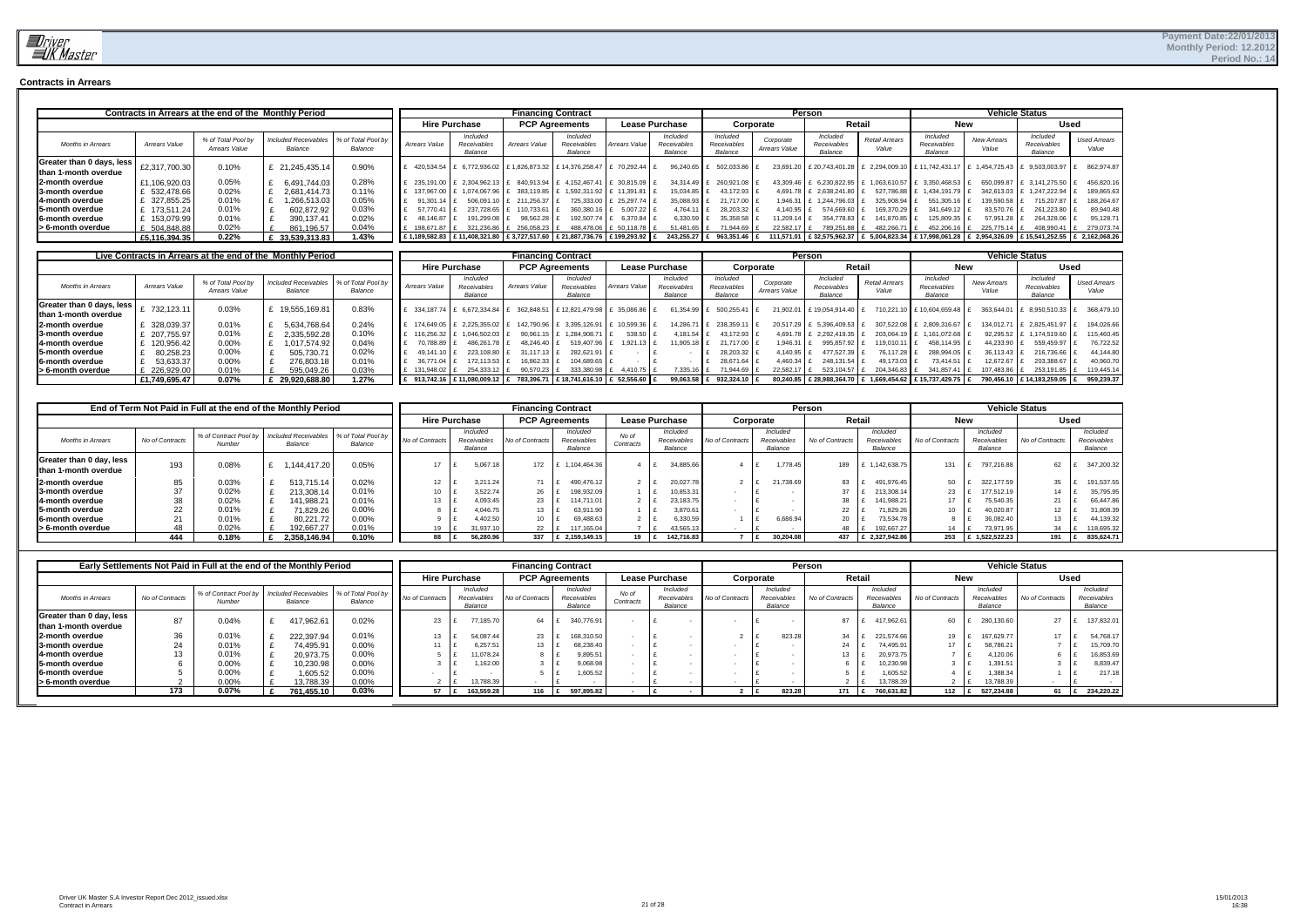

### **Terminated Receivable**

|                                                  |                    | Voluntary Termination Contracts at the end of the Monthly Period |                                        |                               |     |                                                 | <b>Financing Contract</b> |                                 |                 |                                    |           |                    |                                    | Person |                    |               |                                    |                    |                                    | <b>Vehicle Status</b> |      |                                    |
|--------------------------------------------------|--------------------|------------------------------------------------------------------|----------------------------------------|-------------------------------|-----|-------------------------------------------------|---------------------------|---------------------------------|-----------------|------------------------------------|-----------|--------------------|------------------------------------|--------|--------------------|---------------|------------------------------------|--------------------|------------------------------------|-----------------------|------|------------------------------------|
|                                                  |                    |                                                                  |                                        |                               |     | <b>Hire Purchase</b>                            | <b>PCP Agreements</b>     |                                 |                 | Lease Purchase                     |           |                    | Corporate                          |        |                    | <b>Retail</b> |                                    |                    | <b>New</b>                         |                       | Used |                                    |
| <b>Months from Voluntary Termination</b>         | No of<br>Contracts | % of Contract Pool by<br>Number                                  | <b>Included Receivables</b><br>Balance | % of Total Pool by<br>Balance |     | Included<br>No of Contracts Receivables Balance | No of Contracts           | Included<br>Receivables Balance | No of Contracts | Included<br>Receivables<br>Balance |           | No of<br>Contracts | Included<br>Receivables<br>Balance |        | No of<br>Contracts |               | Included<br>Receivables<br>Balance | No of<br>Contracts | Included<br>Receivables<br>Balance | No of<br>Contracts    |      | Included<br>Receivables<br>Balance |
| <b>Assets in Stock</b>                           | 232                | 0.09%                                                            | 2,401,829.61                           | 0.10%                         |     | 447.422.25                                      | 170                       | .918,151.25                     |                 |                                    | 36,256.   |                    |                                    |        | 232                |               | 2,401,829.6                        | 15                 | ,382,355.32                        | 117                   |      | 1,019,474.29                       |
| Greater than 0 day, less<br>than 1-month overdue |                    | 0.01%                                                            | 127,885.52                             | 0.01%                         |     | 18,348.30                                       | 10                        | 109,537.22                      |                 |                                    |           |                    |                                    |        |                    |               | 127,885.52                         |                    | 60,424.21                          |                       |      | 67,461.31                          |
| <b>12-month overdue</b>                          |                    | 0.01%                                                            | 93,765.44                              | 0.00%                         |     | 22,308.43                                       | 10                        | 71,457.01                       |                 |                                    |           |                    |                                    |        |                    |               | 93,765.44                          |                    | 32,982.38                          |                       |      | 60,783.06                          |
| <b>13-month overdue</b>                          | 20                 | 0.01%                                                            | 47,357.18                              | 0.00%                         |     | 17,785.68                                       | 13                        | 29,571.50                       |                 |                                    |           |                    |                                    |        | 20                 |               | 47,357.18                          |                    | 36,820.71                          | 11                    |      | 10,536.47                          |
| <b>14-month overdue</b>                          |                    | 0.01%                                                            | 85,369.47                              | 0.00%                         |     | 4.657.63                                        |                           | 80,711.84                       |                 |                                    |           |                    |                                    |        |                    |               | 85,369.47                          |                    | 12.923.12                          |                       |      | 72,446.35                          |
| <b>15-month overdue</b>                          |                    | 0.00%                                                            | 14,700.22                              | 0.00%                         |     | 9,411.10                                        |                           | 4,395.62                        |                 |                                    | 893.5     |                    |                                    |        |                    |               | 14,700.22                          |                    | 11.242.69                          |                       |      | 3,457.53                           |
| <b>6-month overdue</b>                           |                    | $0.00\%$                                                         | 29,817.26                              | 0.00%                         |     | 14,783.05                                       |                           | 15,034.21                       |                 |                                    |           |                    |                                    |        |                    |               | 29,817.26                          |                    | 13,458.99                          |                       |      | 16,358.27                          |
| S-month overdue                                  | 30                 | 0.01%                                                            | 59,691.65                              | 0.00%                         |     | 21,178.25                                       |                           | 37,932.04                       |                 |                                    | 581.36    |                    |                                    |        | $\mathbf{a}$       |               | 59,691.65                          |                    | 22.588.41                          | 17                    |      | 37,103.24                          |
| Total by Days in Arrears                         | 121                | 0.05%                                                            | 458,586.74                             | 0.02%                         |     | 108.472.44                                      | 73                        | 348,639.44                      |                 |                                    | .474.8    |                    |                                    |        | 121                |               | 458.586.74                         |                    | 190,440.51                         | 69                    |      | 268,146.23                         |
|                                                  | 353                | 0.14%                                                            | 2,860,416.35                           | 0.12%                         | 102 | 555,894.69                                      | 243                       | 2.266.790.69                    |                 |                                    | 37.730.97 |                    |                                    |        | 353                |               | 2.860.416.35                       | 167                | 1.572.795.83                       | 186                   |      | 1,287,620.52                       |

|                                         |                    | PCP Return Contracts at the end of the Monthly Period |                                        |                               |  |                      |                                                 |                 | <b>Financing Contract</b>       |                 |                                    |                    |           |                                    | <b>Person</b>      |        |                                    |                    |                                    | <b>Vehicle Status</b> |             |                                    |
|-----------------------------------------|--------------------|-------------------------------------------------------|----------------------------------------|-------------------------------|--|----------------------|-------------------------------------------------|-----------------|---------------------------------|-----------------|------------------------------------|--------------------|-----------|------------------------------------|--------------------|--------|------------------------------------|--------------------|------------------------------------|-----------------------|-------------|------------------------------------|
|                                         |                    |                                                       |                                        |                               |  | <b>Hire Purchase</b> |                                                 |                 | <b>PCP Agreements</b>           | Lease Purchase  |                                    |                    | Corporate |                                    |                    | Retail |                                    |                    | <b>New</b>                         |                       | <b>Used</b> |                                    |
| Months from PCP Return Date             | No of<br>Contracts | % of Contract Pool by<br>Number                       | <b>Included Receivables</b><br>Balance | % of Total Pool by<br>Balance |  |                      | Included<br>No of Contracts Receivables Balance | No of Contracts | Included<br>Receivables Balance | No of Contracts | Included<br>Receivables<br>Balance | No of<br>Contracts |           | Included<br>Receivables<br>Balance | No of<br>Contracts |        | Included<br>Receivables<br>Balance | No of<br>Contracts | Included<br>Receivables<br>Balance | No of<br>Contracts    |             | Included<br>Receivables<br>Balance |
| <b>Assets in Stock</b>                  | 55                 | 0.02%                                                 | 421,161.81                             | 0.02%                         |  |                      |                                                 | 55              | 421, 161.81                     |                 |                                    |                    |           | 16,900.50                          |                    |        | 404,261.3                          | 44                 | 344,730.54                         | $11 \quad$            |             | 76,431.27                          |
| Greater than 0 day, less                |                    | 0.00%                                                 |                                        | 0.00%                         |  |                      |                                                 |                 |                                 |                 |                                    |                    |           |                                    |                    |        |                                    |                    |                                    |                       |             |                                    |
| than 1-month overdue<br>2-month overdue |                    | 0.00%                                                 | 27,096.87                              | 0.00%                         |  |                      |                                                 |                 | 27,096.87                       |                 |                                    |                    |           |                                    |                    |        | 27,096.87                          |                    | 18,362.12                          |                       |             | 8,734.75                           |
| 3-month overdue                         |                    | 0.00%                                                 | 10,661.22                              | 0.00%                         |  |                      |                                                 |                 | 10,661.22                       |                 |                                    |                    |           |                                    |                    |        | 10,661.22                          |                    |                                    |                       |             | 10,661.22                          |
| 4-month overdue                         |                    | $0.00\%$                                              | 606.68                                 | 0.00%                         |  |                      |                                                 |                 | 606.68                          |                 |                                    |                    |           |                                    |                    |        | 606.68                             |                    | 606.68                             |                       |             |                                    |
| 5-month overdue                         |                    | 0.00%                                                 | 381.75                                 | 0.00%                         |  |                      |                                                 |                 | 381.75                          |                 |                                    |                    |           |                                    |                    |        | 381.75                             |                    |                                    |                       |             | 381.75                             |
| <b>6-month overdue</b>                  |                    | $0.00\%$                                              | .689.73                                | 0.00%                         |  |                      |                                                 |                 | 1,689.73                        |                 |                                    |                    |           |                                    |                    |        | 1,689.73                           |                    | 1.465.11                           |                       |             | 224.62                             |
| S-month overdue                         |                    | $0.00\%$                                              |                                        | $0.00\%$                      |  |                      |                                                 |                 |                                 |                 |                                    |                    |           |                                    |                    |        |                                    |                    |                                    |                       |             |                                    |
| <b>Total by Days in Arrears</b>         | 10                 | 0.00%                                                 | 40,436.25                              | 0.00%                         |  |                      |                                                 | 10              | 40,436.25                       |                 |                                    |                    |           |                                    |                    |        | 40,436.25                          |                    | 20,433.91                          |                       |             | 20,002.34                          |
|                                         | 65                 | 0.03%                                                 | 461,598.06                             | 0.02%                         |  |                      |                                                 |                 | 461,598.06                      |                 |                                    |                    |           | 16,900.50                          |                    |        | 444,697.56                         |                    | 365,164.45                         | $15$ l                |             | 96,433.61                          |

|                                                  |                    | <b>Hostile Terminated Contracts</b> |                                        |                               |                      |                                 | <b>Financing Contract</b> |                                 |                       |                                    |                    |                                    | Person             |                                    |                    |                                    | <b>Vehicle Status</b> |             |                                    |
|--------------------------------------------------|--------------------|-------------------------------------|----------------------------------------|-------------------------------|----------------------|---------------------------------|---------------------------|---------------------------------|-----------------------|------------------------------------|--------------------|------------------------------------|--------------------|------------------------------------|--------------------|------------------------------------|-----------------------|-------------|------------------------------------|
|                                                  |                    |                                     |                                        |                               | <b>Hire Purchase</b> |                                 | <b>PCP Agreements</b>     |                                 | <b>Lease Purchase</b> |                                    |                    | Corporate                          |                    | Retail                             |                    | <b>New</b>                         |                       | <b>Used</b> |                                    |
| <b>Months from Hostile Termination</b><br>Date   | No of<br>Contracts | % of Contract Pool by<br>Number     | <b>Included Receivables</b><br>Balance | % of Total Pool by<br>Balance | No of Contracts      | Included<br>Receivables Balance | No of Contracts           | Included<br>Receivables Balance | No of Contracts       | Included<br>Receivables<br>Balance | No of<br>Contracts | Included<br>Receivables<br>Balance | No of<br>Contracts | Included<br>Receivables<br>Balance | No of<br>Contracts | Included<br>Receivables<br>Balance | No of<br>Contracts    |             | Included<br>Receivables<br>Balance |
| <b>Assets in Stock</b>                           | 24                 |                                     | 208,728.80                             | 0.01%                         |                      | 74.768.66                       | 11                        | 133.960.14                      |                       |                                    |                    | 8.610.33                           | 23                 | 200.118.47                         |                    | 144.526.01                         |                       |             | 64.202.79                          |
| Greater than 0 day, less<br>than 1-month overdue |                    | 0.00%                               |                                        | 0.00%                         |                      |                                 |                           |                                 |                       |                                    |                    |                                    |                    |                                    |                    |                                    |                       |             |                                    |
| 2-month overdue                                  |                    | 0.00%                               | 37,138.61                              | 0.00%                         |                      | 12,686.50                       |                           | 24.452.11                       |                       |                                    |                    |                                    |                    | 37,138.61                          |                    | 11,898.56                          |                       |             | 25,240.05                          |
| 3-month overdue                                  |                    | 0.00%                               | 68,933.81                              | 0.00%                         |                      | 29,644.77                       |                           | 39,289.04                       |                       |                                    |                    | 13,028.93                          |                    | 55,904.88                          |                    | 15,300.52                          |                       |             | 53,633.29                          |
| <b>4-month overdue</b>                           |                    | 0.01%                               | 96,264.88                              | 0.00%                         | 14                   | 81,867.41                       |                           | 14,397.47                       |                       |                                    |                    |                                    | 15                 | 96,264.88                          |                    | 21,103.27                          |                       |             | 75,161.61                          |
| 5-month overdue                                  |                    | 0.01%                               | 13,338.15                              | 0.00%                         |                      | 54.120.36                       | 10                        | 59.217.79                       |                       |                                    |                    | 1.485.72                           | 19                 | 111.852.43                         |                    | 48,135.21                          |                       |             | 65,202.94                          |
| <b>6-month overdue</b>                           |                    | 0.02%                               | 86,626.63                              | 0.01%                         | 17                   | 66,486.18                       | 19                        | 12,409.58                       |                       | 7.730.87                           |                    | 1,899.15                           | 33                 | 184.727.48                         |                    | 114,125.34                         | $\overline{ }$        |             | 72,501.29                          |
| S-month overdue                                  | 239                | 0.10%                               | 196,406.66                             | 0.05%                         |                      | 612,615.55                      | 73                        | 563,194.40                      |                       | 20,596.71                          |                    | 46,860.00                          | 212                | ,149,546.66                        |                    | 421,740.84                         | 175                   |             | 774,665.82                         |
| Total by Days in Arrears                         | 325                | 0.13%                               | 698,708.74                             | 0.07%                         | 209                  | 857.420.77                      | 109                       | 812,960.39                      |                       | 28,327.58                          | nn.                | 63,273.80                          | 289                | .635,434.94                        | 96                 | 632,303.74                         | 229                   |             | ,066,405.00                        |
|                                                  | 349                | 0.13%                               | 1.907.437.54                           | 0.08%                         | 222                  | 932,189.43                      | 120 $E$                   | 946,920.53                      |                       | 28.327.58                          |                    | 71.884.13                          | 312                | ,835,553.41                        |                    | 776,829.75                         | 237                   |             | 1,130,607.79                       |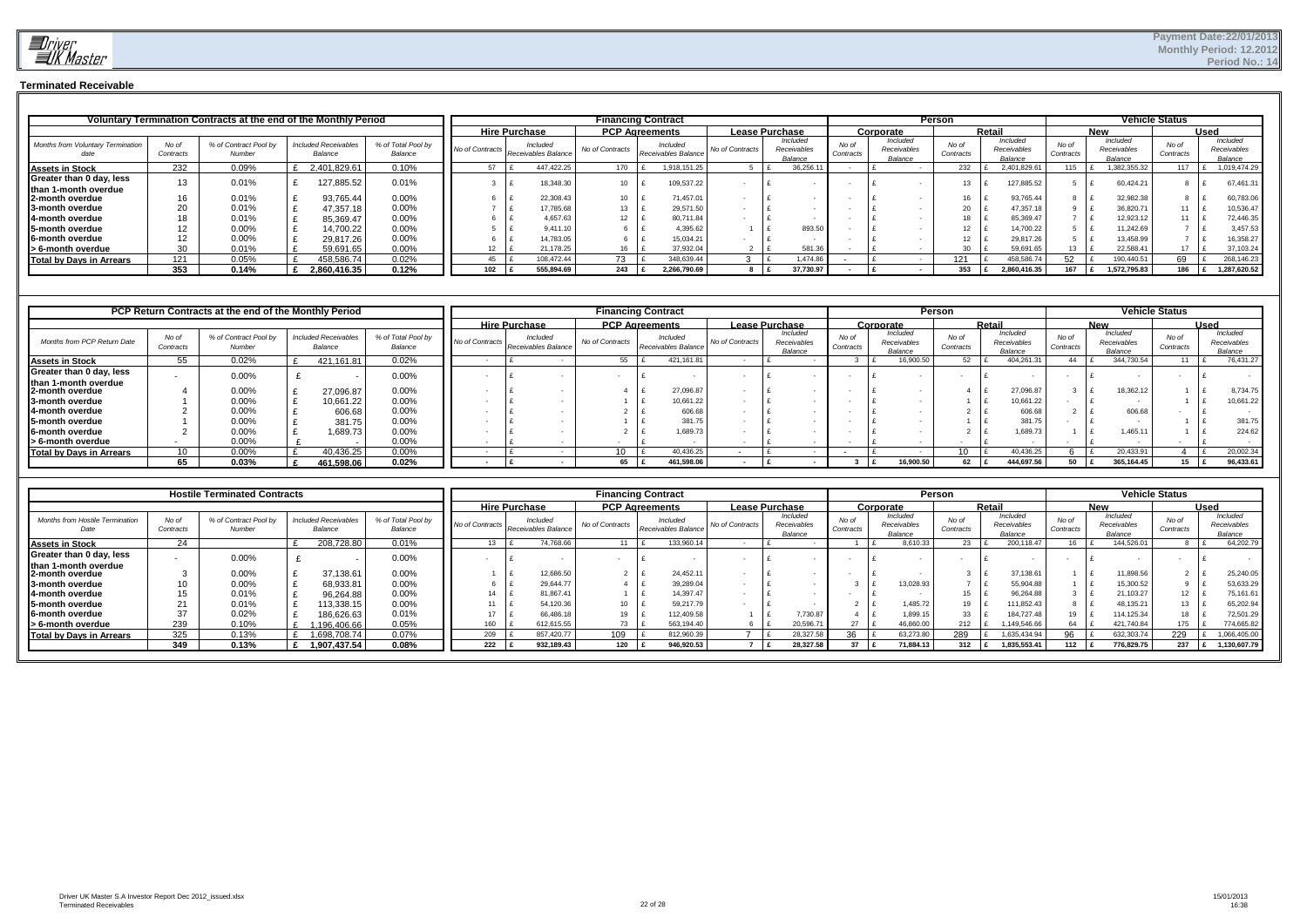## **PCP Return Balance sold in the Monthly Period**

|                                              |                       | 13            | 12         |  |  |
|----------------------------------------------|-----------------------|---------------|------------|--|--|
| <b>PCP Returns</b>                           | <b>Monthly Period</b> | 30-Nov-12     | 31-Oct-12  |  |  |
| <b>IPCP Return Balancefor PCP Recoveries</b> | 456,186.54            | 751,076.07    | 553,153.89 |  |  |
| <b>PCP Recoveries in the Monthly Period</b>  | 392.617.24            | 661.190.49    | 595.596.46 |  |  |
| <b>PCP - Net (profit/loss)</b>               | 63,569.30             | $89,885.58$ - | 42.442.57  |  |  |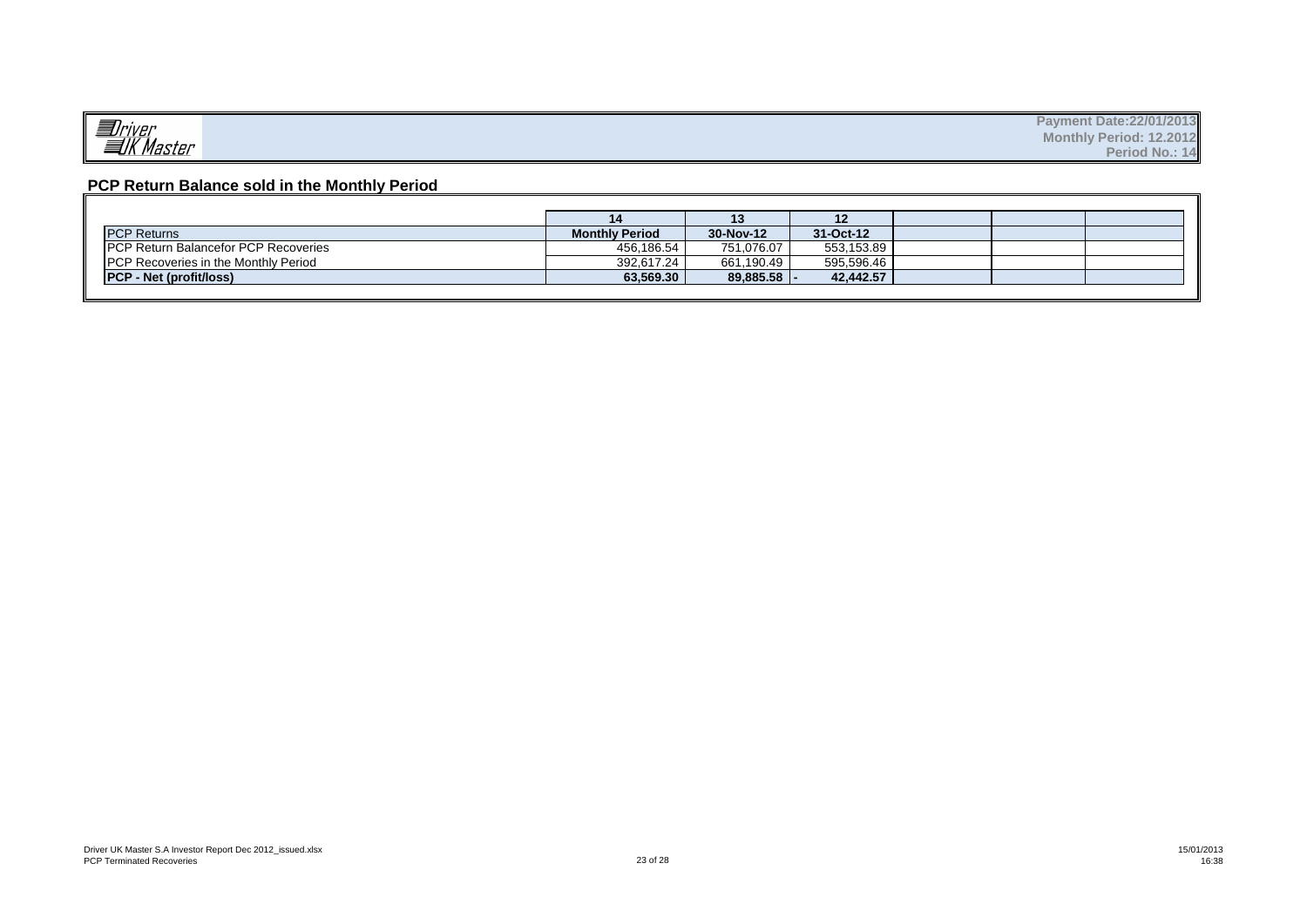

#### **Charged-off receivables**

|                                 | Net Charged-off receivables in the Monthly Period |                             |                              | <b>Net Cumulative Charged-off</b> |                              |
|---------------------------------|---------------------------------------------------|-----------------------------|------------------------------|-----------------------------------|------------------------------|
| <b>Monthly</b><br><b>Period</b> | <b>No of Contracts</b>                            |                             | <b>Charged-off</b><br>amount | <b>No of Contracts</b>            | <b>Charged-off</b><br>amount |
| Nov-2012                        |                                                   | 77                          | 139,424.30                   | 77                                | 139,424.30                   |
| Dec-2012                        |                                                   | 69                          | 80,367.13                    | 146                               | 219,791.43                   |
| Jan-2013                        |                                                   |                             |                              |                                   | 219,791.43                   |
| Feb-2013                        |                                                   | $\blacksquare$              | $\blacksquare$               | $\overline{\phantom{a}}$          | 219,791.43                   |
| Mar-2013                        |                                                   | $\mathcal{L}$               | $\mathcal{L}$                | $\sim$                            | 219,791.43                   |
| Apr-2013                        |                                                   | ä,                          | $\blacksquare$               | $\blacksquare$                    | 219,791.43                   |
| May-2013                        |                                                   | $\blacksquare$              | ÷.                           | $\blacksquare$                    | 219,791.43                   |
| Jun-2013                        |                                                   | ÷,                          | ä,                           | $\overline{\phantom{a}}$          | 219,791.43                   |
| Jul-2013                        |                                                   | $\Box$                      | $\Box$                       | ä,                                | 219,791.43                   |
| Aug-2013                        |                                                   | $\omega$                    | $\blacksquare$               | $\blacksquare$                    | 219,791.43                   |
| Sep-2013                        |                                                   | $\blacksquare$              | $\blacksquare$               | $\blacksquare$                    | 219,791.43                   |
| Oct-2013                        |                                                   | ÷,                          | ÷.                           | ä,                                | 219,791.43                   |
| Nov-2013                        |                                                   | $\blacksquare$              | $\blacksquare$               | $\blacksquare$                    | 219,791.43                   |
| Dec-2013                        |                                                   | $\sim$                      | ÷                            | $\blacksquare$                    | 219,791.43                   |
| Jan-2014                        |                                                   | $\overline{\phantom{a}}$    | $\Box$                       | ÷,                                | 219,791.43                   |
| Feb-2014                        |                                                   | $\omega$                    | $\mathcal{L}$                | $\sim$                            | 219,791.43                   |
| Mar-2014                        |                                                   | ä,                          | $\omega$                     | $\blacksquare$                    | 219,791.43                   |
| Apr-2014                        |                                                   | ÷.                          | $\blacksquare$               | $\blacksquare$                    | 219,791.43                   |
| May-2014                        |                                                   | L.                          | $\sim$                       | ÷.                                |                              |
| Jun-2014                        |                                                   |                             |                              |                                   | 219,791.43                   |
| Jul-2014                        |                                                   | $\mathcal{L}_{\mathcal{A}}$ | $\mathcal{L}_{\mathcal{A}}$  | $\Box$                            | 219,791.43                   |
|                                 |                                                   | $\omega$                    | $\omega$                     | $\blacksquare$                    | 219,791.43                   |
| Aug-2014                        |                                                   | $\blacksquare$              | $\overline{\phantom{a}}$     | $\overline{\phantom{a}}$          | 219,791.43                   |
| Sep-2014                        |                                                   | $\mathcal{L}$               | $\omega$                     | $\mathcal{L}_{\mathcal{A}}$       | 219,791.43                   |
| Oct-2014                        |                                                   | $\omega$                    | $\omega$                     | ÷.                                | 219,791.43                   |
| Nov-2014                        |                                                   | ÷,                          | $\blacksquare$               | $\blacksquare$                    | 219,791.43                   |
| Dec-2014                        |                                                   | $\overline{a}$              | ä,                           | ÷,                                | 219,791.43                   |
| Jan-2015                        |                                                   | $\mathcal{L}$               | $\Box$                       | ä,                                | 219,791.43                   |
| Feb-2015                        |                                                   | $\sim$                      | $\blacksquare$               | $\blacksquare$                    | 219,791.43                   |
| Mar-2015                        |                                                   | ÷,                          | $\blacksquare$               | $\blacksquare$                    | 219,791.43                   |
| Apr-2015                        |                                                   | ÷,                          | ÷.                           | ÷.                                | 219,791.43                   |
| May-2015                        |                                                   | ÷,                          | $\blacksquare$               | ÷,                                | 219,791.43                   |
| Jun-2015                        |                                                   | $\omega$                    | $\omega$                     | $\blacksquare$                    | 219,791.43                   |
| Jul-2015                        |                                                   | ÷,                          |                              |                                   | 219,791.43                   |
| Aug-2015                        |                                                   | $\mathcal{L}$               | $\mathcal{L}$                | $\sim$                            | 219,791.43                   |
| Sep-2015                        |                                                   | $\blacksquare$              | $\Box$                       | $\blacksquare$                    | 219,791.43                   |
| Oct-2015                        |                                                   | ä,                          | $\blacksquare$               | $\blacksquare$                    | 219,791.43                   |
| Nov-2015                        |                                                   | L.                          | ä,                           | ä,                                | 219,791.43                   |
| Dec-2015                        |                                                   | $\omega$                    | $\omega$                     | $\omega$                          | 219,791.43                   |
| Jan-2016                        |                                                   | $\overline{\phantom{a}}$    | $\overline{\phantom{a}}$     | $\overline{\phantom{a}}$          | 219,791.43                   |
| Feb-2016                        |                                                   | $\blacksquare$              | $\overline{\phantom{a}}$     | $\overline{\phantom{a}}$          | 219,791.43                   |
| Mar-2016                        |                                                   | $\mathcal{L}$               | $\omega$                     | $\omega$                          | 219,791.43                   |
| Apr-2016                        |                                                   | $\sim$                      | $\omega$                     | $\blacksquare$                    | 219,791.43                   |
| May-2016                        |                                                   | $\omega$                    | $\sim$                       | $\blacksquare$                    | 219,791.43                   |
| Jun-2016                        |                                                   | ÷,                          | $\Box$                       | ÷,                                | 219,791.43                   |
| Jul-2016                        |                                                   | $\overline{\phantom{a}}$    | $\overline{\phantom{a}}$     | ÷,                                | 219,791.43                   |
|                                 | <b>Total</b>                                      |                             | <b>Total</b>                 |                                   |                              |
|                                 |                                                   | 146                         | 219,791.43                   |                                   |                              |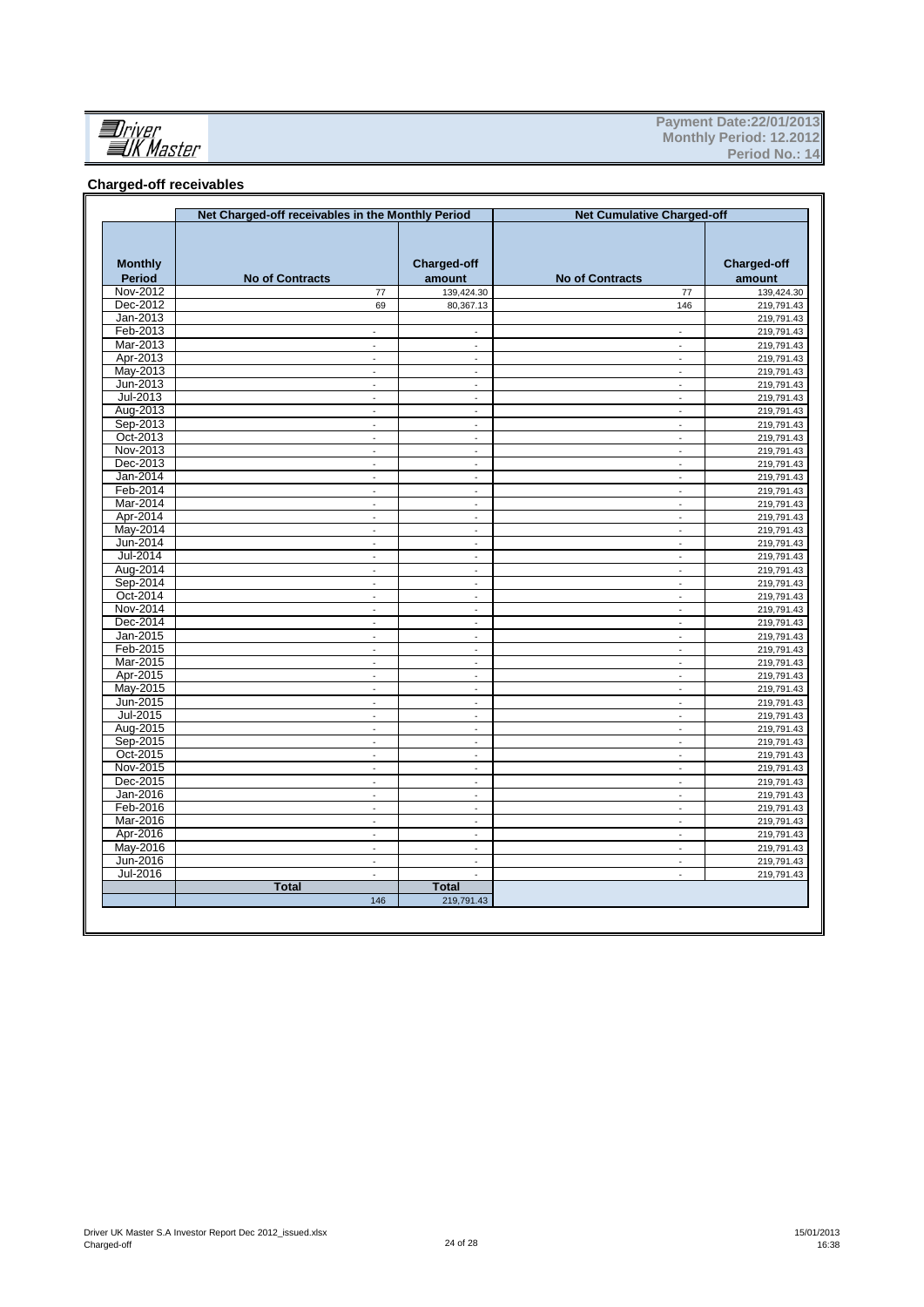

## **Retention**

**On-Balance Sheet Retention of Net Economic Interest**

#### **End of Monthly Period**

| <b>Portfolio</b><br>description                 | No of<br><b>Contracts</b> |   | <b>Total Oustanding</b><br><b>Included Receivables</b><br><b>Balance in GBP</b> | in % of<br>Total |
|-------------------------------------------------|---------------------------|---|---------------------------------------------------------------------------------|------------------|
| <b>Driver UK Master</b><br><b>Compartment 1</b> | 244.883                   | £ | 2,350,441,032.48                                                                |                  |
| <b>Asset Retention</b>                          | 15,273                    | £ | 123,717,773.34                                                                  | 5.26%            |
| Total                                           | 260,156                   | £ | 2,474,158,805.82                                                                | 5.26%            |

|                         |   | <b>Total Oustanding</b><br><b>Included Receivables</b><br><b>Balance in GBP</b> | in $%$ |
|-------------------------|---|---------------------------------------------------------------------------------|--------|
| Minimum Retention       | £ | 117,522,051.62                                                                  | 5.00%  |
| <b>Actual Retention</b> | £ | 123.717.773.34                                                                  | 5.26%  |

 **In its capacity as originator and original lender, Volkswagen Financial Services UK Ltd complies with the retention requirement of a material net economic interest in accordance with §122a CRD. By adhering to option c) of the directive, Volkswagen Financial Services UK Limited will keep the exposures designated for retention on its balance sheet on an ongoing basis.**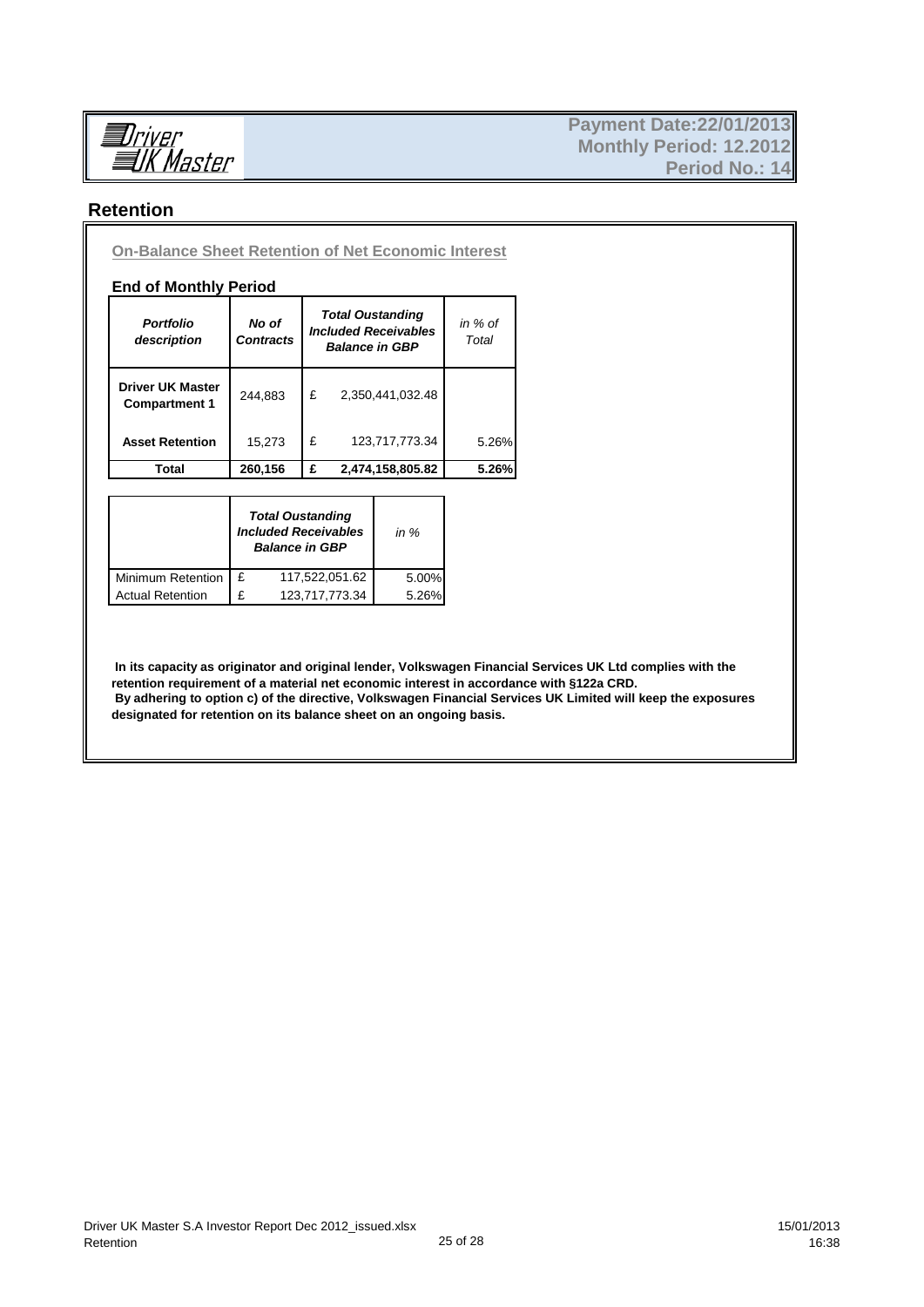# **Il**river<br>IIK Master

#### **Payment Date:22/01/2013 Monthly Period: 12.2012**

**Period No.: 14**

| No.      | Month / Year<br>of Loan<br>Origination | Month / Year<br>of Default | Original<br>Principal<br><b>Balance</b> | Outstanding<br><b>Balance of Loan</b><br>at Default | <b>Current Balance</b> | Rebate     | Month / Year<br>of Loss | <b>Recovery from</b><br>sale of Asset | <b>Unsecured</b><br>Recovery | <b>Total Recovery</b> | <b>Loss Amount</b>    | Loss<br>Percentage or<br>Original<br><b>Balance</b> | Loss<br>Percentage<br>Current<br><b>Balance</b> | Geographical<br><b>Location of</b><br><b>Borrower</b> | Object Type (new / used) | Manufacturer /<br>Make   | <b>Contract Type</b><br>(lease/loan,<br>amortising/balloon) | <b>Distribution</b><br>Channel | <b>Customer Type</b>                     |
|----------|----------------------------------------|----------------------------|-----------------------------------------|-----------------------------------------------------|------------------------|------------|-------------------------|---------------------------------------|------------------------------|-----------------------|-----------------------|-----------------------------------------------------|-------------------------------------------------|-------------------------------------------------------|--------------------------|--------------------------|-------------------------------------------------------------|--------------------------------|------------------------------------------|
| 78       | 09/05/2007                             | 28/05/2012                 | £9,590.96                               | n/a                                                 | n/a                    | n/a        | 12/2012                 | n/a                                   | n/a                          | n/a                   | £199.8                | $2.1^{\circ}$                                       |                                                 | EM                                                    | New                      | Skoda                    | Hire Purchase                                               | n/a                            | Private Individual                       |
| 79       | 21/05/2007                             | 31/05/2012                 | £10,960.00                              | n/a                                                 | n/a                    | n/a        | 12/2013                 | n/a                                   | n/a                          | n/a                   | £85.4                 | 0.8 <sup>0</sup>                                    |                                                 | <b>NE</b>                                             | Used                     | <b>SEAT</b>              | <b>Hire Purchase</b>                                        | n/a                            | Private Individua                        |
| 80       | 22/06/2007                             | 22/06/2012                 | £15,950.17                              | n/a                                                 | n/a                    | n/a        | 12/2012                 | n/a                                   | n/a                          | n/a                   | £75.1                 | 0.5%                                                |                                                 | NE                                                    | Used                     | Audi                     | Hire Purchase                                               | n/a                            | Private Individual                       |
| 81       | 26/09/2007                             | 01/05/2012                 | £15,307.75                              | n/a                                                 | n/a                    | n/a        | 12/2013                 | a/a                                   | n/a                          | n/a                   | £1.683.8              | 11.09                                               |                                                 | YH                                                    | Used                     | <b>BMW</b>               | <b>Hire Purchase</b>                                        | n/a                            | Private Individua                        |
| 82       | 21/05/2008                             | 23/05/2012                 | $f$ 9.054.0                             | n/a                                                 | n/a                    | n/a        | 12/201                  | a/a                                   | n/a                          | n/a                   | £4,046.8              | 44.79                                               |                                                 | YH                                                    | Used                     | Audi                     | Hire Purchase                                               | n/a                            | Private Individual                       |
| 83<br>84 | 05/06/2008<br>18/06/2008               | 05/06/2012<br>18/06/2012   | £10,300.00<br>£16,060.00                | n/a<br>n/a                                          | n/a<br>n/a             | n/a<br>n/a | 12/2013<br>12/201       | a/a<br>n/a                            | n/a<br>n/a                   | n/a<br>n/a            | £2,259.5<br>£412.2    | 21.9%<br>2.6%                                       |                                                 | <b>SE</b><br>sw                                       | New<br>Used              | Volkswagen<br>Lexus      | <b>Hire Purchase</b><br>Hire Purchase                       | n/a<br>n/a                     | Private Individual<br>Private Individual |
| 85       | 17/06/2008                             | 24/06/2012                 | £18.944.1                               | n/a                                                 | n/a                    | n/a        | 12/201                  | a/a                                   | n/a                          | n/a                   | £689.1                | 3.6%                                                |                                                 | NW                                                    | Used                     | Volkswagen               | Lease Purchase                                              | n/a                            | Private Individua                        |
| 86       | 17/06/2008                             | 01/06/2012                 | £ 6,000.00                              | n/a                                                 | n/a                    | n/a        | 12/201                  | $\sqrt{a}$                            | n/a                          | n/a                   | £1,220.0              | 20.39                                               |                                                 | SE                                                    | Used                     | Audi                     | Hire Purchase                                               | n/a                            | Private Individual                       |
| 87       | 22/09/2008                             | 23/05/2012                 | £6,344,00                               | n/a                                                 | n/a                    | n/a        | 12/2013                 | n/a                                   | n/a                          | n/a                   | £2,927.67             | 46.19                                               |                                                 | YH                                                    | Used                     | Mercedes-Ben             | <b>Hire Purchase</b>                                        | n/a                            | Private Individual                       |
| 88       | 20/01/2009                             | 19/01/2012                 | £21,500.85                              | n/a                                                 | n/a                    | n/a        | 12/201                  | n/a                                   | n/a                          | n/a                   | $-E$ 859.2            | $-4.0%$                                             |                                                 | <b>WM</b>                                             | New                      | Skoda                    | Solutions                                                   | n/a                            | Private Individua                        |
| 89       | 08/11/2008                             | 30/05/2012                 | £13.431.66                              | n/a                                                 | n/a                    | n/a        | 12/2012                 | n/a                                   | n/a                          | n/a                   | £2,061,20             | 15.39                                               |                                                 | - SW                                                  | Used                     | Volkswagen               | Solutions                                                   | n/a                            | Private Individua                        |
| 90       | 11/12/2008                             | 10/06/2012                 | £14,599.00                              | n/a                                                 | n/a                    | n/a        | 12/201                  | n/a                                   | n/a                          | n/a                   | £ 2,632.22            | 18.09                                               |                                                 | F                                                     | Used                     | Volkswagen               | Solutions                                                   | n/a                            | Private Individua                        |
| 91       | 22/12/2008                             | 21/06/2012                 | £16,229.49                              | n/a                                                 | n/a                    | n/a        | 12/2013                 | n/a                                   | n/a                          | n/a                   | £6.194.42             | 38.29                                               |                                                 | -SE                                                   | New                      | Skoda                    | Solutions                                                   | n/a                            | Private Individual                       |
| 92       | 17/01/2009                             | 22/06/2012                 | £ $8,240.00$                            | n/a                                                 | n/a                    | n/a        | 12/201                  | n/a                                   | n/a                          | n/a                   | £ $2,406.82$          | 29.2%                                               |                                                 | EA                                                    | Used                     | Skoda                    | <b>Hire Purchase</b>                                        | n/a                            | Private Individual                       |
| 93       | 02/03/2009                             | 11/06/2012                 | £17,485.00                              | n/a                                                 | n/a                    | n/a        | 12/201                  | n/a                                   | n/a                          | n/a                   | £1,216.02             | 7.0%                                                |                                                 | <b>SE</b>                                             | Used                     | Audi                     | Solutions                                                   | n/a                            | Private Individual                       |
| 94       | 26/03/2009                             | 03/06/2012                 | £7,000.00                               | n/a                                                 | n/a                    | n/a        | 12/201:                 | n/a                                   | n/a                          | n/a                   | £ 854.9               | 12.29                                               |                                                 | SC                                                    | Used                     | Honda                    | Hire Purchase                                               | n/a                            | Private Individual                       |
| 95       | 22/04/2009                             | 22/06/2012                 | £19,300.00                              | n/a                                                 | n/a                    | n/a        | 12/201                  | n/a                                   | n/a                          | n/a                   | £8.911.0              | 46.29                                               |                                                 | <b>NW</b>                                             | Used                     | Audi                     | Solutions                                                   | n/a                            | Private Individual                       |
| 96<br>97 | 06/06/2009<br>02/06/2009               | 01/06/2012<br>02/06/2012   | £ 25,020.00<br>£12,282.17               | n/a<br>n/a                                          | n/a<br>n/a             | n/a<br>n/a | 12/201<br>12/2012       | n/a<br>n/a                            | n/a<br>n/a                   | n/a<br>n/a            | $-E$ 371.2<br>£ 802.4 | $-1.59$<br>6.5%                                     |                                                 | <b>SC</b><br>sw                                       | New<br>New               | Audi<br>Skoda            | Solutions<br>Solutions                                      | n/a<br>n/a                     | Private Individual<br>Private Individual |
| 98       | 02/06/2009                             | 02/06/2012                 | £9,390.00                               | n/a                                                 | n/a                    | n/a        | 12/2012                 | n/a                                   | n/a                          | n/a                   | £ 362.46              | 3.9%                                                |                                                 | LO                                                    | New                      | Volkswagen               | Solutions                                                   | n/a                            | Private Individual                       |
| 99       | 02/05/2009                             | 23/05/2012                 | £9,014.00                               | n/a                                                 | n/a                    | n/a        | 12/2012                 | n/a                                   | n/a                          | n/a                   | £1.897.6              | 21.19                                               |                                                 | WM                                                    | Used                     | Volkswagen               | Hire Purchase                                               | n/a                            | Private Individua                        |
|          | 30/04/2009                             | 29/05/2012                 | £ 25,093.0                              | n/a                                                 | n/a                    | n/a        | 12/201:                 | n/a                                   | n/a                          | n/a                   | £696.2                | 2.8%                                                |                                                 | NW                                                    | Used                     | Aud                      | Solutions                                                   | n/a                            | Private Individual                       |
|          | 13/05/2009                             | 28/05/2012                 | £ 25,854.5                              | n/a                                                 | n/a                    | n/a        | 12/201:                 | ٦/a                                   | n/a                          | n/a                   | £ 52.5                | 0.2%                                                |                                                 | <b>WM</b>                                             | Used                     | Aud                      | Solutions                                                   | n/a                            | Private Individua                        |
|          | 06/05/2009                             | 05/06/2012                 | 14,058.00                               | n/a                                                 | n/a                    | n/a        | 12/201:                 | ٦/a                                   | n/a                          | n/a                   | £6,593.3              | 46.9%                                               |                                                 | SE                                                    | Used                     | Audi                     | Solutions                                                   | n/a                            | Private Individua                        |
|          | 10/07/2009                             | 22/06/2012                 | £35,000.00                              | n/a                                                 | n/a                    | n/a        | 12/2012                 | n/a                                   | n/a                          | n/a                   | $-E$ 611.3            | $-1.79$                                             |                                                 | <b>SE</b>                                             | New                      | Audi                     | Solutions                                                   | n/a                            | Corporate                                |
|          | 22/05/2009                             | 21/06/2012                 | £16,099.00                              | n/a                                                 | n/a                    | n/a        | 12/2012                 | n/a                                   | n/a                          | n/a                   | £10,174.3             | 63.2%                                               |                                                 | <b>SE</b>                                             | New                      | Volkswagen               | Solutions                                                   | n/a                            | Private Individual                       |
|          | 30/05/2009                             | 30/05/2012                 | £18,728,00                              | n/a                                                 | n/a                    | n/a        | 12/2012                 | n/a                                   | n/a                          | n/a                   | £1.037.6              | 5.5%                                                |                                                 | <b>SE</b>                                             | Used                     | Audi                     | Solutions                                                   | n/a                            | Private Individual                       |
|          | 30/06/2009                             | 21/06/2012                 | £7,895.00                               | n/a                                                 | n/a                    | n/a        | 12/201:                 | n/a                                   | n/a                          | n/a                   | £672.7                | 8.5%                                                |                                                 | WM                                                    | New                      | <b>SEAT</b>              | Solutions                                                   | n/a                            | Private Individual                       |
|          | 08/06/2009                             | 08/06/2012                 | £8.394.00                               | n/a                                                 | n/a                    | n/a        | 12/2012                 | n/a                                   | n/a                          | n/a                   | £257.34               | 3.1%                                                |                                                 | YH                                                    | Used                     | Audi                     | <b>Hire Purchase</b>                                        | n/a                            | Private Individual                       |
| 109      | 04/06/2009<br>10/06/2009               | 21/05/2012<br>10/06/2012   | £32,500.00<br>£4.899.00                 | n/a<br>n/a                                          | n/a<br>n/a             | n/a<br>n/a | 12/201:<br>12/2012      | n/a<br>n/a                            | n/a<br>n/a                   | n/a<br>n/a            | £3,461.7<br>£0.97     | 10.7%<br>0.0%                                       |                                                 | YH<br><b>SE</b>                                       | Used<br>Used             | Audi<br><b>SEAT</b>      | Solutions<br><b>Hire Purchase</b>                           | n/a<br>n/a                     | Private Individua<br>Private Individual  |
|          | 26/06/2009                             | 31/05/2012                 | £11.987.00                              | n/a                                                 | n/a                    | n/a        | 12/2012                 | n/a                                   | n/a                          | n/a                   | £779.1                | 6.5%                                                |                                                 | <b>LO</b>                                             | Used                     | Volkswagen               | <b>Hire Purchase</b>                                        | n/a                            | Private Individual                       |
|          | 29/07/2009                             | 12/06/2012                 | £14.572.50                              | n/a                                                 | n/a                    | n/a        | 12/201                  | n/a                                   | n/a                          | n/a                   | $f$ 2626.8            | 18.0%                                               |                                                 | <b>FM</b>                                             | Used                     | Volkswagen               | Hire Purchase                                               | n/a                            | Private Individual                       |
|          | 09/09/2009                             | 09/09/2012                 | £12,470.00                              | n/a                                                 | n/a                    | n/a        | 12/2012                 | n/a                                   | n/a                          | n/a                   | £ 251.9               | 2.0%                                                |                                                 | WA                                                    | <b>New</b>               | <b>SEAT</b>              | Solutions                                                   | n/a                            | Private Individua                        |
|          | 12/12/2009                             | 21/06/2012                 | £13.514.00                              | n/a                                                 | n/a                    | n/a        | 12/2012                 | n/a                                   | n/a                          | n/a                   | £1,087.1              | 8.0%                                                |                                                 | YH                                                    | <b>New</b>               | Volkswagen               | Solutions                                                   | n/a                            | Private Individual                       |
|          | 23/09/2009                             | 29/05/2012                 | £12,260.00                              | n/a                                                 | n/a                    | n/a        | 12/2012                 | n/a                                   | n/a                          | n/a                   | £759.1                | 6.2%                                                |                                                 | SE                                                    | New                      | Volkswagen               | Hire Purchase                                               | n/a                            | Private Individual                       |
|          | 23/11/2009                             | 31/05/2012                 | £12,527.00                              | n/a                                                 | n/a                    | n/a        | 12/2012                 | n/a                                   | n/a                          | n/a                   | £ 259.8               | 2.1%                                                |                                                 | <b>NW</b>                                             | New                      | Volkswagen               | Solutions                                                   | n/a                            | Private Individual                       |
|          | 02/12/2009                             | 08/06/2012                 | £19,653.00                              | n/a                                                 | n/a                    | n/a        | 12/2012                 | n/a                                   | n/a                          | n/a                   | £444.37               | 2.3%                                                |                                                 | <b>WM</b>                                             | Used                     | Audi                     | Solutions                                                   | n/a                            | Private Individual                       |
|          | 15/12/2009                             | 30/05/2012                 | £10,292.37                              | n/a                                                 | n/a                    | n/a        | 12/2012                 | n/a                                   | n/a                          | n/a                   | £ 666.4               | 6.5%                                                |                                                 | NE                                                    | Used                     | Volkswagen               | Hire Purchase                                               | n/a                            | Private Individual                       |
|          | 21/01/2010                             | 11/06/2012                 | £ 26,750.00 n/a                         |                                                     | n/a                    | n/a        | 12/2012                 | n/a                                   | n/a                          | n/a                   | $-E$ 2,356.5          | $-8.8%$                                             |                                                 | YH                                                    | New                      | Audi                     | Solutions                                                   | n/a                            | Private Individual                       |
|          | 31/01/2010<br>12/03/2010               | 02/02/2014                 | £23,629.00<br>£10,940.00                | n/a<br>n/a                                          | n/a<br>n/a             | n/a<br>n/a | 12/2012                 | n/a<br>n/a                            | n/a<br>n/a                   | n/a<br>n/a            | £400.0<br>£481.1      | 1.7%<br>4.4%                                        |                                                 | YH<br>WA                                              | New<br>New               | Audi<br>Volkswagen       | Solutions<br>Solutions                                      | n/a<br>n/a                     | Private Individual<br>Private Individual |
|          | 12/03/201                              | 20/06/2012<br>14/06/2012   | £10.195.00                              | n/a                                                 | n/a                    | n/a        | 12/2012<br>12/201:      | a/a                                   | n/a                          | n/a                   | $-£ 67.2$             | $-0.7%$                                             |                                                 | <b>NW</b>                                             | <b>New</b>               | <b>SEAT</b>              | Solutions                                                   | n/a                            | Private Individua                        |
|          | 14/05/2010                             | 06/06/2012                 | £ 14,081.45 n/a                         |                                                     | n/a                    | n/a        | 12/2012                 | n/a                                   | n/a                          | n/a                   | £2,664.4              | 18.9%                                               |                                                 | WA                                                    | Used                     | Volkswagen               | Hire Purchase                                               | n/a                            | Private Individual                       |
|          | 09/06/201                              | 03/06/2012                 | £18,329.00                              | n/a                                                 | n/a                    | n/a        | 12/2013                 | a/a                                   | n/a                          | n/a                   | £1.959.2              | 10.7%                                               |                                                 | <b>WM</b>                                             | Used                     | Volkswagen               | <b>Hire Purchase</b>                                        | n/a                            | Private Individua                        |
|          | 04/08/201                              | 21/06/2012                 | £19,312.27                              | n/a                                                 | n/a                    | n/a        | 12/201                  |                                       | n/a                          | n/a                   | $-E$ 1,585.7          | $-8.2%$                                             |                                                 | EM                                                    | New                      | Aud                      | Solutions                                                   | n/a                            | Private Individua                        |
|          | 07/07/2010                             | 30/05/2012                 | £7,395.00                               | n/a                                                 | n/a                    | n/a        | 12/2013                 | a/a                                   | n/a                          | n/a                   | £422.9                | 5.7%                                                |                                                 | <b>SE</b>                                             | New                      | Volkswagen               | Solutions                                                   | n/a                            | Private Individua                        |
|          | 19/08/201                              | 21/05/2012                 | £ 24,930.00                             | n/a                                                 | n/a                    | n/a        | 12/201                  | ٦/a                                   | n/a                          | n/a                   | £1,621.0              | 6.5%                                                |                                                 | YH                                                    | Used                     | Audi                     | Hire Purchase                                               | n/a                            | Private Individual                       |
|          | 27/08/201                              | 08/06/2012                 | £28,000,00                              | n/a                                                 | n/a                    | n/a        | 12/201                  | h/a                                   | n/a                          | n/a                   | £2,859.2              | 10.2%                                               |                                                 | P                                                     | Used                     | Volkswagen               | <b>Hire Purchase</b>                                        | n/a                            | Private Individua                        |
|          | 03/09/201                              | 08/06/2012                 | £20.995.00                              | n/a                                                 | n/a                    | n/a        | 12/201                  | ٦/a                                   | n/a                          | n/a                   | $-E 1.182.7$          | $-5.6%$                                             |                                                 | <b>SC</b>                                             | Used                     | Audi                     | Hire Purchase                                               | n/a                            | Private Individua                        |
|          | 30/08/2010                             | 13/06/2012                 | £7,909.00                               | n/a                                                 | n/a                    | n/a        | 12/2012                 | n/a                                   | n/a                          | n/a                   | £399.8                | 5.1%                                                |                                                 | YH                                                    | Used                     | Chrysler                 | <b>Hire Purchase</b>                                        | n/a                            | Private Individual                       |
|          | 22/09/2010<br>28/10/201                | 08/06/2012<br>14/06/2012   | £7,995.00<br>£33.075.16                 | n/a<br>n/a                                          | n/a<br>n/a             | n/a<br>n/a | 12/201<br>12/201        | a/a<br>٦/a                            | n/a<br>n/a                   | n/a<br>n/a            | £1,180.5<br>£9.431.7  | 14.8%<br>$28.5^{\circ}$                             |                                                 | <b>NW</b><br>WM                                       | New<br>New               | Skoda<br>Audi            | Solutions<br>Solutions                                      | n/a<br>n/a                     | Private Individua<br>Private Individua   |
|          | 18/11/2010                             | 14/06/2012                 | £7,518.00                               | n/a                                                 | n/a                    | n/a        | 12/2013                 | n/a                                   | n/a                          | n/a                   | $-E$ 927.6            | $-12.39$                                            |                                                 | <b>NW</b>                                             | <b>New</b>               | Volkswagen               | Solutions                                                   | n/a                            | Private Individual                       |
|          | 22/12/2010                             | 28/05/2012                 | £17,258.00                              | n/a                                                 | n/a                    | n/a        | 12/2013                 | h/a                                   | n/a                          | n/a                   | $-E$ 79.5             | $-0.5%$                                             |                                                 | WA                                                    | <b>New</b>               | Volkswagen               | Solutions                                                   | n/a                            | Private Individual                       |
|          | 05/02/2011                             | 08/06/2012                 | £12,868.00 n/a                          |                                                     | n/a                    | n/a        | 12/2012                 | n/a                                   | n/a                          | n/a                   | $-£248.5$             | $-1.9%$                                             |                                                 | <b>NW</b>                                             | New                      | Volkswagen               | Solutions                                                   | n/a                            | Private Individual                       |
|          | 28/01/2011                             | 08/06/2012                 | £5.230.25                               | n/a                                                 | n/a                    | n/a        | 12/201:                 | n/a                                   | n/a                          | n/a                   | £561.4                | 10.7%                                               |                                                 | YH                                                    | Used                     | Volkswagen               | <b>Hire Purchase</b>                                        | n/a                            | Private Individua                        |
|          | 22/01/2011                             | 21/06/2012                 | £8,890.00 n/a                           |                                                     | n/a                    | n/a        | 12/2012                 | n/a                                   | n/a                          | n/a                   | £962.3                | 10.8%                                               |                                                 | EA                                                    | Used                     | Honda                    | Hire Purchase                                               | n/a                            | Private Individual                       |
|          | 29/01/2011                             | 19/06/2012                 | £4,500.00                               | n/a                                                 | n/a                    | n/a        | 12/2012                 | n/a                                   | n/a                          | n/a                   | £98.8                 | 2.2%                                                |                                                 | <b>LO</b>                                             | Used                     | Volkswagen               | Hire Purchase                                               | n/a                            | Private Individua                        |
|          | 29/01/2011                             | 11/06/2012                 | £30,763.13 n/a                          |                                                     | n/a                    | n/a        | 12/2012                 | n/a                                   | n/a                          | n/a                   | $-E$ 2,432.9          | $-7.9%$                                             |                                                 | <b>NW</b>                                             | New                      | Audi                     | Solutions                                                   | n/a                            | Private Individua                        |
|          | 10/02/2011                             | 06/06/2012                 | £18,963.12                              | n/a                                                 | n/a                    | n/a        | 12/2012                 | n/a                                   | n/a                          | n/a                   | £805.9                | 4.3%                                                |                                                 | <b>SC</b>                                             | Used                     | <b>SEAT</b>              | Hire Purchase                                               | n/a                            | Private Individual                       |
|          | 07/02/2011                             | 19/06/2012                 | £4,526.16                               | n/a                                                 | n/a                    | n/a        | 12/2012                 | n/a                                   | n/a                          | n/a                   | £ 99.5                | 2.2%                                                |                                                 | LO                                                    | Used                     | Volkswagen               | Hire Purchase                                               | n/a                            | Private Individual                       |
| 141      | 15/02/2011                             | 08/06/2012                 | £12.053.53                              | n/a                                                 | n/a                    | n/a        | 12/2012                 | n/a                                   | n/a                          | n/a                   | $-E 1.037.0$          | $-8.6%$                                             |                                                 | <b>NW</b>                                             | New                      | Volkswagen               | Solutions                                                   | n/a                            | Private Individua                        |
|          | 18/04/2011<br>04/05/201                | 11/06/2012<br>19/06/2012   | £9.650.00<br>£24,980.00                 | n/a<br>n/a                                          | n/a<br>n/a             | n/a<br>n/a | 12/2012<br>12/2012      | n/a<br>n/a                            | n/a<br>n/a                   | n/a<br>n/a            | $-E459.4$<br>£1,217.2 | $-4.89$<br>$-4.99$                                  |                                                 | LO<br><b>SC</b>                                       | New<br>New               | Volkswagen<br>Volkswagen | Solutions<br>Solutions                                      | n/a<br>n/a                     | Private Individua<br>Private Individua   |
|          | 30/06/201                              | 30/05/2012                 | £11,799.00                              | n/a                                                 | n/a                    | n/a        | 12/2012                 | n/a                                   | n/a                          | n/a                   | £ 519.6               | $-4.4%$                                             |                                                 | <b>SE</b>                                             | Used                     | Skoda                    | Hire Purchase                                               | n/a                            | Private Individual                       |
| 145      | 13/10/2011                             | 13/06/2012                 | £10,100.00                              | n/a                                                 | n/a                    | n/a        | 12/2012                 | ٦/a                                   | n/a                          | n/a                   | £471.3                | 4.7%                                                |                                                 | WA                                                    | Used                     | Volkswage                | Hire Purchase                                               | n/a                            | Private Individua                        |
| 146      | 07/12/2011                             | 11/06/2012                 | £12,180.96                              | n/a                                                 | n/a                    | n/a        | 12/2012                 | n/a                                   | n/a                          | n/a                   | £ 857.1               | $-7.0%$                                             |                                                 | <b>SE</b>                                             | New                      | Volkswagen               | Solutions                                                   | n/a                            | Private Individual                       |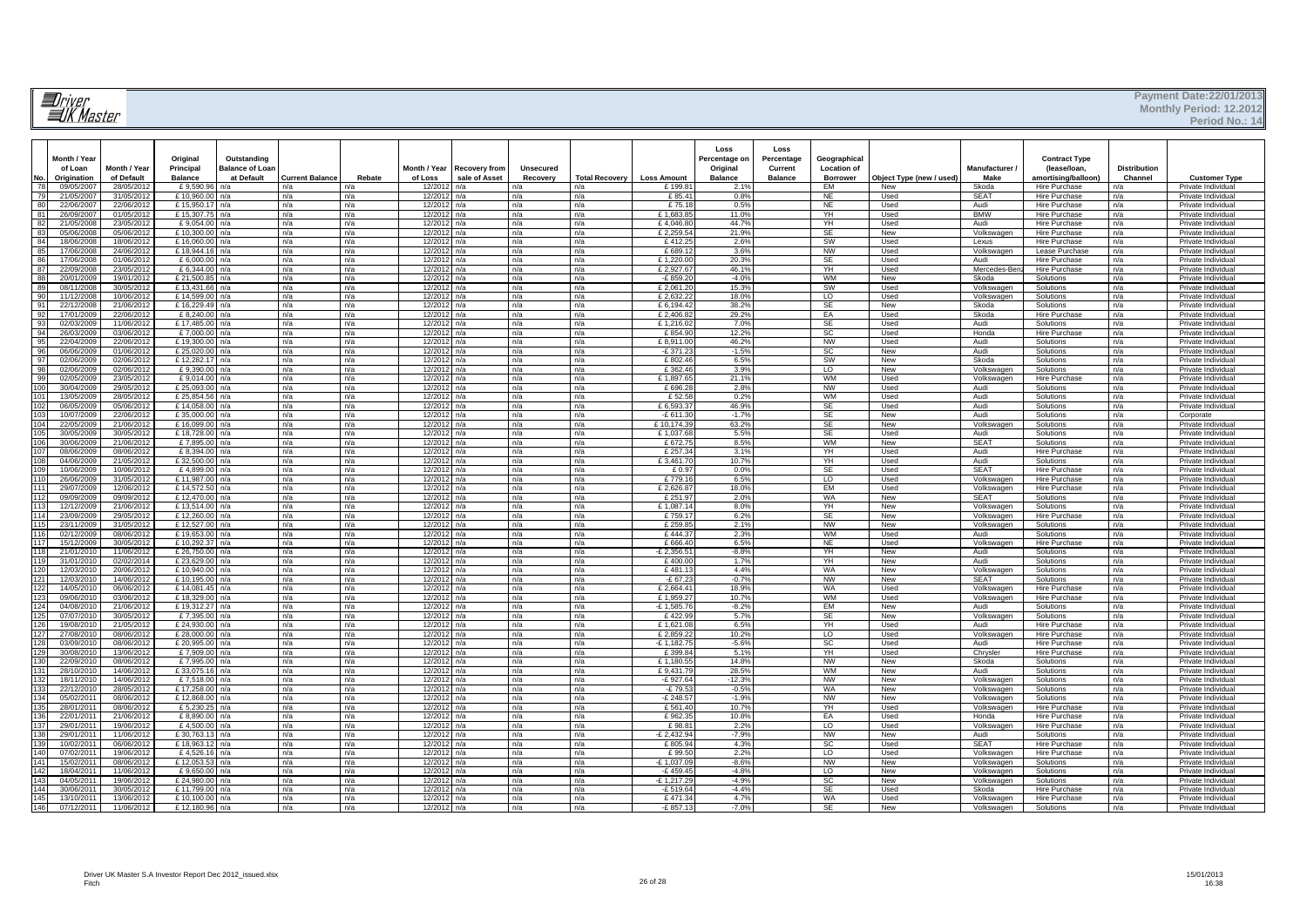## **Invoice Log**

|                    | €<br>£           |  |
|--------------------|------------------|--|
| <b>BNP Paribas</b> | 7275.00          |  |
|                    |                  |  |
|                    |                  |  |
| <b>Total</b>       | 0.00<br>7,275.00 |  |
|                    |                  |  |
|                    |                  |  |
|                    |                  |  |